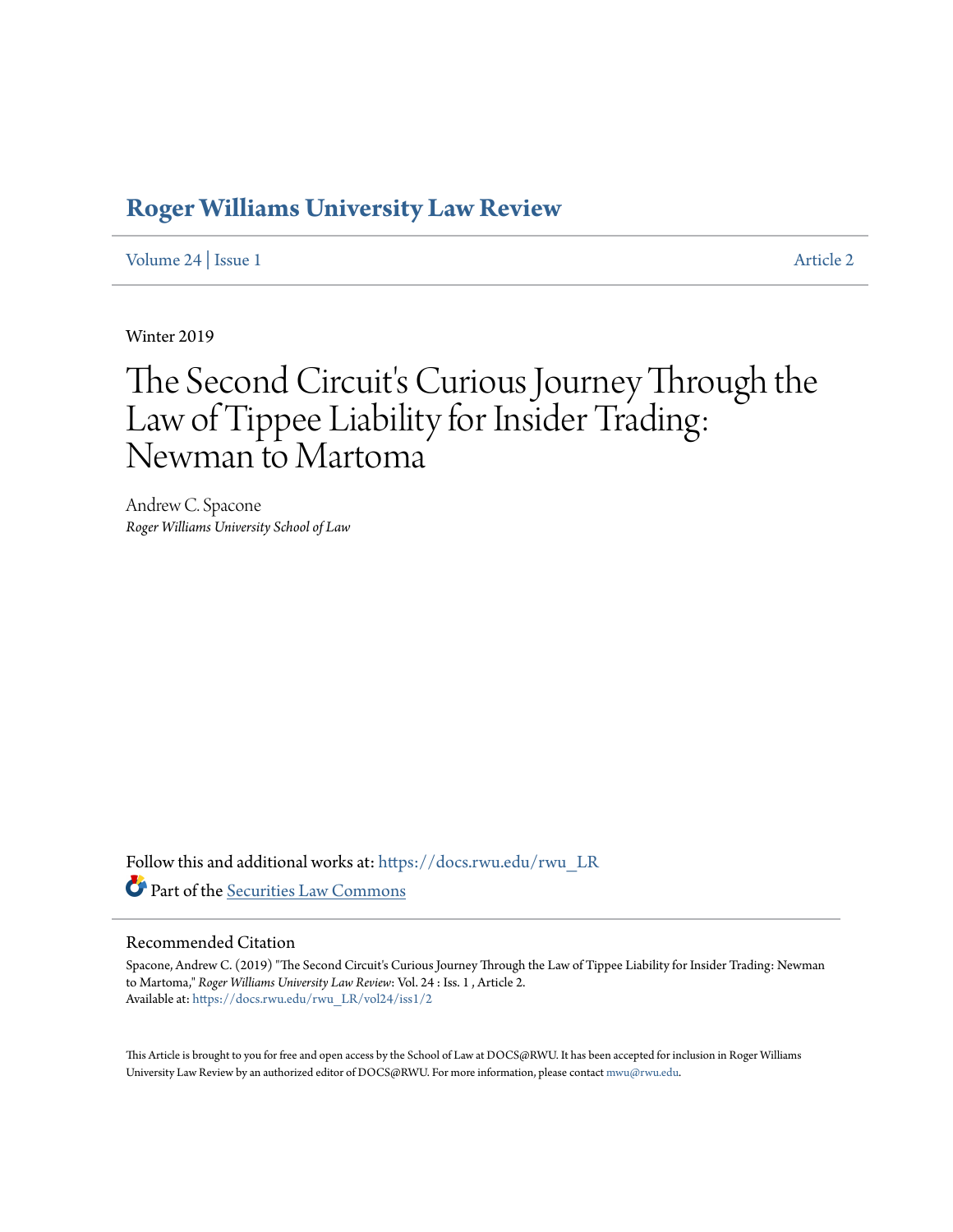### Articles

## **The Second Circuit's Curious Journey Through the Law of Tippee Liability for Insider Trading:** *Newman* **to**  *Martoma*

**Andrew Carl Spacone\***

#### **INTRODUCTION**

Federal securities regulation presents a daunting challenge for those who are touched by it. The governing principles are myriad, complex, and can be ambiguous; the civil and criminal penalties for violations can be severe. Even where well intentioned, federal securities law can sweep broadly to ensnare even those who engage in legitimate practices. Insider trading law is one aspect of federal securities regulation that amply illustrates this point. The critical stakeholders in this area of the law are the federal government—in particular the U.S. Securities and Exchange Commission (SEC) and the Department of Justice (DOJ)—and, on the receiving end of the law for purposes of this Article, the securities industry.

This Article focuses on one form of insider trading law: "tippee" liability, which imposes liability on recipients of material nonpublic information (MNPI) who purchase or sell securities while in possession of such information.1 This area of insider trading lawis

<sup>\*</sup> Professor Spacone is the Assistant Visiting Professor of Business Law, Roger Williams University School of Law. His legal experience includes

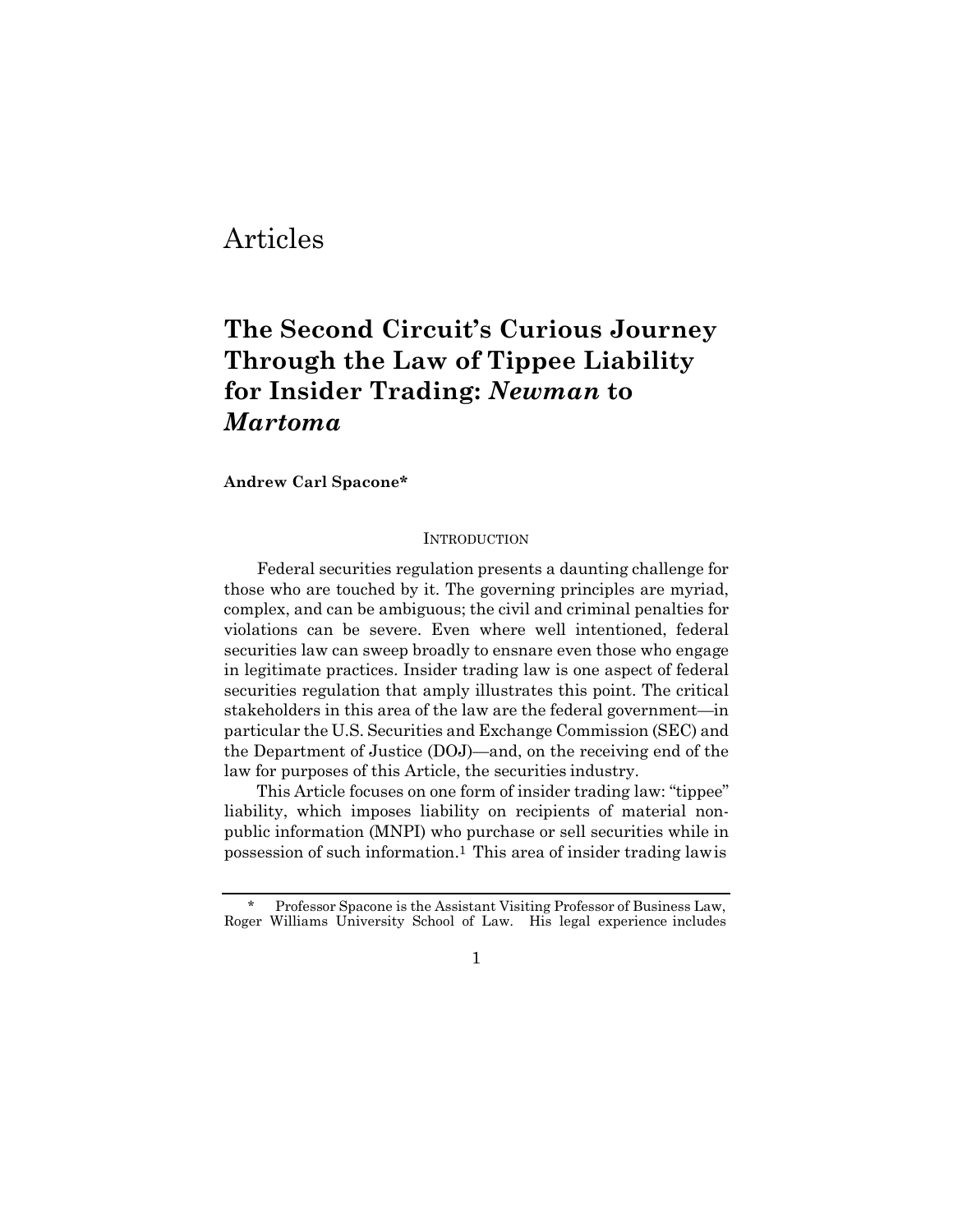confusing and can lead to uncertain and often ambiguous outcomes. This is amply demonstrated by the current state of tippee liability law in the United States Court of Appeals for the Second Circuit. This Article will center on two recent important cases for the government and the securities industry: *United States v. Newman*,2 and *United States v. Martoma* (the *Martoma* cases).3

These cases dealt with the personal benefit rule as a prerequisite for tippee liability in the "gift-giving" context involving "friends."4 In a matter of three years, these cases, which involved similar fact patterns, reached divergent outcomes while relying largely on the same U.S. Supreme Court precedent to justify their core propositions.5 There is nothing particularly unusual about panels interpreting precedent differently—even panels in thesame circuit. The Second Circuit's struggles over where to draw the line between legal and illegal trading of MNPI within the frameworkof controlling Supreme Court precedent and its own contemporary case law, however, are particularly noteworthy.

The objectives of this Article are modest. First, this Article will present and discuss the cases in such a way that the reader especially law students—can get a good sense of how courts, even one as admired as the Second Circuit, can sometimes struggle when faced with ambiguous fact patterns and unclear statutory guidance. These cases are complex and intricate. Boiling them down to their essential components runs the inevitable risk of not doing them

outside practice with two major law firms, and thirty years inside practice with a Fortune 300 company, Textron Inc., which he retired from as Deputy General Counsel & Assistant Secretary and head of the litigation group. Professor Spacone would like to acknowledge the invaluable comments and observations provided by Gregory Morvillo, Esq., a partner with Orrick, Herrington & Sutcliffe, many of which have been incorporated into this Article, and the significant editorial assistance provided by Carla Centanni, Roger Williams University School of Law Class of 2020, and member of the *Roger Williams University Law Review*. Any errors or omissions in this Article, however, are entirely to the account of Professor Spacone.

<sup>1.</sup> *See* Dirks v. SEC, 463 U.S. 646, 659 (1983).

<sup>2.</sup> 773 F.3d 438 (2d Cir. 2014), *abrogated by* Salman v. United States, 137 S. Ct. 420 (2016).

<sup>3.</sup> United States v. Martoma (*Martoma I*), 869 F.3d 58 (2d Cir. 2017), *amended by* 894 F.3d 64 (2d Cir. 2017); United States v. Martoma (*Martoma II*), 894 F.3d 64 (2d Cir. 2017).

<sup>4.</sup> *Martoma II*, 894 F.3d at 67–68; *Newman*, 773 F.3d at 444.

<sup>5.</sup> *See Martoma II*, 894 F.3d at 73–76 (applying *Dirks*, 463 U.S. 646); *Newman*, 773 F.3d at 452 (applying *Dirks*, 463 U.S. 646).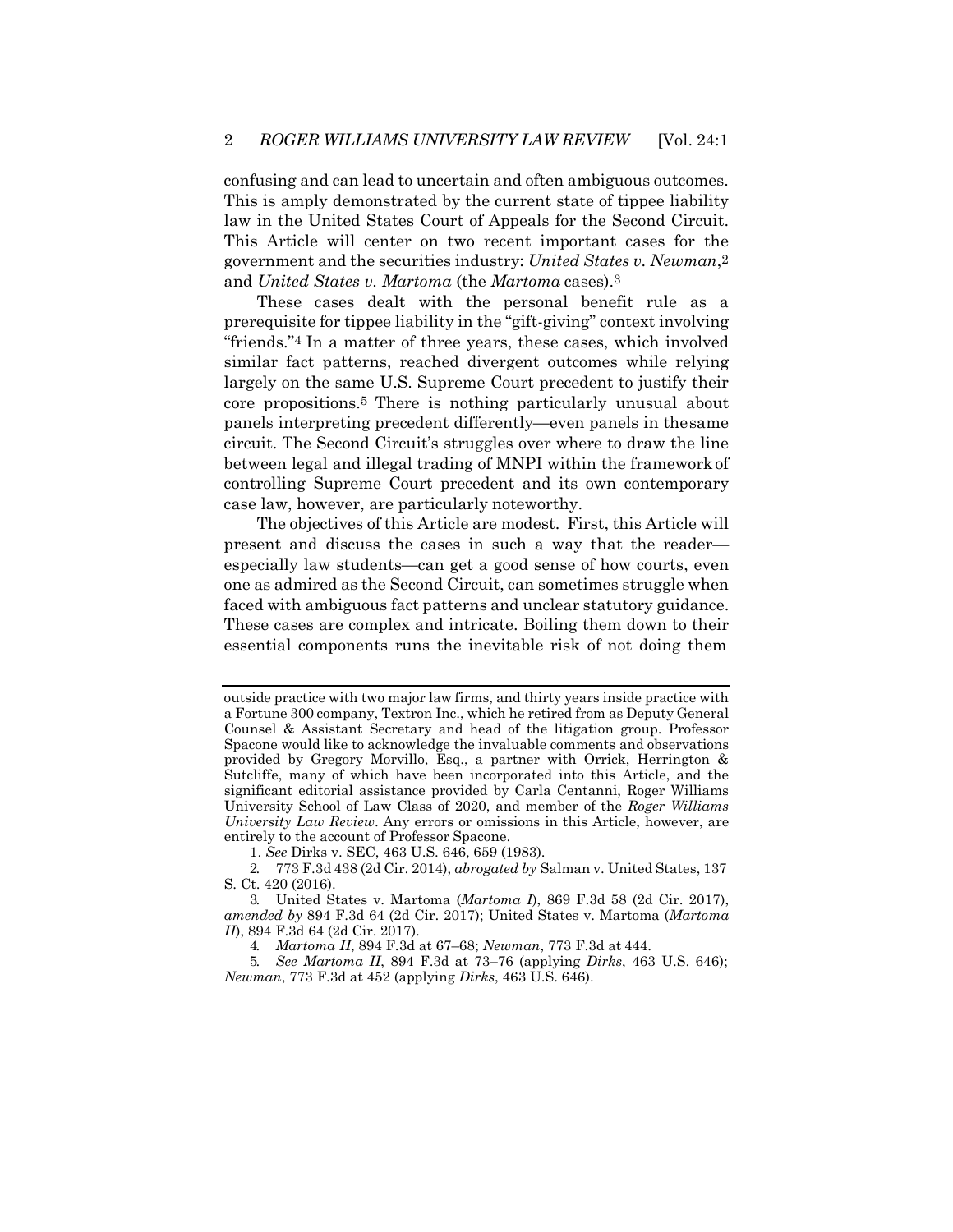justice. Hopefully sufficient information has been provided to offer insight into how and why the court grappled with the issue without detracting too much from, or obscuring, the doctrinal analysis.

Central to the Second Circuit's tribulations is the fact that there are no clear statutory guidelines as to what constitutes insider trading nor specific statutory language concerning how far the government should go with its enforcement powers.6 Congress has not spoken to these issues and the general language of section 10(b) of the Securities and Exchange Act of 1934 (Exchange Act) and its implementing regulation, SEC Rule 10b-5, do not provide a clear standard as to what activities constitute fraud or who the targets for such an inquiry should be.7 As one commentator aptly put it, it is up to the courts to determine the boundaries of insider trading by "bootstrap[ping] an interpretation of the law of insider trading up from other general legal concepts, particularly fraud as it appears in many different legal contexts."8 Inherently, this "allows" courts in the insider trading context to reach different results in cases involving essentially the same fact patterns, which occurred in the Second Circuit. Put another way, defining tippee insider trading brings to mind Justice Potter Stewart's famous quote concerning obscenity: "I shall not today attempt further to define  $[observation]$ ... $[b]$ ut I know it when I see it...."<sup>9</sup> Ofcourse,

*<sup>6.</sup>* Kim Lane Scheppele, *"It's Just Not Right": The Ethics of Insider Trading*, 56 L. & CONTEMP. PROBS. 123, 126 (1993). Congress has never defined insider trading. However, in 2015, Senators Jack Reed (D) and Robert Menendez (D) introduced the "Stop Illegal Insider Trading Act." S. 702, 114th Cong. (2015). The bill appears to have been in response to the narrowing of the evidence necessary to prove tippee liability in *Newman*. For a discussion of *Newman*, see *infra* section I.C. and II.A. Under the bill, it was irrelevant whether a trader knew the source of the required fiduciary duty or whether the source derived any personal benefit from tipping insider information. *See* S. 702; *see generally Reed & Menendez Introduce Bill to Clearly Define and Ban Unlawful Insider Trading*, JACK REED: U.S. SENATOR FOR R.I. (Mar. 11, 2015), [https://www.reed.senate.gov/news/releases/reed-and-menendez-introduce-bill](http://www.reed.senate.gov/news/releases/reed-and-menendez-introduce-bill-)to-clearly-define-and-ban-unlawful-insider-trading [https://perma.cc/MY8G-D7N6]. The bill goes well beyond where the Second Circuit ended up in the *Martoma* cases. However, the bill did not gain any traction in Congress, and based on the *Martoma* cases, it is unlikely to pick up any steam. Further, the bill is poorly crafted and would create more problems for potential defendants than it ostensibly cures, but this is a subject for another time.

<sup>7.</sup> *See* Scheppele, *supra* note 6, at 124.

*<sup>8.</sup> Id.*

<sup>9.</sup> Jacobellis v. Ohio, 378 U.S. 184, 197 (1963) (Stewart, J., concurring).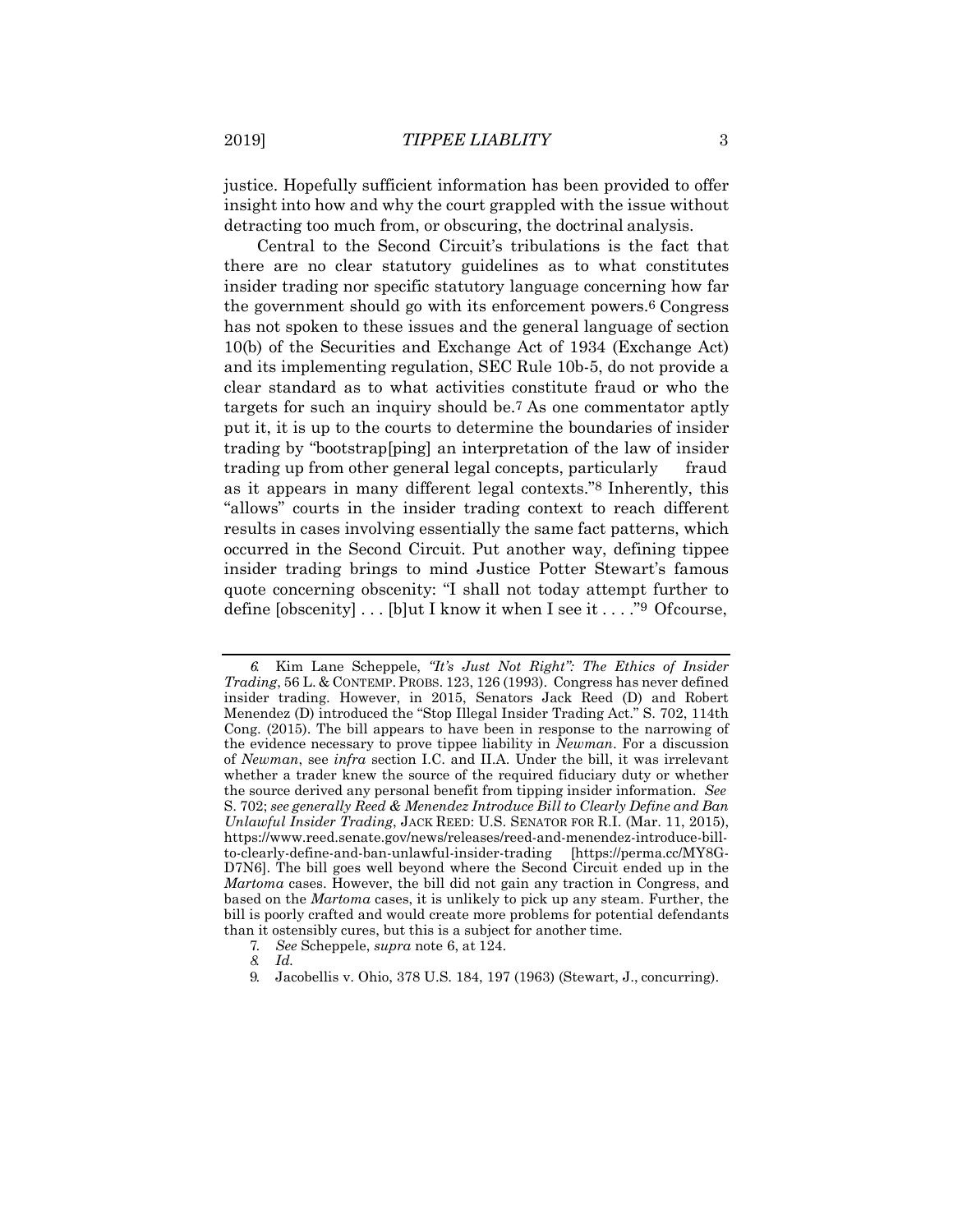the Supreme Court "defined" obscenity, albeit with a subjective standard, but like the Second Circuit's efforts to define tippee insider trading, struggled to get there.10

Second, this Article will discuss how the two Second Circuit panels approached the issue of tippee liability as a means of better understanding the outcomes and providing a basis for the implications for future tippee liability cases in the Circuit. The conclusion that this article reaches is hardly earth shattering: the *Newman* court and the dissents in the *Martoma* cases took a narrow view of the personal benefit rule in the gift-giving context.11 On the other hand, the majority in the *Martoma* cases approached tippee insider trading liability broadly.12 Put simply, the former approach led to a favorable rule for the securities industry; the latter a highly favorable rule for the government. In the final analysis, it is no more complicated than this. How the panels reached their ultimate conclusions lay at the heart of this Article.

This Article will not analyze which case was doctrinally correct. Frankly, the answer of who got it "right" is best left to others, and neither case is entirely satisfying from a doctrinal perspective. Moreover, this Article is not a brief in support of open borders on insider trading.

Also, this Article will not pass judgment on the government's position on tippee liability other than to state that its approach as reflected in these cases is consistent with its general view that federal securities law should be interpreted broadly to protect investors.

#### I. BACKGROUND

#### *A. Introduction to Insider Trading*

Insider trading involves the purchase or sale of a security for personal gain on the basis of awareness, while in possession of MNPI concerning the issuer of the security in breach of a duty of confidentiality and trust owed directly, indirectly, or derivatively to the issuer of the security (e.g., a corporation), the shareholders of

<sup>10.</sup> *See* Scheppele, *supra* note 6, at 123–24.

<sup>11.</sup> *See Martoma II*, 894 F.3d 64, 81–82 (2d Cir. 2017) (Pooler, J., dissenting); United States v. Newman, 773 F.3d 438, 452 (2d Cir. 2014), *abrogated by* Salman v. United States, 137 S. Ct. 420 (2016).

<sup>12.</sup> *See Martoma II*, 894 F.3d at 73–74.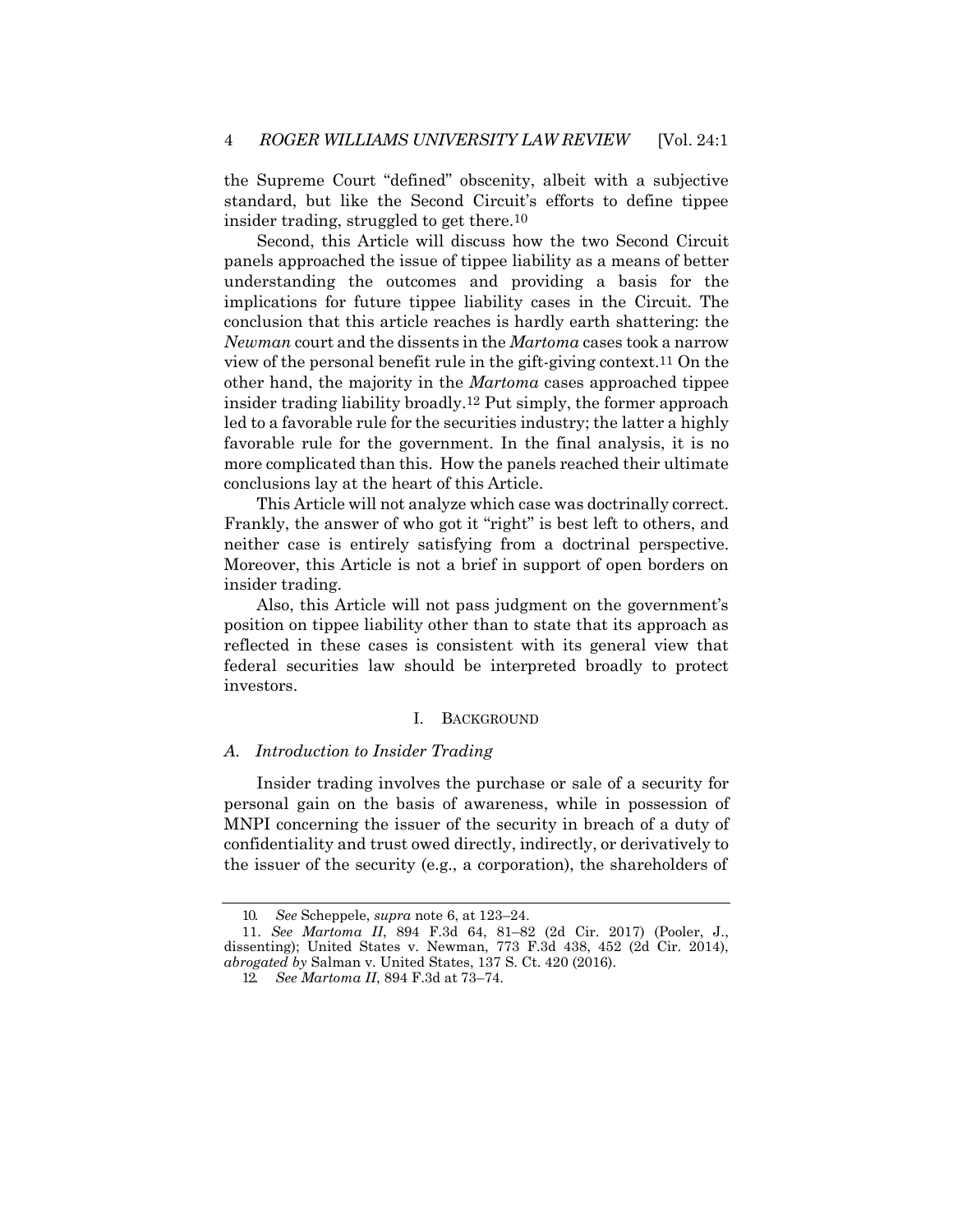the issuer, or any other person who is the source of the MNPI.13 The personal gain may be either a profit or avoidance of a loss.<sup>14</sup> Holding a security while in possession of MNPI is not insider trading.15 The heart of insider trading is the breach of a duty of confidentiality with respect to the MNPI. This area presents the most complex interpretive issues.16

Insider trading is unfair because the person in possession of the MNPI has a significant trading advantage over other persons who do not have the information.<sup>17</sup> As will be discussed more fully below, the mere possession of MNPI as a basis for trading does not necessarily constitute fraud.18 Indeed, the central issue in *Newman* and the *Martoma* cases was where to draw the line between legal and illegal use of MNPI by recipients of the information in the context of the securities industry, which thrives on asymmetry of information.19 Simply put, insider trading is illegal. However, not all sharing of, and trading on, MNPI by recipients of the information is insider trading.20

A person in possession of MNPI has a duty of confidentiality with respect to that information and has two options to avoid prosecution for insider trading: either do not trade on the information, or "make appropriate disclosures"—i.e., make it sufficiently public—ahead of time.21 The critical question at the center of *Newman* and the *Martoma* cases was when does a person have a duty of confidentiality?

The Supreme Court has adopted three theories of insider trading to capture "insiders." The classical theory deals with "actual" insiders,22 and the "misappropriation" theory deals with

<sup>13.</sup> See 17 C.F.R. § 240.10b5-1 (2000) for the SEC's definition of insider trading, which includes tipper-tippee liability.

*<sup>14.</sup> See generally id.*

*<sup>15.</sup>* 17 C.F.R. § 240.10b5-1(a). This section requires that insider trading law applies only when there has been a "purchase or sale" of security. *Id. 16. See id.*

<sup>17.</sup> *See* Dirks v. SEC, 463 U.S. 646, 673 (1983) (quoting *In re* Cady, Roberts

<sup>&</sup>amp; Co., Exchange Act Release No. 6668, 40 SEC Docket 907, 912 (Nov. 8, 1961). 18. *See* § 240.10b5-1(b).

<sup>19.</sup> *See Martoma II*, 894 F.3d 64, 68 (2d Cir. 2017); United States v. Newman, 773 F.3d 438, 450 (2d Cir. 2014), *abrogated by* Salman v. United States, 137 S. Ct. 420 (2016).

<sup>20.</sup> *See* § 240.10b5-1(b).

<sup>21.</sup> *Dirks*, 463 U.S. at 651.

<sup>22.</sup> Generally, when people discuss the classical view of insider trading,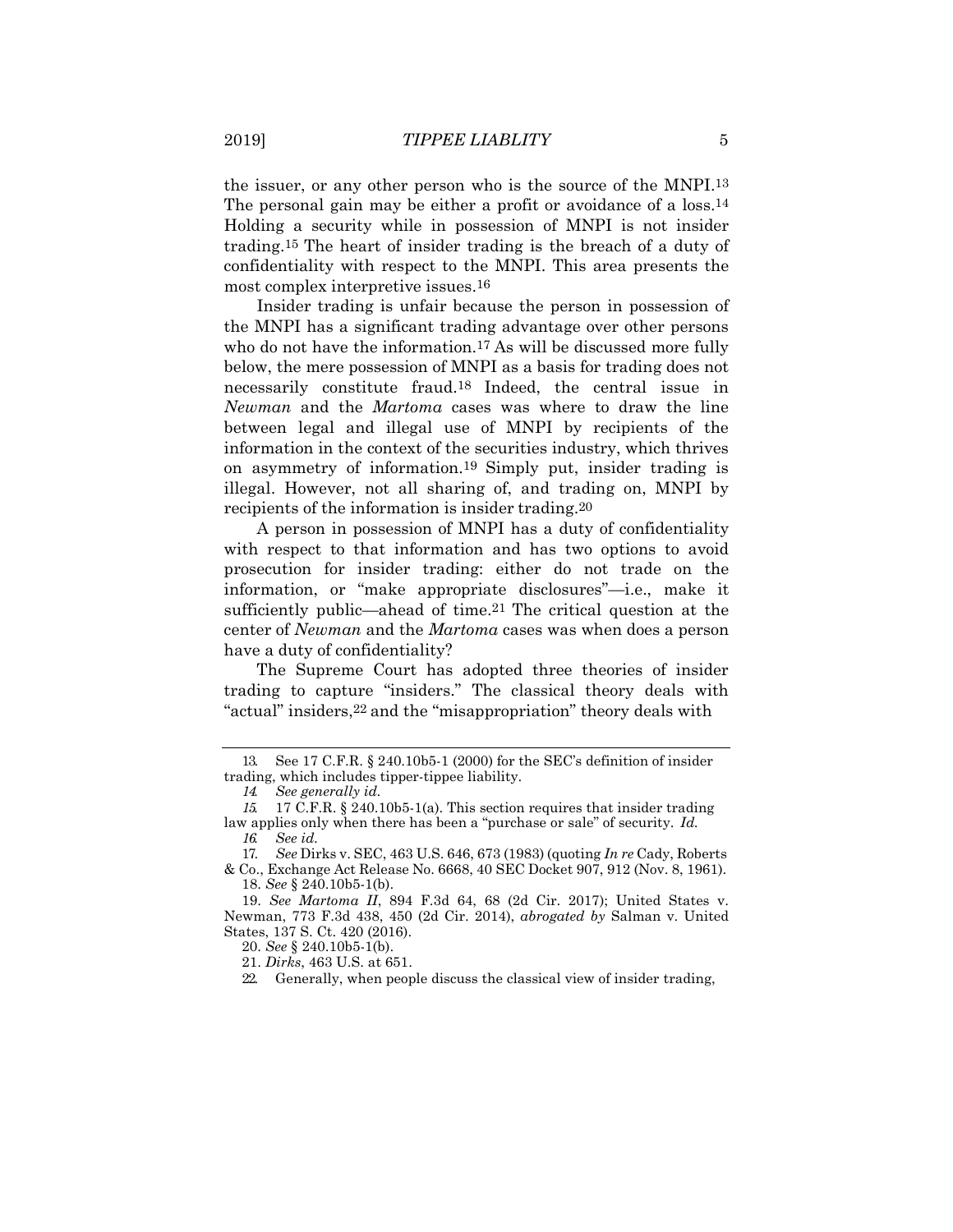"outsiders" who misappropriate MNPI and trade on it.23 The law is reasonably stable in these areas.

The third theory of insider trading is tippee liability.24 When a person (tippee) purchases or sells a security for personal gain while in possession of MNPI received directly or indirectly from an insider (tipper) in breach of a duty of confidentiality, the tippee may be liable for insider trading.25 The tipper also may be guilty of insider trading irrespective of whether he or she trades on the MNPI, but this is of secondary importance here.26 As discussed, drawing the lines for tippee insider trading can be challenging.

It is important to understand that the term "securities" is expansive and includes many types of securities.27 As such, insider trading violations can involve any type of security. The cases discussed in this article involve trading in public company common equity shares, which dominate most insider trading cases.

Although insider trading is not limited to shares of public companies that trade on national exchanges, such as the New York Stock Exchange and NASDAQ, almost all the cases arise in this context. The SEC can easily access trading activity on national exchanges. Further, the SEC is charged with the oversight, administration, and enforcement of federal securities laws.28 The SEC pays particular attention to "unusual" trading activity in proximity to material corporate events such as mergers or earnings announcements, each of which can move share price up or down. In other words, the SEC works backwards from circumstantial evidence.29 The detection mechanisms available to the SEC and

24. *See Dirks*, 463 U.S at 647.

29. JAMES D. COX ET AL., SECURITIES AND REGULATIONS: CASES AND MATERIALS 942 (7th ed. 2017).

they point to Chiarella v. United States, 445 U.S. 222 (1980) (setting forth the classical view parameters of insider trading).

<sup>23.</sup> *See* United States v. O'Hagan, 521 U.S. 642, 649–50 (1997) (establishing the misappropriation theory of insider trading); *see generally*  United States v. Chestman, 947 F.2d 551 (2d Cir. 1991) (originally crafting the misappropriation theory of insider trading).

<sup>25.</sup> *Id.* at 662.

<sup>26.</sup> *See Martoma II*, 894 F.3d at 75 (citations omitted).

<sup>27.</sup> *See, e.g.*, 15 U.S.C. § 77b(a)(1) (2012). This section of the United States Code codifies the Exchange Act, which set forth the definition of what constitutes a security. *See also* 15 U.S.C. § 78(c)(a)(10), the section of the Exchange Act which contains essentially the same "list" of securities.

<sup>28.</sup> *What We Do*, U.S. SEC. AND EXCHANGE COMMISSION (June 10, 2013), [https://www.sec.gov/Article/whatwedo.html](http://www.sec.gov/Article/whatwedo.html) [https://perma.cc/RQ37-VSSJ].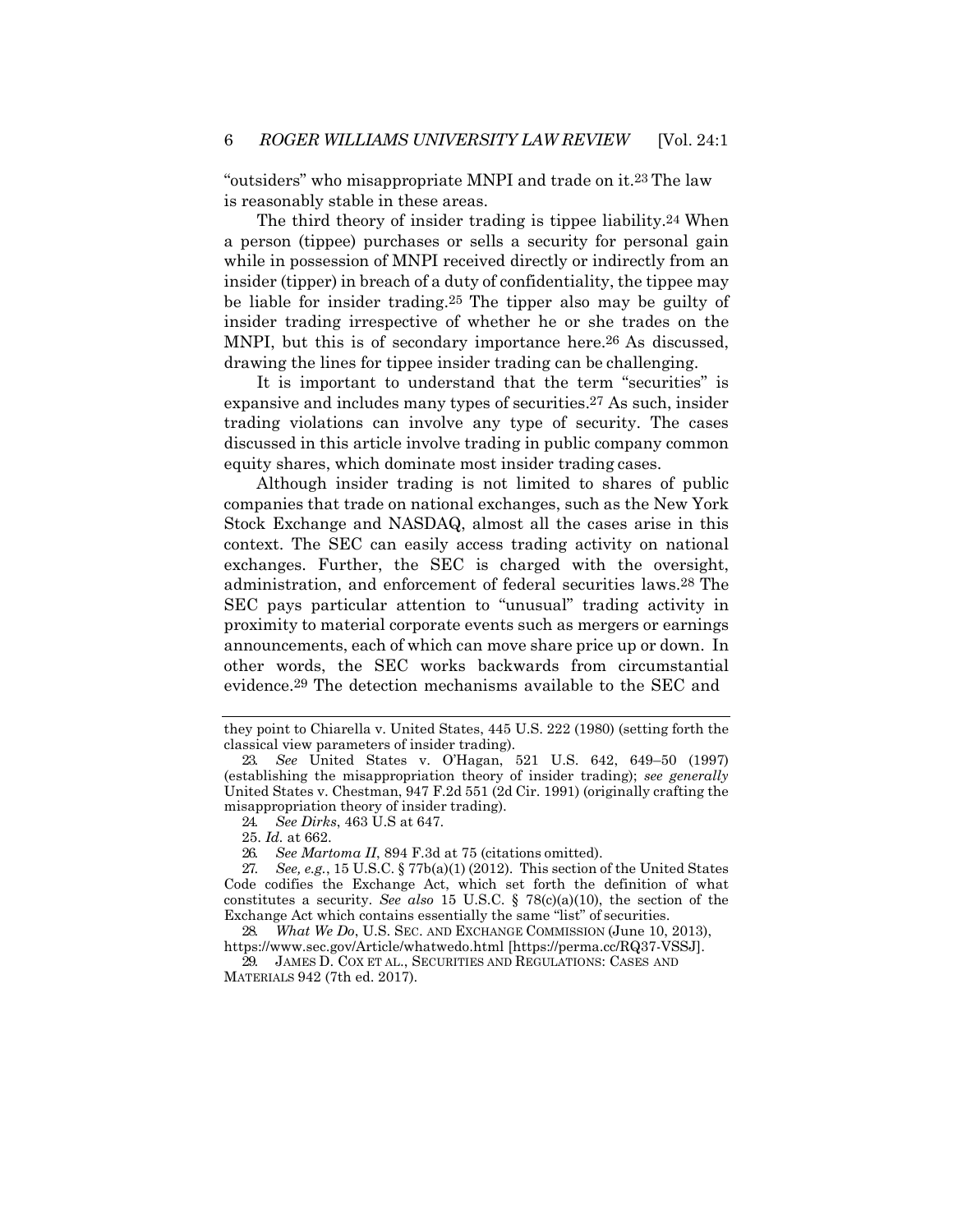market participants, such as national exchanges and brokerdealers, cannot catch all indicia of potential insider trading, but they are sufficiently robust to have a meaningful deterrence effect. Detection is an important enforcement tool because there is good evidence that sanctions alone do not deter insider trading.30

If the SEC's suspicions are aroused, it has broad authority under the Exchange Act to commence an investigation into insider trading, including issuing subpoenas and taking depositions.31 For those who engage in suspected insider trading, phone records, emails and statements from persons lower on the "food chain" who are promised immunity often provide ample evidence to support prosecution. Targets of insider trading investigations often make their lives worse by lying to investigators or otherwise unlawfully interfering with an investigation, thereby facilitating an obstruction of justice charge tacked on to insider trading charges.

One would think that sophisticated investors who engage in insider trading would be aware of the SEC's detection prowess and ability to ferret out damning information, especially improvident emails, as well as the need to be honest when talking to investigators. This does not appear to be the case for many who engage in insider trading; or perhaps they simply suffer from the hubris of thinking that they are too smart to be caught or that when caught, they can outsmart the government*.*

Insider trading cases rarely catch the imagination of the public, other than to reinforce the widely held view that Wall Street is inherently venal. Recently, however, the indictment of New York Congressman Christopher Collins (and others) for violatingfederal insider trading laws piqued the public's interest.32 Collins is the alleged tipper, and his son and father-in-law are the alleged tippees.33 The government claims that the two defendant tippees sold stock in a biotechnology company while in possession ofMNPI

<sup>30.</sup> *Id.* The authors discussed this point and offered references to an article to support the proposition. It is a maxim of behavioral science, however, that, for many, absent detection, the mere potential of sanctions is not efficacious from an enforcement perspective.

<sup>31.</sup> *See* 15 U.S.C. § 78u(a)(1).

<sup>32.</sup> *See* Alan Feuer & Shane Golmacher, *New York Congressman Chris Collins Is Charged With Insider Trading*, N.Y. TIMES (Aug. 8, 2018), [https://www.nytimes.com/2018/08/08/nyregion/chris-collins-insider](http://www.nytimes.com/2018/08/08/nyregion/chris-collins-insider-)trading.html [https://perma.cc/GMC5-TGPK].

*<sup>33.</sup> Id.*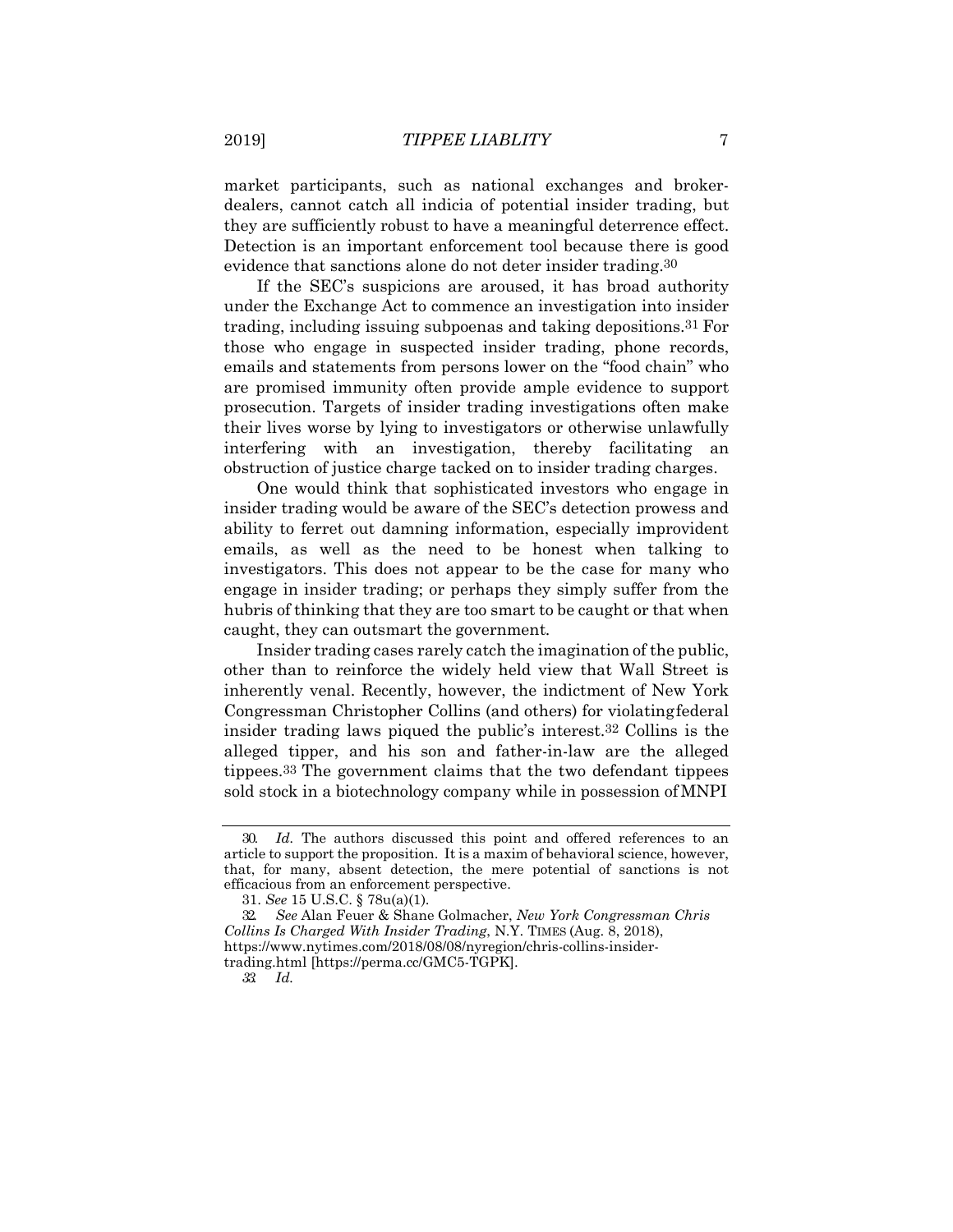concerning a failed drug trial.34 Collins shared the information with his son, who then passed it on to his future father-in-law and others.35 The two named tippees—and several others who were not named in the indictment—used the information to avoid over \$700,000 in losses.36 Collins was prohibited from selling his stock because he sat on the company's board, but this is scant consolation under the scheme liability theory of insider trading.37Whether the government will prevail remains to be seen, but the Collins indictment is a classic example of tipper-tippee liability.

#### *B. Introduction to* Newman *and the* Martoma *Cases*

*Newman* and the *Martoma* cases focused on determining the level of evidence necessary for a fact finder to infer that the tipper received a personal benefit as a requirement to establish the duty of confidentiality. *Newman* and the dissents in the *Martoma* cases advocated an objective evidentiary standard as a means to limit overbroad application of tippee insider trading law in the context of gift-giving to so-called "friends."38 The majorities in the *Martoma*  cases opted for a subjective standard, which reflected an expansive view of tippee liability law in this context.39 Each tethered their opinions to the seminal case on tipper-tippee liability, *Dirks v. SEC*, but as discussed, reached widely divergent outcomes.40 The contours of tippee insider trading law in the Second Circuit are important because a high volume of cases, including many of high profile prosecutions, are litigated in the courts of the Southern District of New York. As such, the Second Circuit has become a leading appeals court, if not the leader, for insider trading law, subject of course, to cases that make their way to the U.S. Supreme Court, which has occurred only once in the last almost twenty

*<sup>34.</sup> Id.*

*<sup>35.</sup> Id.*

*<sup>36.</sup> Id.* There were several other individuals who also used the information but were not named in the indictment. *Id.*

<sup>37.</sup> *Id*.

<sup>38.</sup> *Martoma II*, 894 F.3d 64, 80 (2d Cir. 2017) (Pooler, J., dissenting); *see also* United States v. Newman, 773 F.3d 438, 452 (2d Cir. 2014) (holding that an objective standard is needed to establish the personal benefit requirement), *abrogated by* Salman v. United States, 137 S. Ct. 420 (2016).

<sup>39.</sup> *See Martoma II*, 894 F.3d at 76.

<sup>40.</sup> *See generally* Dirks v. SEC, 463 U.S. 646 (1983).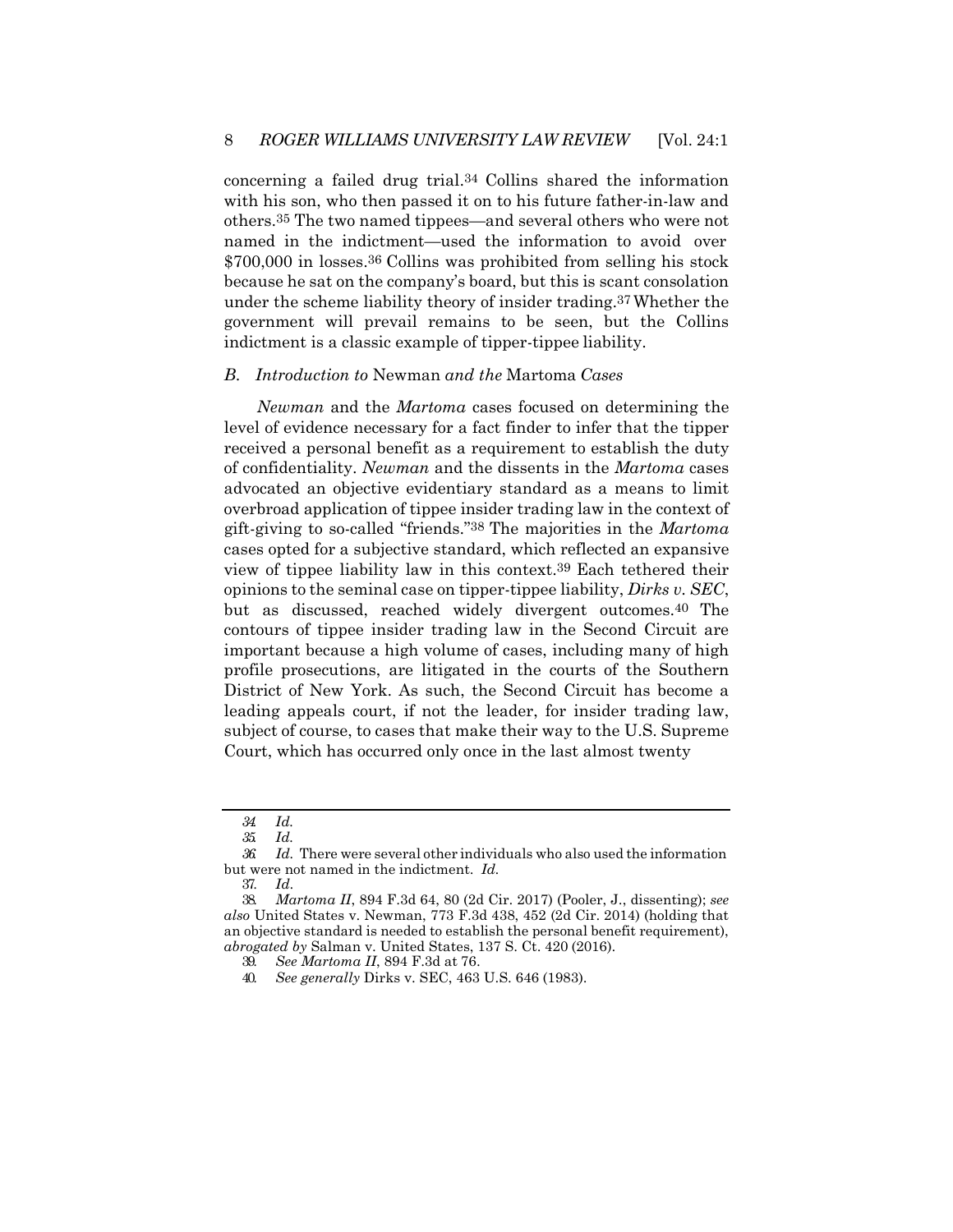years.41

Prior to *Newman*, the law of insider trading regarding tippee liability in the Second Circuit had been relatively stable and highly favorable to the government. The United States Attorney's Office had a long history of successful criminal prosecutions of insider trading cases in the Circuit. *Newman* upset the status quo, breaking a string of successful insider trading cases prosecuted by the United States Attorney.42 *Martoma II* restored most, if not all, of what *Newman* took away from the government on the personal benefit rule.43

Trading on MNPI for personal benefit may be a violation of section 10(b) of the Exchange Act, and SEC Rule 10b-5.44 In short, these anti-fraud provisions prohibit any fraud or deceptive practices in connection with the purchase or sale of a security.45 The essence of insider trading is that it involves fraudulent conduct and thus constitutes a violation of these provisions. As discussed, violators face harsh civil penalties46—i.e. up to three times the profit or loss avoided—and criminal penalties, including incarceration for up to twenty years, not to mention the significant costs associated with defending against government proceedings.47 They also face serious reputational risks, which can have a major impact on their businesses and future employment prospects.

Summing up to this point, there are no clear statutory guidelines for what constitutes insider trading. The underlying provisions that prohibit insider trading are general, yet violations of insider trading law can have harsh consequences including

<sup>41.</sup> Nate Raymond, *NY Insider Trading Ruling Tests Prosecutors beyond Wall Street*, REUTERS: BUS. NEWS (Jan. 26, 2015, 7:05 AM), [https://www.reuters.com/article/us-usa-insidertrading-analysis/ny-insider](https://www.reuters.com/article/us-usa-insidertrading-analysis/ny-insider-trading-ruling-tests-prosecutors-beyond-wall-street-idUSKBN0KZ17W20150126)[trading-ruling-tests-prosecutors-beyond-wall-street-](https://www.reuters.com/article/us-usa-insidertrading-analysis/ny-insider-trading-ruling-tests-prosecutors-beyond-wall-street-idUSKBN0KZ17W20150126)

[idUSKBN0KZ17W20150126 \[](https://www.reuters.com/article/us-usa-insidertrading-analysis/ny-insider-trading-ruling-tests-prosecutors-beyond-wall-street-idUSKBN0KZ17W20150126)https://perma.cc/2F6Z-B44P].

<sup>42.</sup> Ronak V. Patel & Toby M. Galloway, *Tippee Insider Trading after Newman and Salman: Why Knowledge Is Not Always Your Friend*, WHITE COLLAR CRIME COMM. NEWSL. (ABA),Jan. 2017, at 3.

<sup>43.</sup> *See generally Martoma II*, 894 F.3d 64, 75 (2d Cir. 2017).

<sup>44.</sup> 15 U.S.C. § 78j (section 10(b) of the Exchange Act); 17 C.F.R. § 240.10b-5 (SEC Rule 10b-5).

<sup>45.</sup> 15 U.S.C. § 78j; 17 C.F.R. § 240.10b-5. Both of these speak in terms of the requisite fraud occurring in connection with the "purchase or sale of any security."

<sup>46.</sup> *See* 15 U.S.C. § 78u-1.

<sup>47.</sup> *See generally* 15 U.S.C. § 78ff.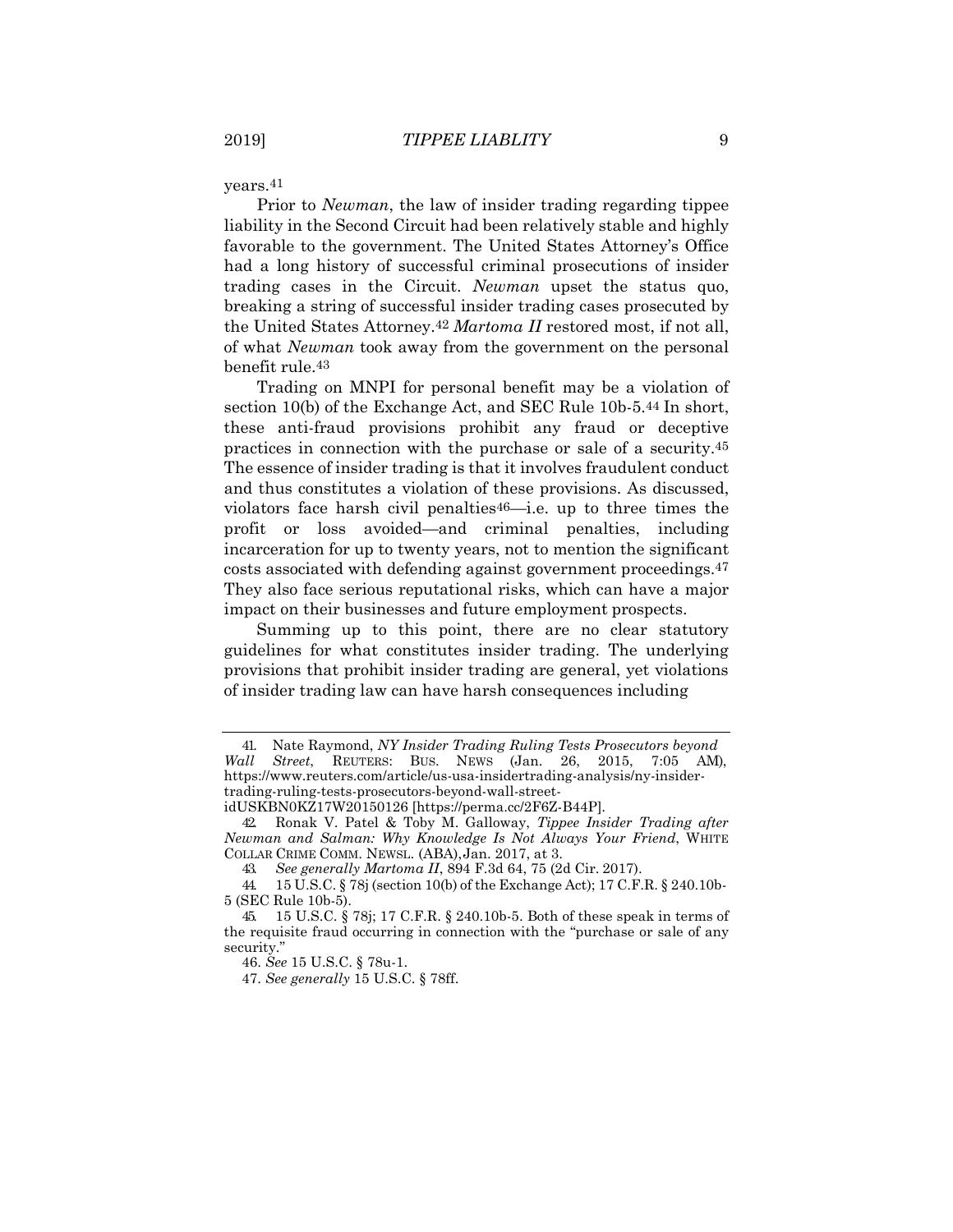criminal penalties. It is axiomatic that the broader insider trading law is, the more people will be subject to harsh civil and criminal penalties, not to mention heavy costs to defend themselves if they are named in a government proceeding. As will be discussed presently, the unfairness of insider trading is another important dimension that influences the development of insider trading law.

The SEC has the power to bring civil enforcement actions for insider trading violations under section 10(b)/rule 10b-5.48 The SEC may initiate civil proceedings in an administrative law court, depending on the target, or in a United States federal district court.49 Criminal prosecutions may be brought in federal district court only by the DOJ either independently or by referral from the SEC.50 While private suits are permitted under section 20(a) of the Exchange Act they are uncommon for reasons beyond the scope of this Article.51

Ultimately, the contours of insider trading law reside with the courts. Most insider trading cases, at least the high-profile cases, involve criminal prosecutions. This is important because in calculating the limits of tippee liability law, one would hope that the courts are cognizant of the consequences arising from the limits they draw or do not draw.

The SEC, ostensibly, has considerable discretion under the "*Chevron* doctrine" to enact rules to implement section 10(b).52 The SEC has defined insider trading in rule 10b-5-1.53 The rule states

51. *See* 15 U.S.C. § 78t-1.

53. 17 C.F.R. § 240.10b-5-1.

<sup>48. 15</sup> U.S.C. § 78j; 17 C.F.R. § 240.10b-5.

<sup>49.</sup> *How Investigations Work*, U.S. SEC. AND EXCHANGE COMMISSION (Jan. 27, 2017), https:[//www.sec.gov/enforce/how-investigations-work.html](http://www.sec.gov/enforce/how-investigations-work.html) [https://perma.cc/6LUN-66CJ].

<sup>50.</sup>*See* Securities Subcommittee of the White Collar Criminal Litig. Comm., *Criminal Prosecutorial Discretion in Insider Trading Cases: Let's Look at the*

*Numbers*, N.Y. ST. B. ASS'N 1 (May 12, 2010), [https://www.nysba.org/Sections/Commercial\\_Federal\\_Litigation/ComFed\\_Dis](https://www.nysba.org/Sections/Commercial_Federal_Litigation/ComFed_Display_Tabs/Reports/CRIMINALPROSECUTORIALDISCRETIONINTHEINSIDERTRADINGCASES_pdf.html) [play\\_Tabs/Reports/CRIMINALPROSECUTORIALDISCRETIONINTHEINSI](https://www.nysba.org/Sections/Commercial_Federal_Litigation/ComFed_Display_Tabs/Reports/CRIMINALPROSECUTORIALDISCRETIONINTHEINSIDERTRADINGCASES_pdf.html) [DERTRADINGCASES\\_pdf.html](https://www.nysba.org/Sections/Commercial_Federal_Litigation/ComFed_Display_Tabs/Reports/CRIMINALPROSECUTORIALDISCRETIONINTHEINSIDERTRADINGCASES_pdf.html) [https://perma.cc/U486-8P57].

<sup>52.</sup> Chevron, U.S.A., Inc. v. NRDC, Inc., 467 U.S. 837 (1984). In this landmark case, the Supreme Court sustained the Environmental Protection Agency's interpretation of a provision in the Clean Air Act holding in the process that the courts should defer to executive agency interpretation of the laws they administer provided the law is ambiguous and the interpretation reasonable. *Id.* The Court traced this power to Congress' authorization of agency rule making. *Id.*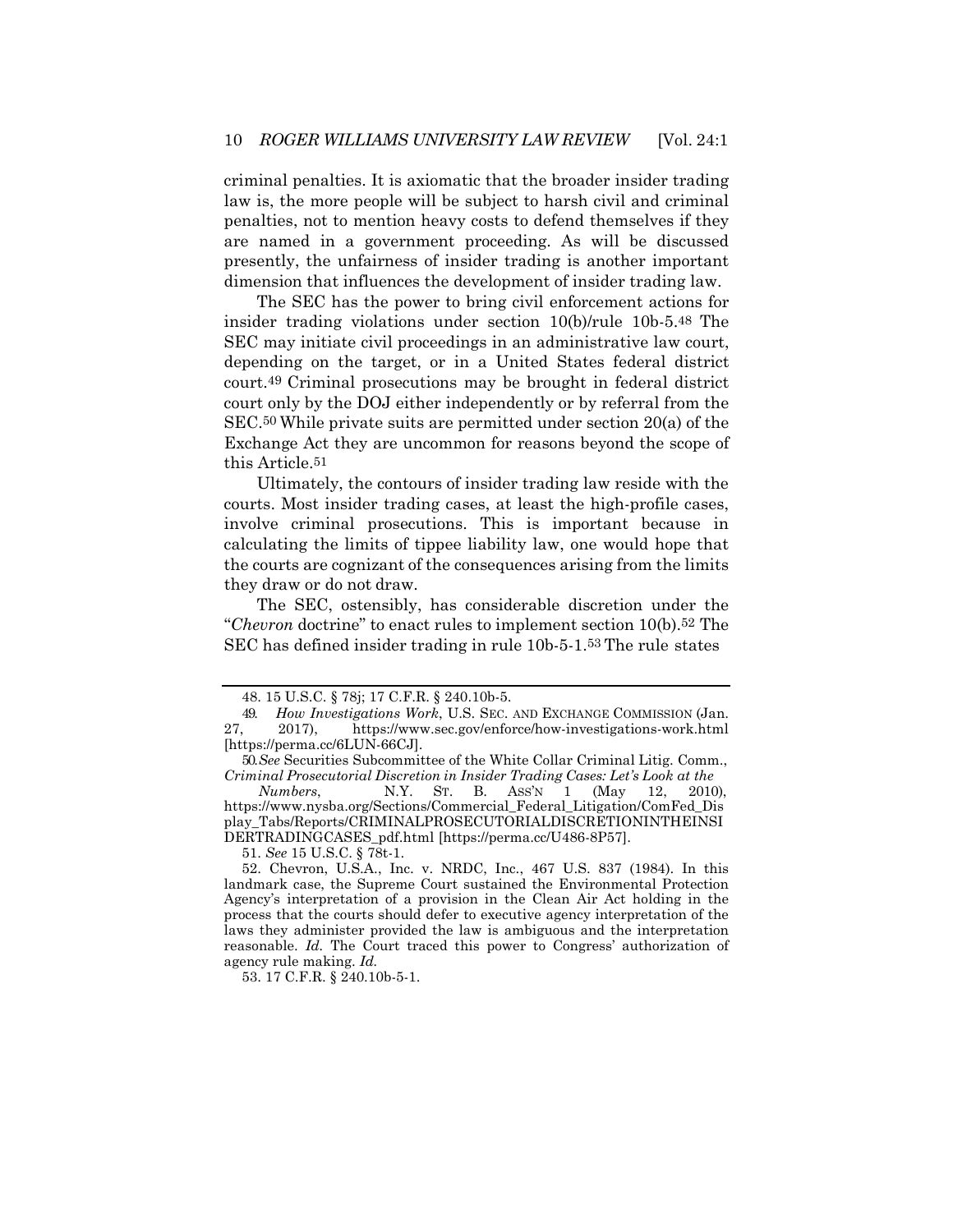that the law of insider trading is "otherwise defined by judicial opinions," which is the SEC's way of saying that it has the power to define insider trading law as well.54 Furthermore, under the *Chevron* doctrine, the SEC's position is that its interpretation of the law should be given deference by the courts.55

Importantly, the government is afforded wide discretion to bring insider trading enforcement proceedings and aggressively urges its view on the courts, even those views, which the court previously rejected. The courts do not always embrace the SEC's view of insider trading law, as *Dirks*, *Newman*, and other cases reveal.56 As will be discussed below, *Dirks* and *Newman* sought to limit the reach of insider trading law because of the serious consequences for certain information sharing activity that merit protection from the reach of insider trading law.

The animus behind insider trading law is that the practice is fundamentally unfair to shareholders who do not have the information and thus miss the opportunity to make gains or trim losses through trading.57 This represents an asymmetry of information between those who have the information and those who do not. Various plausible market efficiency and transparency arguments have been made against regulating insider trading, but, as far as the SEC is concerned, they are not strong enough to outweigh the fundamental unfairness of the conduct.58

The unfairness aspect of insider trading drives government enforcement actions under section 10(b)/rule 10b-5. Insider trading runs counter to the SEC's mandate to protect investors and ensure

*<sup>54.</sup> Id.*

<sup>55.</sup> *See Chevron*, 467 U.S. at 842–43.

<sup>56.</sup> *See generally* Dirks v. SEC, 463 U.S. 646 (1983); United States v. Newman, 773 F.3d. 438 (2d Cir. 2014), *abrogated by* Salman v. United States, 137 S. Ct. 420 (2016).

<sup>57.</sup> *See, e*.*g*., *In re* Cady, Roberts & Co., Exchange Act Release No. 6668, 40 SEC Docket 907, 912 (1961). *Cady, Roberts* is the seminal case on the application of section 10(b) to market trading transactions. That decision was premised on the fundamental unfairness of insider trading and the need to regulate it under the anti-fraud statute. *See also* Merrill Lynch, Pierce, Fenner & Smith, Inc., Exchange Act Release No. 8459, 43 SEC Docket 933, 936 (Nov. 25, 1968). Fraud in an insider trading case derives from "inherent unfairness involved where a party takes advantage of such information knowing it is unavailable to those with whom he is dealing." *Cady, Roberts*, 40 SEC Docket at 912.

<sup>58.</sup> *See* COX ET AL., *supra* note 29, at 906.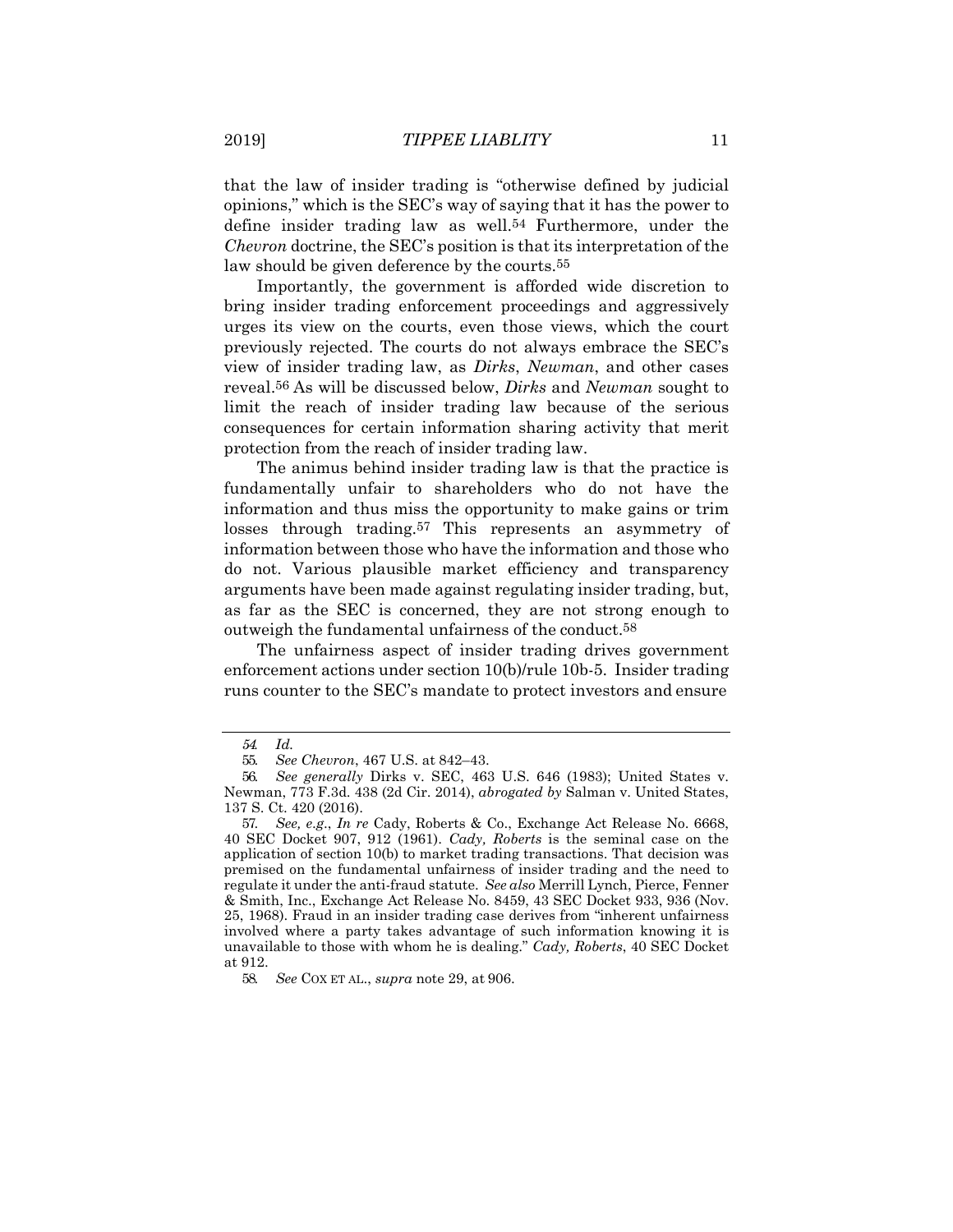the integrity and fairness of markets where they trade.59 Because the SEC believes that insider trading undermines investor confidence in the integrity and fairness of securities markets, detecting and prosecuting insider trading violations is one of the SEC's enforcement priorities.60 To put it bluntly, the Agencyhates insider trading and its track record in prosecuting such actions is formidable, although there has been at least one notable exception recently in addition to *Newman*.61 Merely being the subject of an insider trading investigation can cost one dearly as the professional golfer Phil Mickelson recently found out.62

#### *C. The Securities Industry*

It is important to briefly discuss how the securities industry obtains and uses information concerning issuers because the industry was front and center in *Newman* and in the *Martoma*  cases.63 Indeed, the securities industry is especially susceptible to

61. *See, e*.*g*., SEC v. Cuban, 634 F. Supp. 2d 713 (N.D. Tex. 2009). Yes, this is *the* Mark Cuban. He prevailed at trial on the duty issue. Purportedly, he said at a law school forum, "If you got resources, fight 'em," referring tothe SEC, "because they're not that smart." Holman W. Jenkins, Jr., *What Elon Can Learn from Mark Cuban About Fighting the SEC*, WALL STREET JOURNAL: BUSINESS WORLD (Aug. 24, 2018, 6:31 PM), [https://www.wsj.com/articles/what](http://www.wsj.com/articles/what-)elon-can-learn-from-mark-cuban-about-fighting-the-sec-1535149910 [https://perma.cc/D66Q-2PHU]. We do not have time for this here, but it is doubtful that Elon Musk is *in pari delicto* so to speak with Cuban but he certainly has the funds and insurance to fight the SEC if it decides to go after him for his infamous twit on Tesla going private.

62. Patel & Galloway, *supra* note 42, at 7–8. Michelson was named as a so-called "relief defendant" in a criminal complaint filed against the tipper of the MNPI and tippee. The tippee defendant passed on the confidential information to Mickelson who traded on it. Perhaps mindful of *Newman*'s knowledge requirement, the government decided not to criminally charge Mickelson as a remote tippee. He ended up, however, disgorging the approximately \$930,000 profit he made from the trade plus interest. No doubt, he paid his lawyers a handsome fee as well. Perhaps, he should have sought Mark Cuban's counsel. Although, given what was at stake, Mickelsonappears to have made the right decision.

63. *Martoma II*, 894 F.3d 64, 67–68 (2d Cir. 2017); *Martoma I*, 869 F.3d 58 (2d Cir. 2017), *amended by* 894 F.3d 64 (2d Cir. 2017); United States v. Newman, 773 F.3d 438 (2d Cir. 2014), *abrogated by* Salman v. United States,

<sup>59.</sup> *What We Do*, *supra* note 28.

<sup>60.</sup> *Insider Trading*, U.S. SEC. AND EXCHANGE COMMISSION, [https://www.investor.gov/additional-resources/general-](http://www.investor.gov/additional-resources/general-)

resources/glossary/insider-trading [https://perma.cc/3TWQ-G2BJ] (last visited Aug. 9, 2018).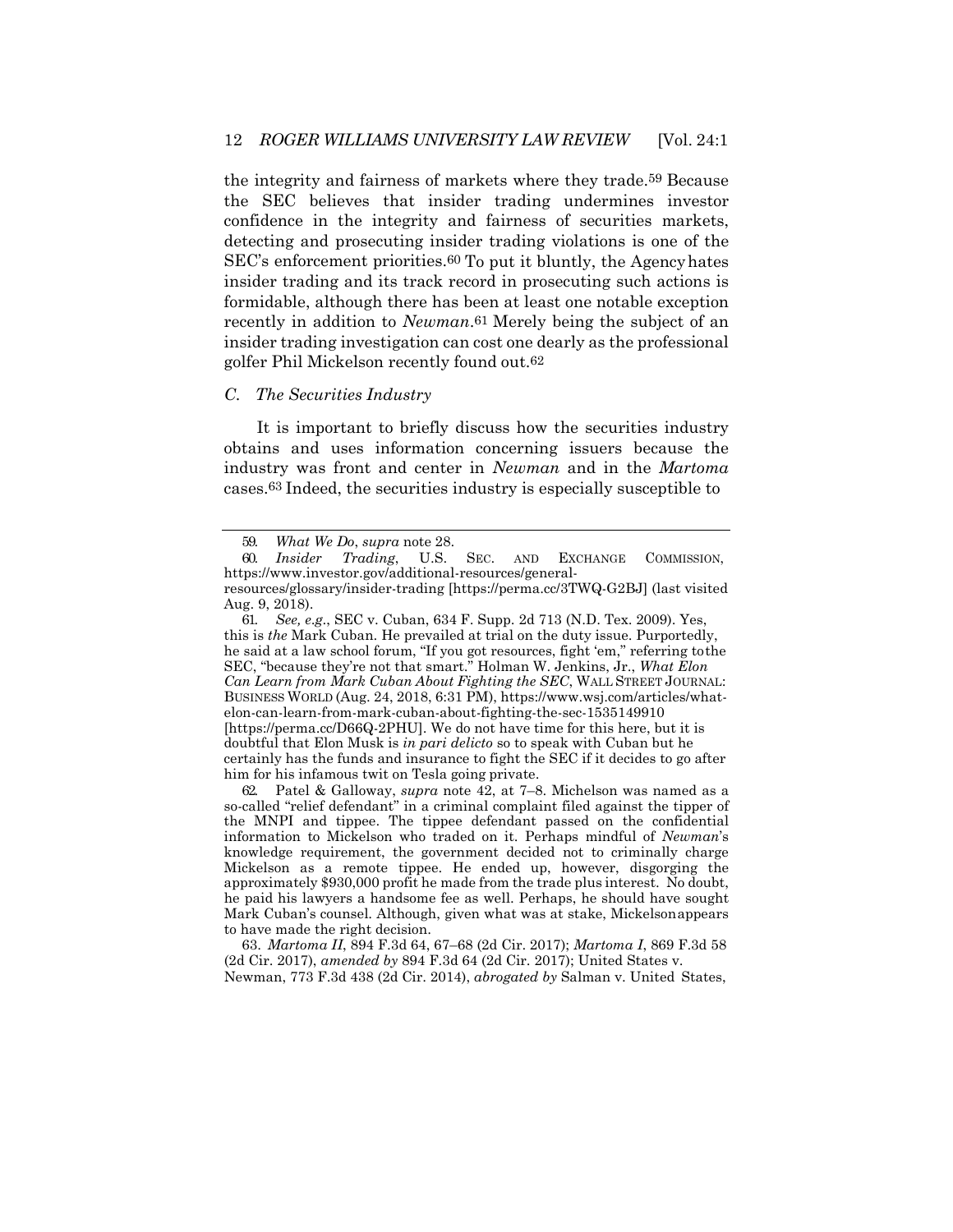insider trading violations. Market analysts, financial reporters, traders, and investment advisors hunger for important economic information to derive revenues or profits for their firms and on occasion, for themselves. As such, they relentlessly employ a variety of methods and tools not available to most of the general investing public to ascertain and analyze information that they can pass on to their investor clients for potential trading purposes. Often, securities professionals, especially market analysis, make provident trading decisions for their firms, as is the case with traders. Often market analysts will have direct communications with insiders, such as investor relations personnel, to further their information gathering, albeit ostensibly in compliance with the federal securities laws. Further, market analysts and traders often share information, especially when they work for the same brokerage firm.

At the risk of simplification, the foregoing discussion can be summarized as such: the securities industry thrives on important economic information concerning issuers, and the sooner it can get the information and the more reliable the information, the better. This is a powerful motivating force that can lead to insider trading.

There is nothing inherently illegal concerning market professionals' search for information, or the selective use of that information for their clients or firms. As the Supreme Court stated, "[i]t is the nature of this type of information, and indeed of the markets themselves, that such information cannot be simultaneously available to all of the corporation's stockholders or the public generally."64 Again, it is not necessarily illegal for an investor or securities professional to obtain critical economic information concerning a corporation. Moreover, in such circumstances, an insider might disclose MNPI that ends up in an investor's hand inadvertently or without the intent that it be a "gift."65

The SEC acknowledges and encourages the flow of important economic information from market analysts to investors because it is important to the latter's investment decisions, and is thus

<sup>137</sup> S. Ct. 420 (2016).

<sup>64.</sup> Dirks v. SEC, 463 U.S. 646, 659 (1983).

<sup>65.</sup> *See id*.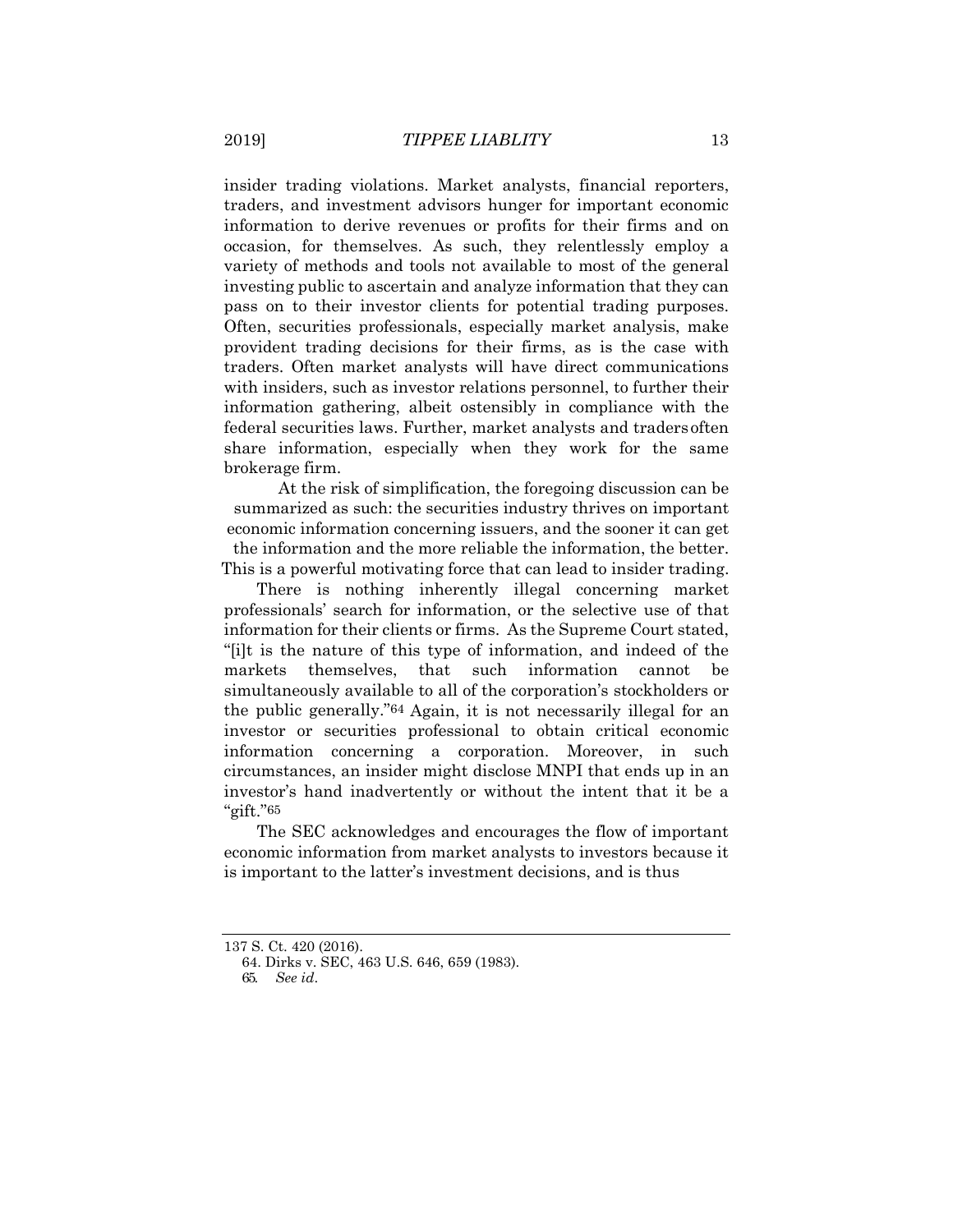necessary to the preservation of a healthy market.<sup>66</sup> The analysis, for purposes of insider trading violations, gets complicated, as was the case in *Newman* and the *Martoma* cases, when MNPI enters the picture, especially for traders who extract profits or avoid losses for their firms based on the information.

Sorting out who is engaging in insider trading and who is not is a challenge because, depending on the governing rules, all or some of the involved persons may be caught in the government's enforcement net. Moreover, broad application of insider trading law, or at least the threat of it, can chill legitimate market communications. Equally important is that members of the securities industry need to order their professional lives around the rules that govern insider trading and face the consequences if they violate them. Understanding the rules is of paramount importance, or at least should be.

On the opposite side of the equation is the SEC. The SEC would agree that "certainty" surrounding insider trading law is a good thing, and it even encourages the free flow of information to the market. The SEC and many securities professionals diverge on whether insider trading law should be narrow or broad. Certainly, the two views are divergent, and the outcome is important to each stakeholder. Tellingly, in *Dirks*, the Supreme Court granted a writ of certiorari to address the issue of tippee liability because of its "importance to the SEC and to the securities industry."67

II. THE DUTY OF TRUST AND CONFIDENTIALITY (DUTY OF CONFIDENTIALITY) AND THE SECOND CIRCUIT'S "EXCEPTION"

The Supreme Court has long recognized that the heart of any insider trading case, including tippee insider trading, is a breach of the duty of confidentiality.68 In other words, the duty arises from the fiduciary relationship between the insider and the corporation, its shareholders, and others.69 This is an extrapolation of the common law of fiduciary duty. The breach of the duty of confidentiality is the fraudulent conduct that triggers a section

<sup>66.</sup> *See id*. at 658.

<sup>67.</sup> *Id*. at 652.

<sup>68.</sup> *See In re* Cady, Roberts & Co., Exchange Act Release No. 6668, 40 SEC Docket 907, 912 (Nov. 8, 1961); *see also* Chiarella v. United States, 445 U.S. 222, 227 (1996).

<sup>69.</sup> *See Cady, Roberts*, 40 SEC Docket at 911.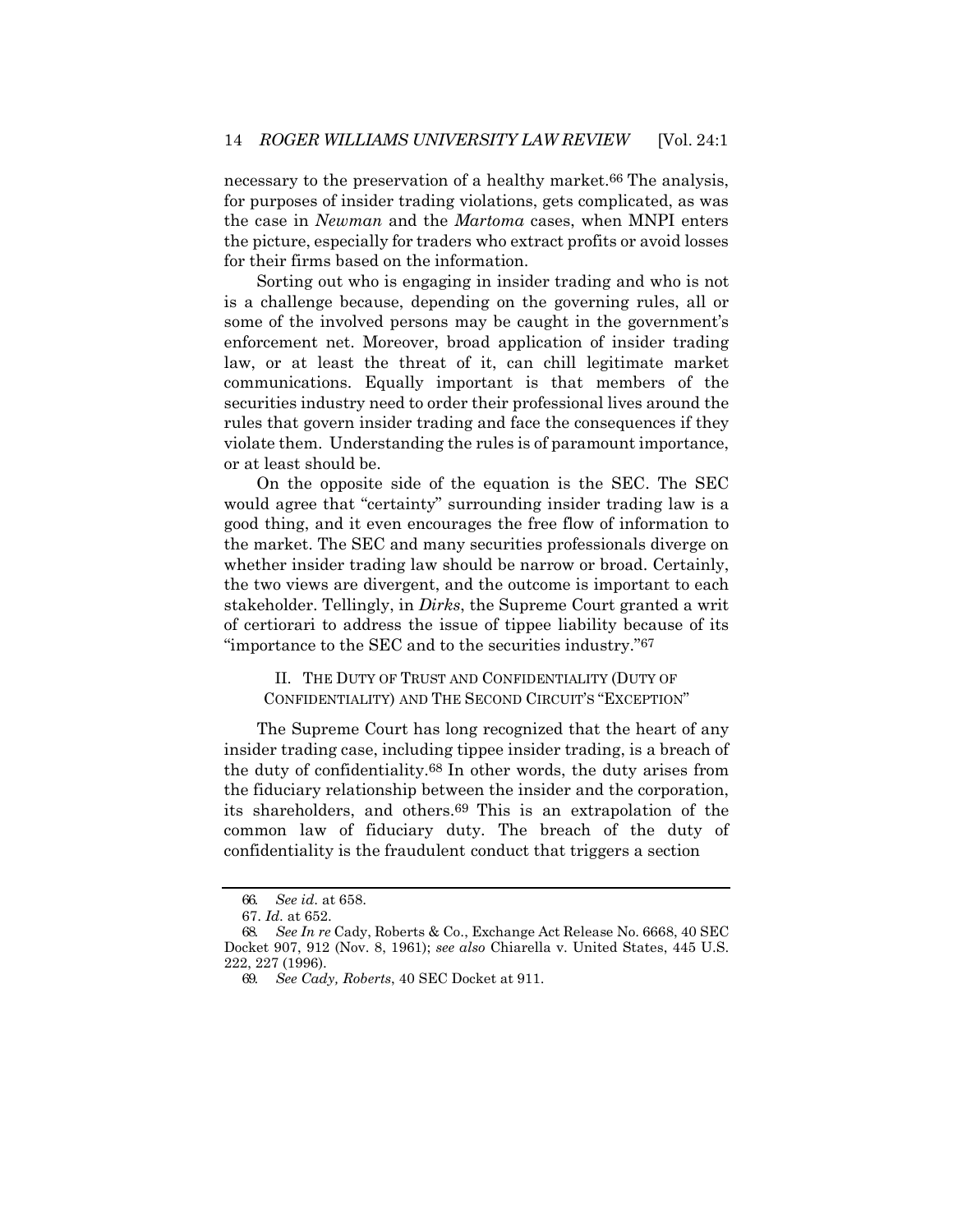10(b)/rule 10b-5 violation.70

By requiring a duty of confidentiality as a prerequisite to an insider trading violation, the Supreme Court imposed a limitation on what constitutes insider trading.71 Without this limit, section 10(b) and rule 10b-5 could be interpreted in the extreme resulting in a violation for any trading of MNPI. For example, if a passerby finds a confidential memorandum concerning a merger that fell out of a CEO's brief case, she is free to trade on it. She has no duty to the corporation; she has committed no fraud. If a thief breaks into an office building, steals the same information and trades on it, he breaches no duty to the corporation and is thus free to trade onthe information, although he is certainly guilty of theft. Indeed, the Supreme Court has held that there is no general duty between participants in market transactions to forego actions based on MNPI.72

Interestingly, in *SEC v. Dorozhko*, the Second Circuit sanctioned the application of insider trading law in the context of cybercrimes and computer hacking, in the absence of a duty of confidentiality that involved a "misrepresentation."73 The hackers traded on an earnings report that they accessed from the issuer's computer system before the report was made public.74 The district court rejected the defense's argument that the SEC needed to prove a breach of the duty of confidentially, stating that "[t]o eliminate the fiduciary duty requirement now would be to undo decades of Supreme Court precedent, and rewrite the law as it has been developed."75 The Second Circuit accepted the argument onappeal and sent the case back to the trial court for further consideration based on its ruling.76 In short, the court reasoned that if the

75. SEC v. Dorozhko, 606 F. Supp. 2d 321, 323 (S.D.N.Y. 2008), *vacated*, 574 F.3d 42 (2d Cir. 2009).

*<sup>70.</sup> See id.*

<sup>71.</sup> *Chiarella*, 445 U.S. at 232 ("[N]ot every instance of financial unfairness constitutes fraudulent activity under section 10(b)......."); *see also* Dirks v. SEC, 463 U.S. 646, 653–54 (1983).

<sup>72.</sup> *Dirks*, 463 U.S. at 654.

<sup>73.</sup> SEC v. Dorozhko, 574 F.3d 42 (2d Cir. 2009). For an excellent discussion of this interesting case, which I drew on for this Article, see Brittney Pagliarini*,* Inside-Out: The Erosion and Evolution of the Fiduciary Duty Principle in Insider Trading Cases (May 2017) (unpublished student paper, Roger Williams Univ.) (on file with the author).

<sup>74.</sup> *Dirks*, 463 U.S. at 654.

<sup>76.</sup> *Dorozhko*, 574 F.3d at 48.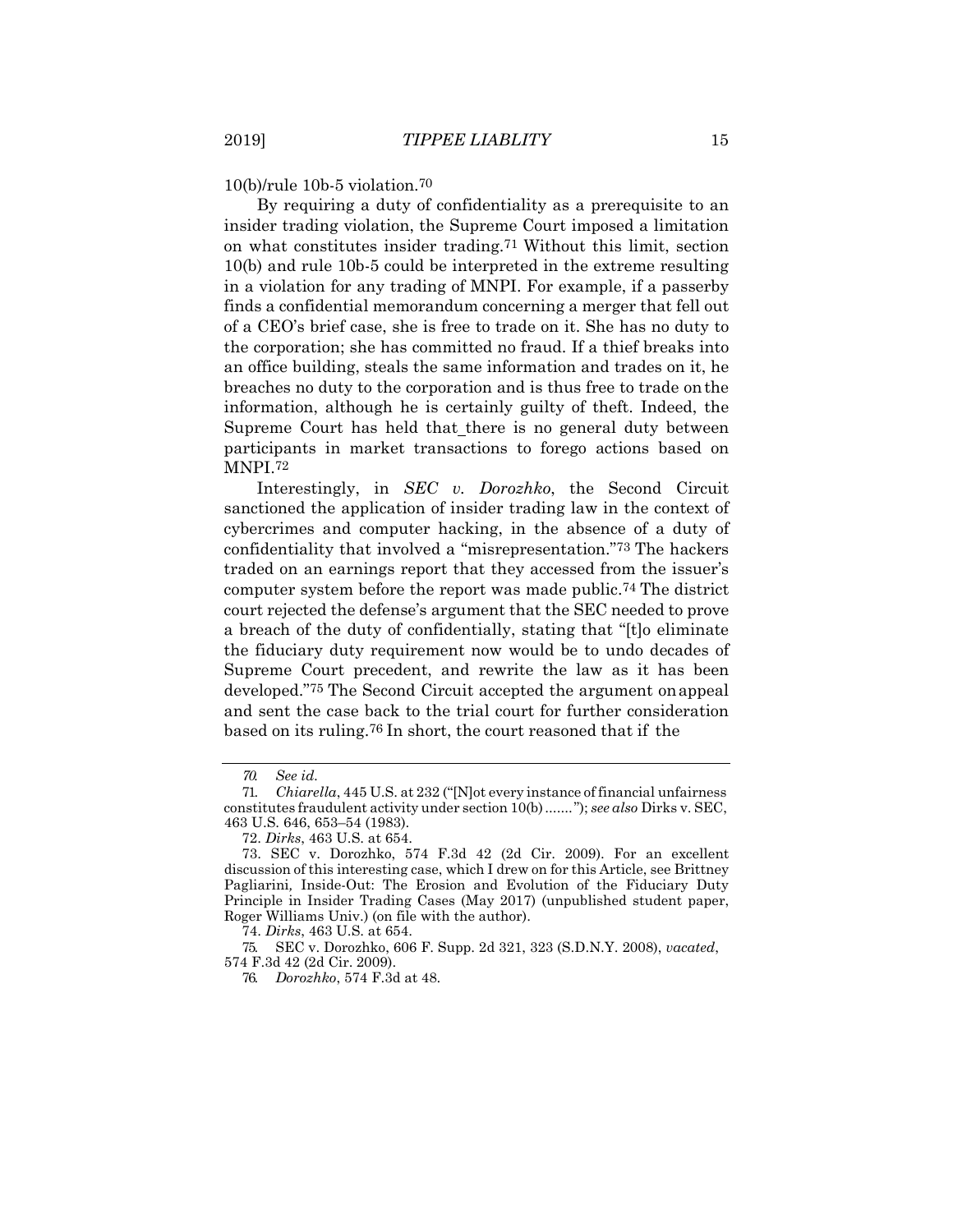defendant's conduct involved gaining access to the corporation's computer system through affirmative misrepresentation of one's identity, as opposed to discovering weaknesses in the computer software, that constituted a deceptive or fraudulent practice under section 10(b).77 As such, the conduct was actionable as insider trading because the MNPI was the basis for the subsequent trading.78 The court's decision is notable because it did not mention rule 10b-5, and instead analogized a violation of section 10(b) to common law fraud to support its holding.79 Frankly, the case appears to be more of a misrepresentation case than an insider trading case, which makes it all the more more confusing.

One way to view *Dorozhko* is that it created a fourth judicial theory for insider trading—the "affirmative misappropriation theory."80 However, the case was widely criticized,81 and has not gained any traction outside the Circuit.82 The most notable aspect of the decision for purposes of this Article is that while the court's reasoning is defensible on its own terms, the Second Circuit appears to have gone "out of its way" to accommodate the SEC's expansive view of insider trading, which decidedly was not the case in *Newman*, but certainly was in the *Martoma* cases.83 In this broad sense, it appears that the *Martoma* cases are more consistent with the Second Circuit's general view of insider trading law than *Newman*.84

80. *See generally* Ryan Gilinson, *Clicks and Tricks: How Computer Hackers Avoid 10b-5 Liability*, 82 BROOK. L.REV. 1305, 1308–09 (2017).

81. *See, e.g.*, Stephen Bainbridge, *The Second Circuit's Egregious Decision in SEC v. Dorozhko*, PROFESSORBAINBRIDGE.COM (July 29, 2009), [http://www.professorbainbridge.com/professorbainbridgecom/2009/07/the](http://www.professorbainbridge.com/professorbainbridgecom/2009/07/the-)second-circuits-recent-decision-in-sec-v-dorozhko-available-here-dealt-withone-of-the-questions-left-open-by-the.html [https://perma.cc/6D9R-WWM4]. Professor Bainbridge faults the Second Circuit for "finessing" the insider trading rules by treating the case as one of misrepresentation rather than insider trading. *Id.* He has a point.

82. James A. Jones II, *Outsider Hacking and Insider Trading: The Expansion of Liability Absent a Fiduciary Duty*, 6 WASH. J. L. TECH. & ARTS 111, 119–21 (2010).

83. *See Martoma I*, 869 F.3d 58 (2d Cir. 2017), *amended by* 894 F.3d 64 (2d Cir. 2017); *see also* United States v. Newman, 773 F.3d. 438 (2d Cir. 2014), *abrogated by* Salman v. United States, 137 S. Ct. 420 (2016).

84. *See Martoma I*, 869 F.3d 58 (2d Cir. 2017), *amended by* 894 F.3d 64 (2d Cir. 2017); *see also Newman*, 773 F.3d 438 (2d Cir. 2014), *abrogated by* Salman

<sup>77.</sup> *Id.* at 49.

<sup>78.</sup> *See id.* at 51.

<sup>79.</sup> *Id.* at 46.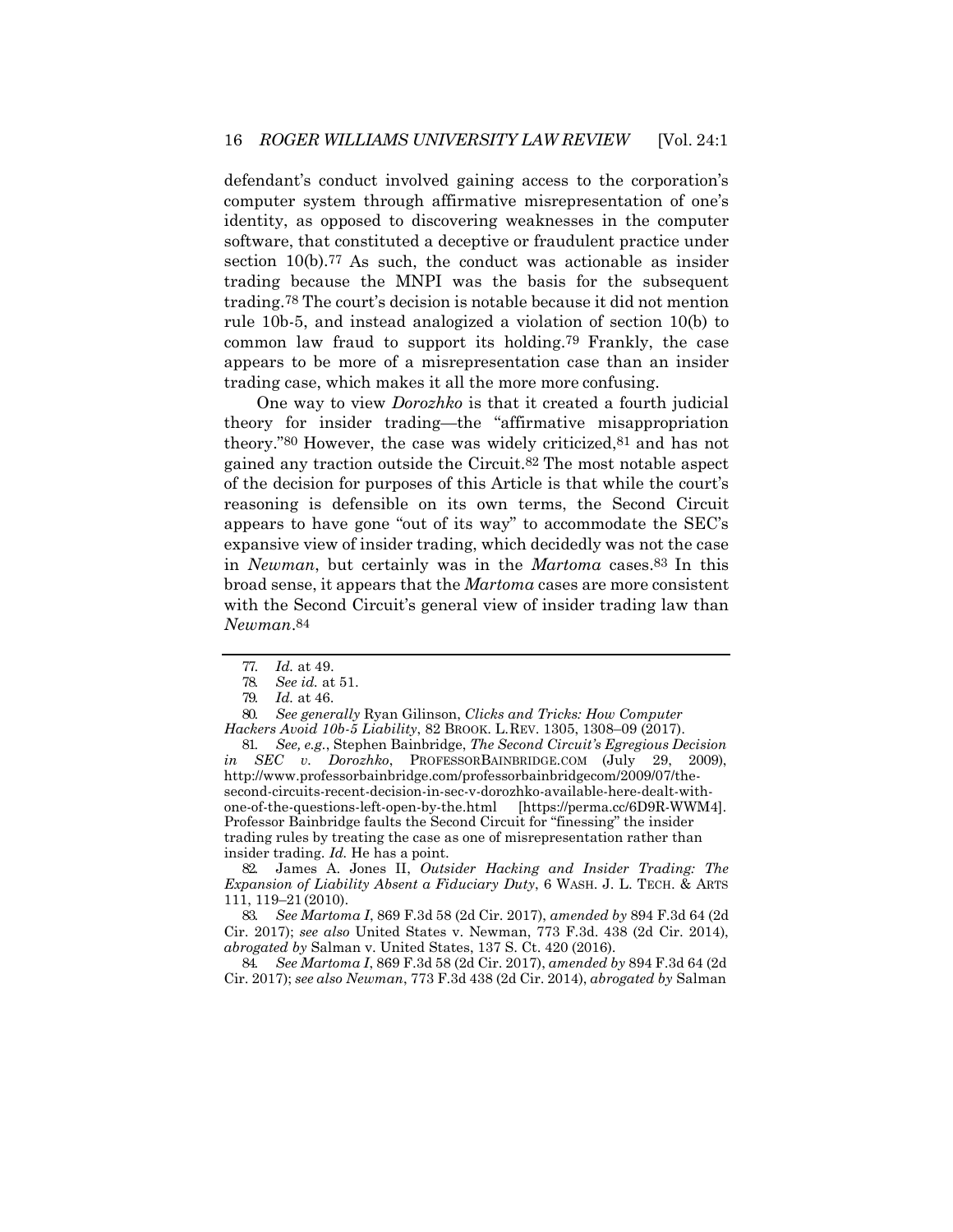As discussed, insider trading analysis becomes more complicated when an insider tipper intentionally shares MNPI with another person, the tippee, who trades on it, or passes it on to another person who trades on it (remote tippee).85 If an essential element of insider trading is a breach of confidentiality then, absent a duty, the tippee is free to trade on the information because he or she has no duty to the corporation or its shareholders. There is no fraud. Clearly, the tippee has an unfair advantage compared to investors who do not have the information. However, unfairness in and of itself is not fraud, irrespective of how egregious it might be. If unfairness were the touchstone of a section 10(b)/rule 10b-5 violation, then capital formation in the United States would be seriously impaired. Here is where *Dirks* enters the picture with its "exportation" of the insider's duty of confidentiality to the tippee.

*III.* DEFINING TIPPEE LIABILITY: *DIRKS*, TO *NEWMAN*,TO *SALMAN*

#### A. Dirks*: The Personal Benefit Rule Emerges*

The *Dirks* Court sought to address the duty gap in the context of tippee liability and provide clarity and guidance, especially in the context of security industry practices. In the process, the Court made it clear that trading on MNPI, without more, was not illegal, which was consistent with prior pronouncements.<sup>86</sup> Moreover, Justice Louis Powell, writing for the majority, sought to establish a rule that did not unduly infringe on legitimate practices in the securities industry.87

The defendant in *Dirks* was an officer of a brokerage firm that specialized in providing investment advice to institutional investors concerning insurance company securities.88 A former officer of a public insurance company provided Dirks with information concerning fraudulent practices by the company.89 The former insider urged Dirks to investigate the fraudulent conduct that led to massive misrepresentation of the company's assets and expose

v. United States, 137 S. Ct. 420 (2016).

<sup>85.</sup> Patel & Galloway, *supra* note 42, at 1–5.

<sup>86.</sup> Dirks v. SEC, 463 U.S. 646, 662(1983).

<sup>87.</sup> *Id.* at 658.

<sup>88.</sup> *Id.* at 648.

<sup>89.</sup> *Id.* at 648–49.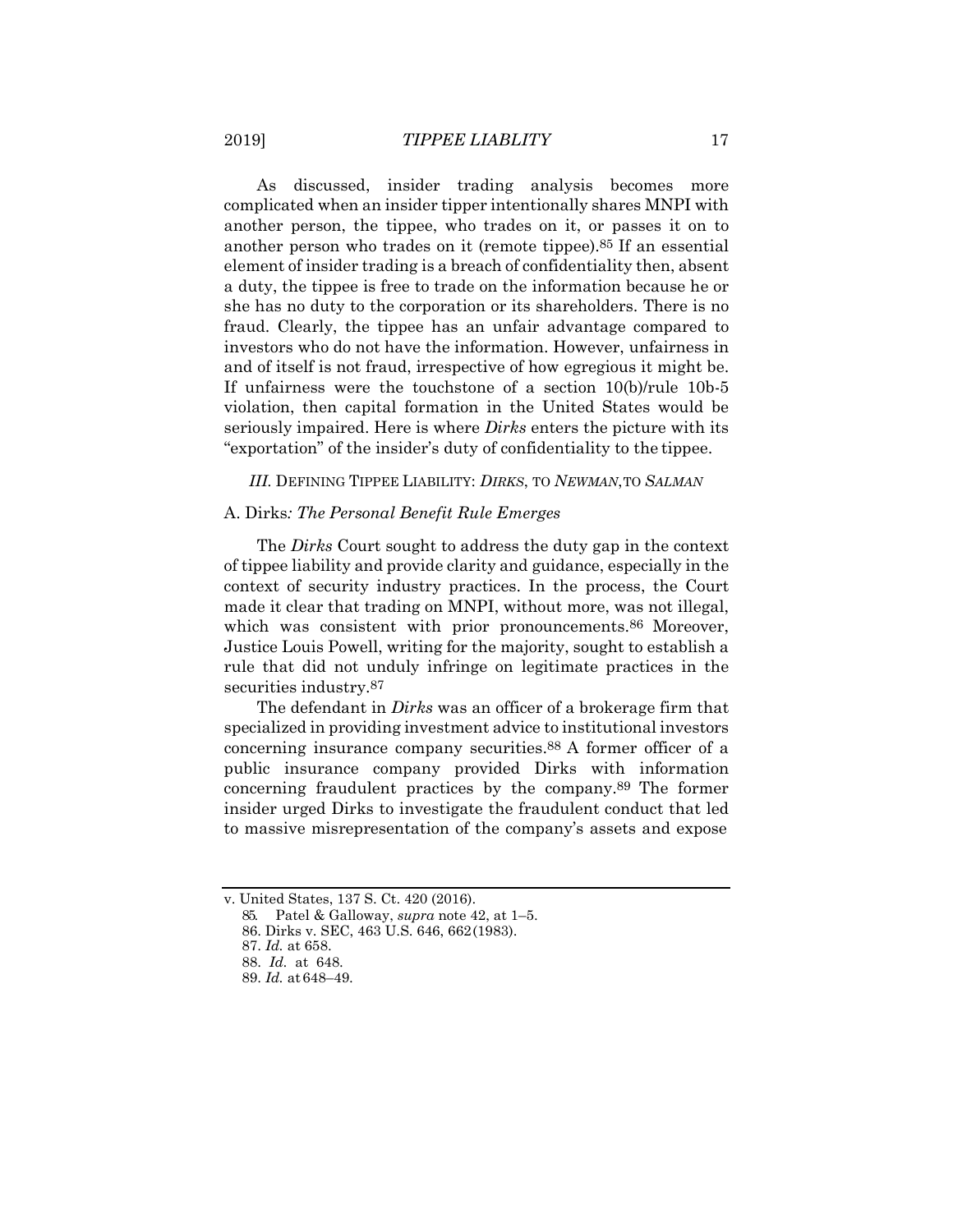the fraud publicly, which he did.90 Neither the former insider nor Dirks traded on the information, but Dirks discussed it with a number of his clients and investors. Some of those clients and investors traded on the information, thus avoiding losses that ensued once the fraudulent information became public and the company's share price dropped precipitously.91 The SEC's theory of the case was that once Dirks received the MNPI, he had an obligation not to disclose it to the investment community wholater sold their stock, regardless of his motivation or occupation.92 The SEC was arguing for a "parity of information" standard.93 In other words, the focus should be on anyone who trades or tips, not the tipper.94

In a civil prosecution, Dirks was censured by the SEC after an administrative law court found him guilty of aiding and abetting illegal insider trading and in violation of section 10(b)/rule 10b-5.95 The case eventually made its way to the United States Supreme Court.96 In a six to three decision, the Court reversed the court of appeals, holding that the insider did not violate his duty to the corporation because he received no monetary or personal benefit from revealing the information, and the disclosure was not intended as a gift.97 In the absence of a breach of duty by the insider, there was no "derivative" breach by Dirks.98

Central to the Court's reasoning was that the tippee assumes the insider's duty of confidentiality by participating in the breach; in other words, by participating in the fraudulent scheme. For the tippee, the duty is derivative of the insider's duty. Hence, the fraud is necessary to trigger section 10(b)/rule 10b-5-1. In a footnote,the

94. *Id*.

*96. Id.*

<sup>90.</sup> *Id.* at 649.

<sup>91.</sup> *Id.*

<sup>92.</sup> *Id*. at 651.

<sup>93.</sup> Jon Eisenberg, *How United States v. Newman Changes the Law*, HARV. L. SCH. F. ON CORP. GOVERNANCE AND FIN. REG.: BLOGROLL (May 3, 2015), [https://corpgov.law.harvard.edu/2015/05/03/how-united-states-v-newman](https://corpgov.law.harvard.edu/2015/05/03/how-united-states-v-newman-changes-the-law/)[changes-the-law/](https://corpgov.law.harvard.edu/2015/05/03/how-united-states-v-newman-changes-the-law/) [https://perma.cc/QLR9-6BFE]. Eisenberg's discussion of *Dirks* and *Newman* is very insightful and was relied on heavily for this Article in this regard.

<sup>95.</sup> Dirks v. SEC, 681 F.2d 824 (D.C. Cir. 1982), *cert. granted*, 459 U.S. 1014 (Nov. 15, 1982) (No. 82-276).

<sup>97.</sup> Dirks v. SEC, 463 U.S. 646, 646 (1983).

<sup>98.</sup> *Id.* at 667.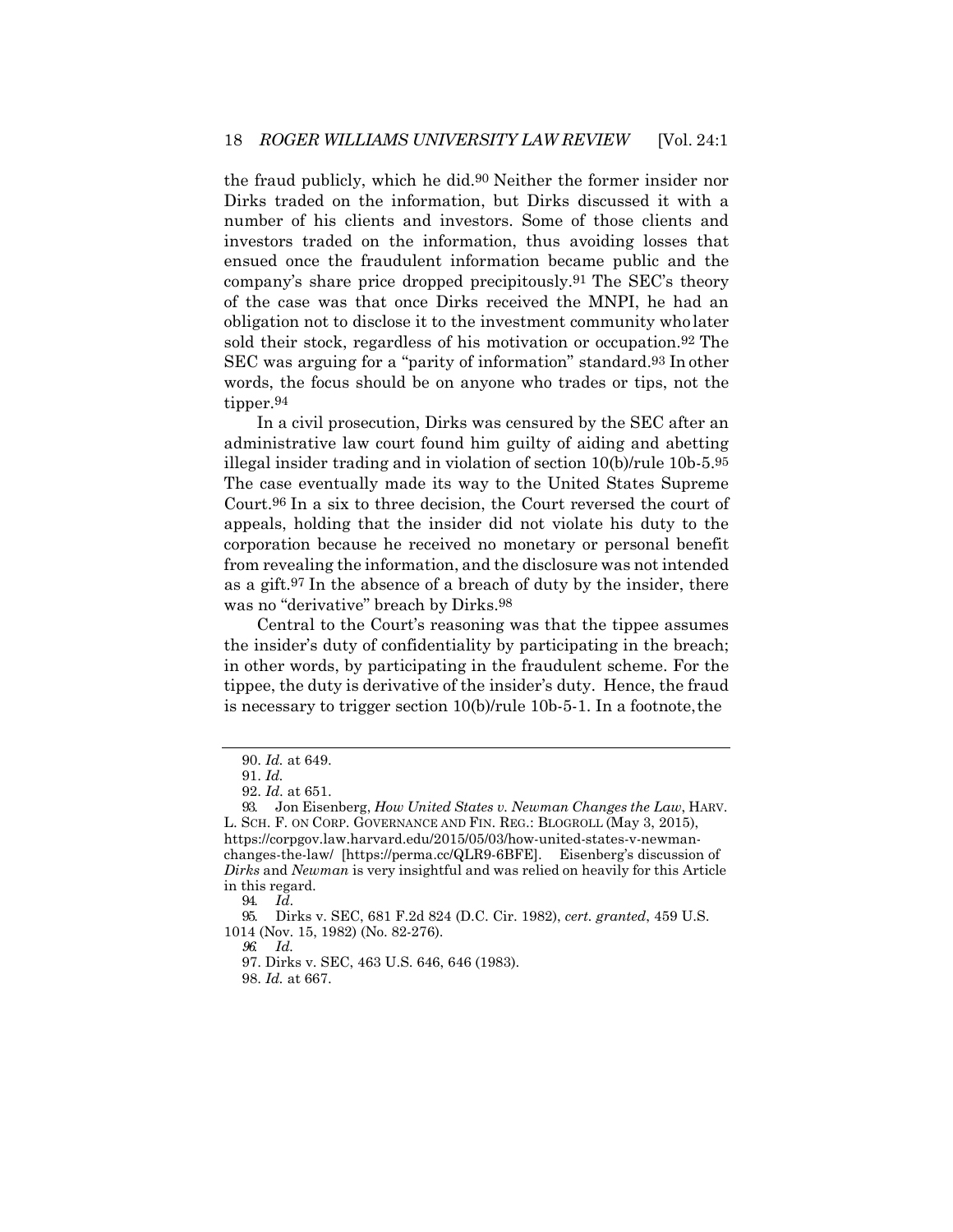majority acknowledged the important role that Dirks played in bringing important information to investors that they otherwise might not have received.99 Dirks' efforts where analogized to the role market analysts play in communicating important information to the market. In the eyes of Justice Powell, Dirks was merely doing what any good analyst would do.<sup>100</sup> Hence, the need to confine tippee liability law to protect market analysts and other securities professionals who are involved in the exchange of information from judicial over reach.

The Court established a two-prong requirement for which a jury could infer an insider trading violation when tippers and tippees were involved.101 The tipper must have derived a direct or indirect personal benefit from the divulged information and, the Court explained, in dicta, the tippee must have had knowledge of the personal benefit associated with the exchange of the information.102 The *Newman* court would run with both of these requirements.

It is the personal benefit rule in the gift-giving context among friends that stands at the center of *Newman* and the *Martoma*  cases. In *Dirks*, the central focus was on the benefit received by the insider tipper, not whether the tippee received a benefit. This is a critical distinction because *Newman* fully embraced this principle whereas the courts in the *Martoma* cases focused on the benefit to the tippee, which entails a lesser evidentiary standard.103

In *Dirks*, the Court expressly identified personal benefits to include a relationship that suggests a quid pro quo arrangement, financial or otherwise, between the tipper and tippee, or a gift of MNPI to a trading relative or friend, where the tip and trade resemble trading by the insider himself followed by a gift of proceeds to the recipient.104 Interestingly, the Court did not discuss how clear the relationship needed to be, although arguably the tenor of the decision pointed in this direction.

<sup>99.</sup> *Id*. at 652n.8.

<sup>100.</sup> *Id.* at 658–59.

<sup>101.</sup> *Id.* at 665.

<sup>102.</sup> *Id*. at 662.

<sup>103.</sup> *Martoma II*, 894 F.3d 64, 68 (2d Cir. 2017); United States v. Newman, 773 F.3d 438, 442 (2d Cir. 2014), *abrogated by* Salman v. United States, 137 S. Ct. 420 (2016).

<sup>104.</sup> *Dirks*, 463 U.S. at 664.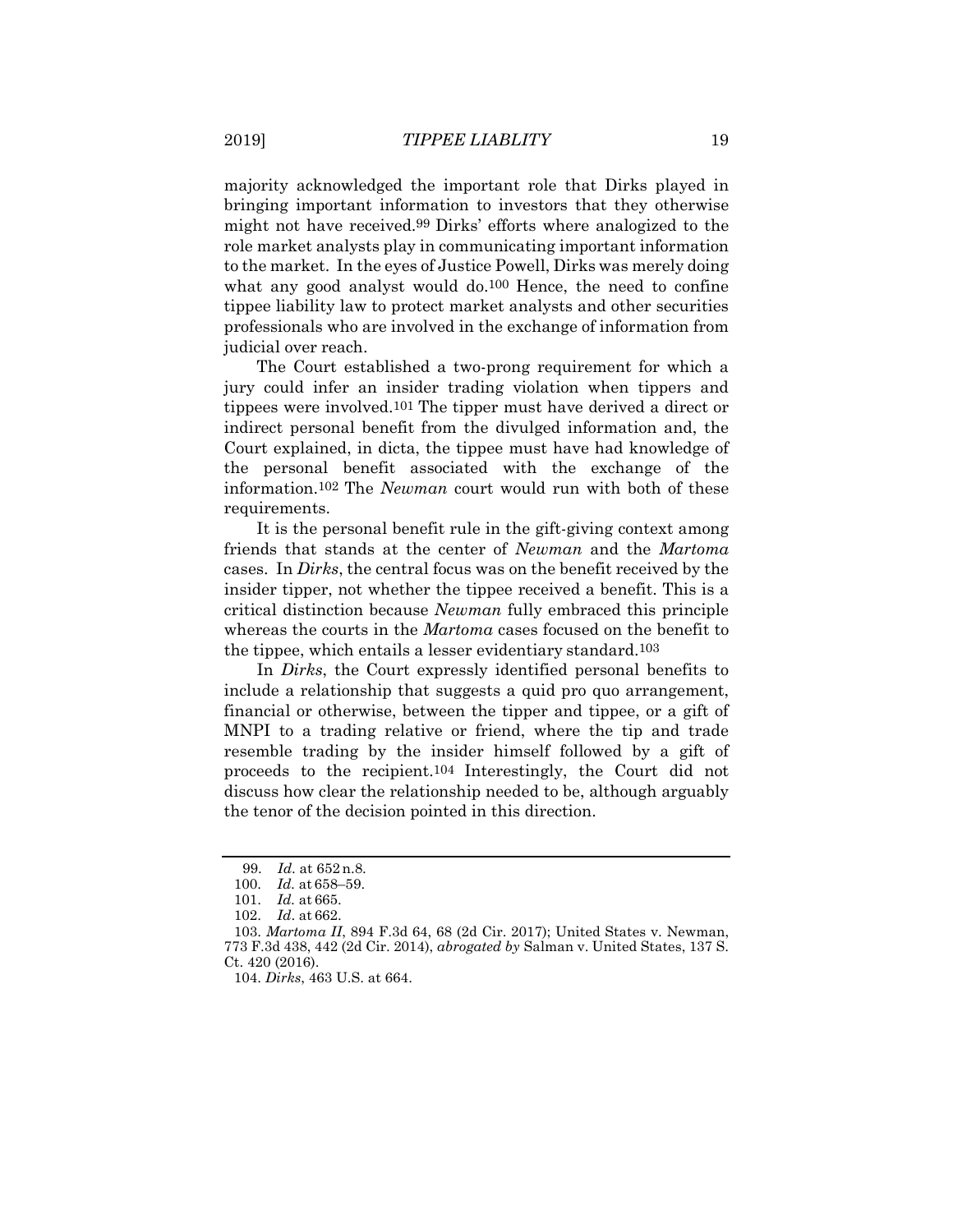By providing the government with alternative bases to prosecute tippee liability cases, *Dirks* hardly foreclosed government prosecutions. For example, proving a quid pro quo arrangement, which is arguably the most visible and pernicious form of insider trading, is relatively straightforward: Did the tipper receive money from the tippee in exchange for the MNPI? However, proving personal benefit in the gift-giving context is more difficult because it involves ambiguous fact patterns.

In introducing the personal benefit rule in *Dirks*, the Court sought a "guiding principle" for those market participants whose daily activities were limited and instructed by the SEC's insider trading rules.105 The Court characterized the rule adopted by the SEC as having "no limiting principle."106 The Court went on to note that the question of whether an insider personally benefited from disclosure would be based on "objective criteria," rather than reading the parties' minds to justify an inference that the insider received a personal benefit.107 The court in *Newman* interpreted this to require evidence of a "meaningfully close personal relationship."108

In short, the *Dirks* Court erected a limiting principle in an attempt to mitigate against the inherent ambiguity and subjectivity surrounding the determination of what constitutes a personal benefit, not to mention other elements associated with proving illegal insider trading.109 This "limiting principle" of *Dirks* figures prominently in *Newman* and *Martoma II*, although the Second Circuit had opposing views on the matter.

The Court's concern that insider trading law could sweep too broadly to ensnare or deter market professionals who were performing an important market function is understandable. In this sense, *Dirks* was all about "policing insiders and what they do . . . rather than policing information *per se* and its possession . . . ."110 At the same time, the Court recognized that there was aclear need for a ban on some tippee trading.111 In effect, byestablishing

110. *Id*.

<sup>105.</sup> *Id*.

<sup>106.</sup> *Id*.

<sup>107.</sup> *Id.* at 663.

<sup>108.</sup> United States v. Newman, 773 F.3d 438, 449 (2d Cir. 2014), *abrogated by* Salman v. United States, 137 S. Ct. 420 (2016).

<sup>109.</sup> Eisenberg, *supra* note 93.

<sup>111.</sup> *Dirks*, 473 U.S. at 659.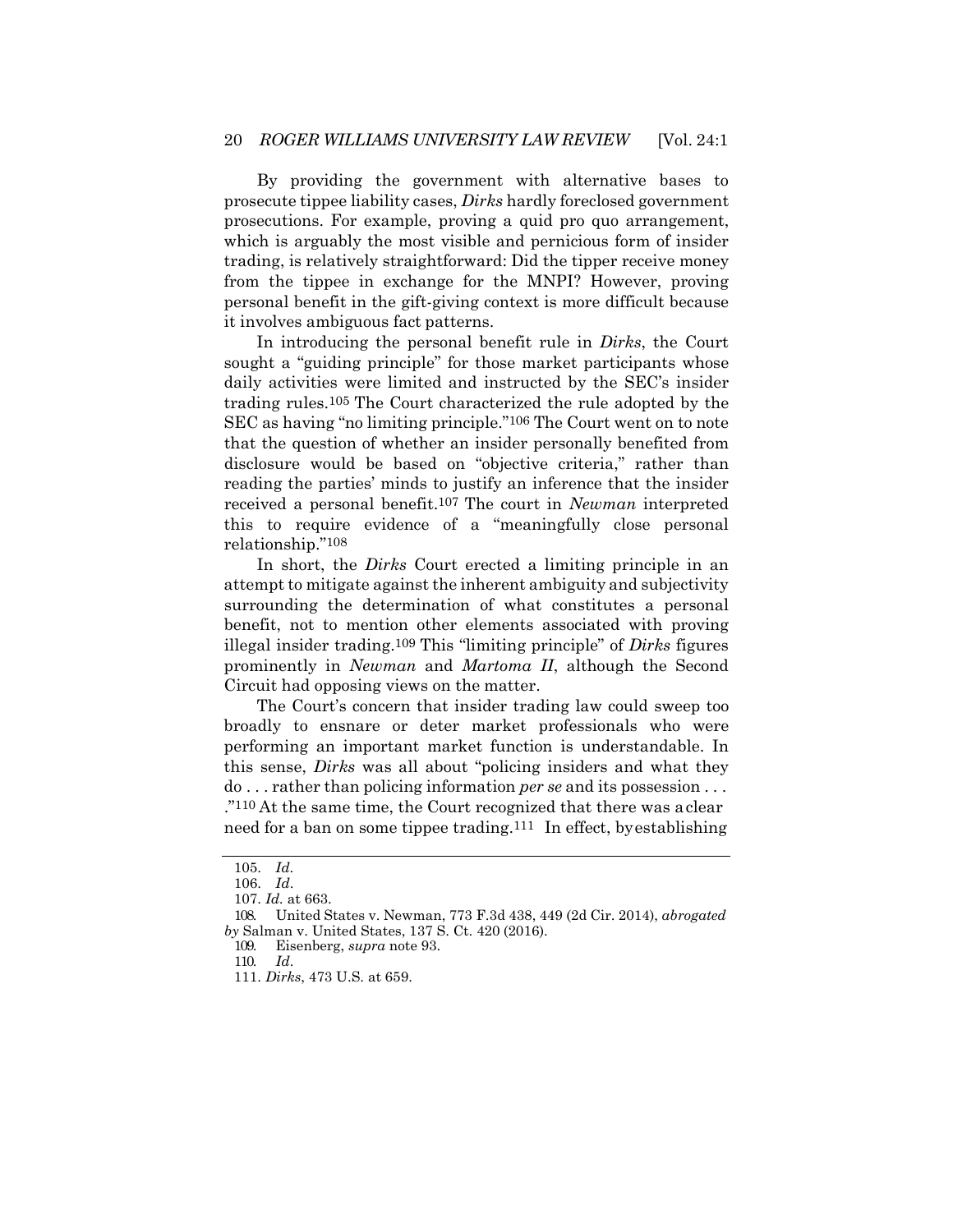the personal benefit rule, the Court sought to thread the needle by better defining tippee liability, while containing it at the same time.

#### *B.* Newman*'s Gloss on the Personal Benefit Rule*

For many years *Dirks* was considered settled law. Starting in 2008, the SEC and the DOJ stepped up prosecutions of insider trading cases.112 As discussed previously, the United States Attorney for the Southern District of New York had a string of eighty successful convictions.113 Simultaneously, the government was aggressively investigating several hedge funds suspected of insider trading, with increased focus on remote tippees; that is, tippees that were one or more levels removed from the original tipper-tippee.114 Then came *Newman*, and the personal benefit landscape changed dramatically.

*Newman* involved the criminal conviction of two portfolio managers, Newman and Chiasson, who traded on inside information passed on by market professionals who received the information from two corporate insiders.115 The prosecution was complicated because the defendants were "remote" tippees.116 The players in this saga were characterized by the court as "acquaintances."117 There was no evidence of any pecuniary or similar gain associated with the original exchange of the information by the corporate insiders, or that the defendants knew who originally shared the information, let alone whether it was for a personal benefit.118

The government argued that it was required to prove that the defendants traded on MNPI that they knew insiders disclosed in a breach of a duty of confidentiality.119 This is how the government read *Dirks*. The jury instructions essentially mirrored the government's position and the defendants were convicted on this basis.120

<sup>112.</sup> Patel & Galloway, *supra* note 42, at 3.

*<sup>113.</sup> Id.*

*<sup>114.</sup> Id.*

<sup>115.</sup> Raymond, *supra* note 41.

<sup>116.</sup> United States v. Newman, 773 F.3d 438, 442 (2d Cir. 2014), *abrogated by* Salman v. United States, 137 S. Ct. 420 (2016).

<sup>117.</sup> *Id.* at 448.

<sup>118.</sup> *Id.* at 453.

<sup>119.</sup> *Id.* at 453.

<sup>120.</sup> *Id.* at 445–46.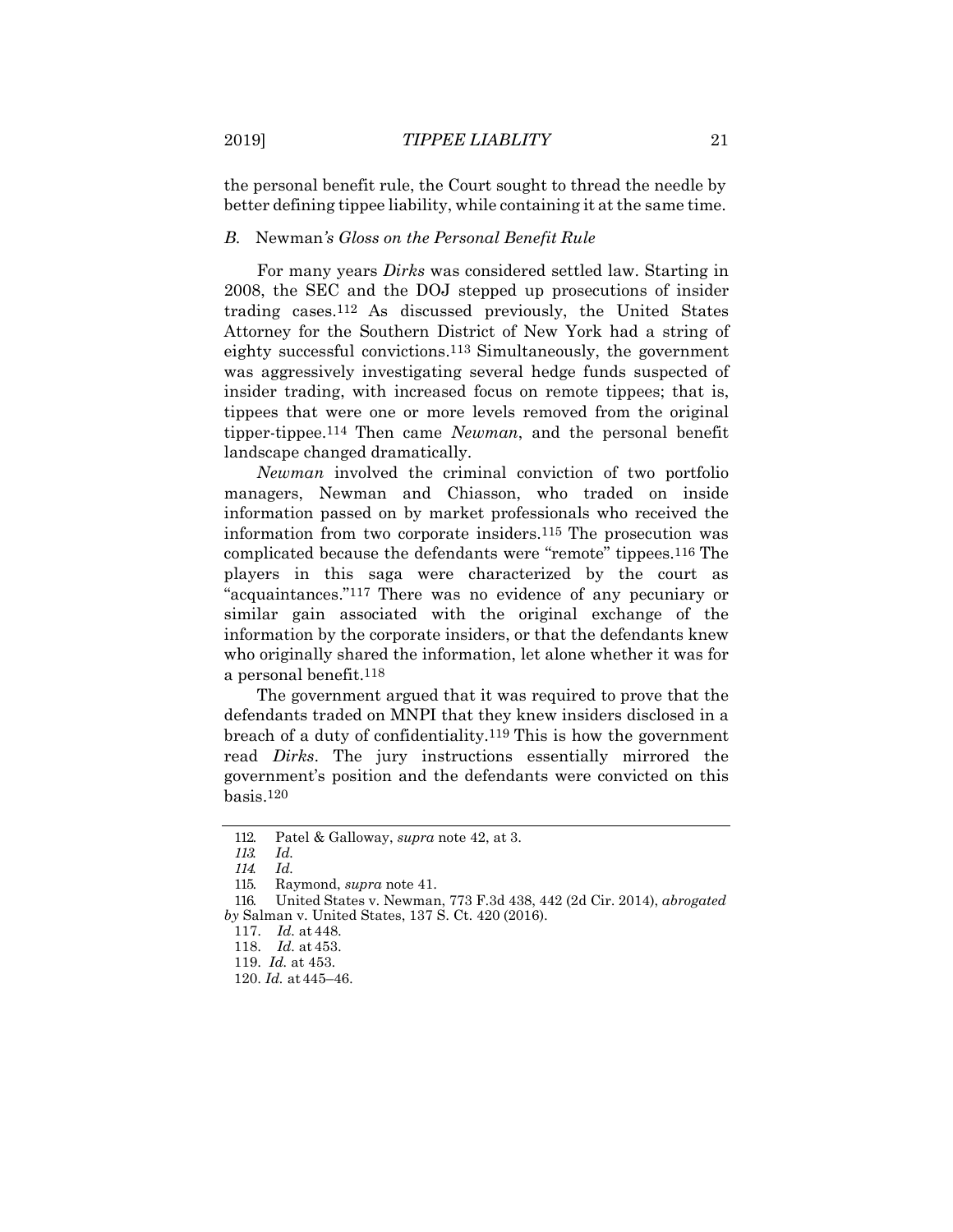On appeal, the *Newman* court reversed the convictions.121 Relying heavily on its understanding of *Dirks*' limiting principle, it found the jury instructions wanting and held that, under the personal benefit rule, for a factfinder to infer a benefit in the context of gift-giving, there must be proof of a "meaningfully close personal relationship that generates an exchange that is objective, consequential, and represents at least a potential gain of a pecuniary or similarly valuable nature."122 The court held that there was insufficient evidence in this regard, and reversed the convictions on this basis as well as another, which is discussed below.123

In short, the court concluded that the government could not satisfy the personal benefit requirement of *Dirks* by producing evidence of a mere "casual or social nature."124 The court also rejected the idea that mere gift-giving would be sufficient for a jury to infer a personal benefit.125 It is important to understand that central to the court's holding was that, in its mind, the government was advancing a novel view of insider trading law that sought to reach remote tippees, which the court considered contrary to *Dirks*.126 In this regard, the court noted that in prior cases, tippees that were as remote as Newman and Chiasson had never been criminally liable for insider trading.127

Interestingly, the gloss *Newman* put on the *Dirks* personal benefit rule was not the main holding of the case.128 Specifically, *Dirks*' knowledge of the personal benefit requirement was the main focus of the appellants' argument.129 A reading of the portion of the opinion that addresses this issue hardly presages where the court finally came out. Somewhat of an exaggeration, but the pecuniary relationship or similar nature requirement appeared largely out of nowhere. It certainly was not mentioned in *Dirks*.

In any event, the court also reversed echoing *Dirks* on the

<sup>121.</sup> *Id.* at 444.

<sup>122.</sup> *Id*. at 452.

*<sup>123.</sup> Id.*

<sup>124.</sup> *Id*.

*<sup>125.</sup> See id.*

<sup>126.</sup> *Id*. at 448.

<sup>127.</sup> *Id.*

<sup>128.</sup> *Id*. at 452.

<sup>129.</sup> Telephone Interview with Gregory Morvillo, Partner, Orrick, Herrington & Sutcliffe (Sept. 5, 2018) [hereinafter Morvillo Interview].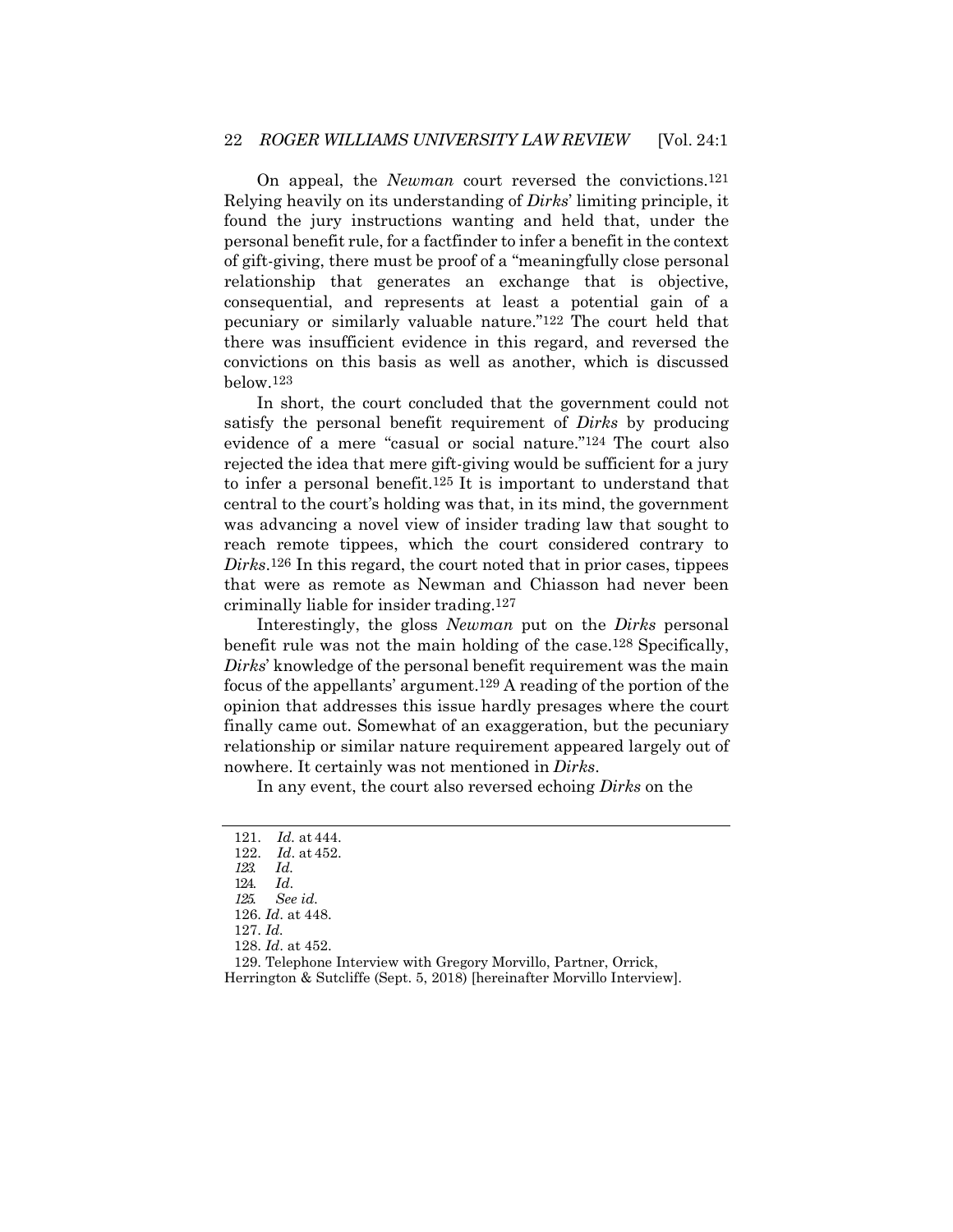ground that there was insufficient evidence that the defendants knew that the original tippers received a personal benefit.130 The appellants argued that the jury must find that they knew that the MNPI had been *disclosed for a personal benefit*.131 The court, expanding on the dicta in *Dirks*, agreed with the appellants and spent a considerable amount of time discussing the issue.132 The subsequent case law discussed in this Article leaves this leg of *Newman* untouched, and thus there is no virtue in further delving into the court's thinking there, other than to point out that the *Dirks* knowledge requirement, which was elaborated on in *Newman*, remains very much alive in the Second Circuit—at least for now.

*Newman* was controversial for at least two reasons. The phrase "meaningfully close personal relationship" does not appear in *Dirks*, and according to the majority in *Martoma II*, the phrase was "new to our insider trading jurisprudence."<sup>133</sup> In fairness to the *Newman* court, *Dirks* arguably allowed for such an extrapolation by requiring "objective" evidence to support the personal benefit inquiry. The *Newman* court merely defined more concretely what the government needed to prove to establish the friend relationship.

More problematic from a doctrinal perspective, the *Newman*  court went well beyond *Dirks* by requiring the government to prove that the tipper received something of a pecuniary or similarly valuable nature from the exchange of information.134 A fair reading of *Dirks* is that a gift may include something of monetary or similar nature, but this is not the only indicia of what constitutes a gift let alone what constitutes a personal benefit. As discussed, *Dirks*  provided the government with alternatives to prove personal benefit.135 In the gift-giving context, *Newman* took away one of those options by imposing the pecuniary or of similar nature requirement.136 More importantly, *Newman* was susceptible to being viewed as an inflexible rule that created the potential of

134. *Newman*, 773 F.3d at 452.

<sup>130.</sup> *Newman*, 773 F.3d at 442.

<sup>131.</sup> *Id*. at 444.

<sup>132.</sup> *Id*. at 444, 447–50, 454.

<sup>133.</sup> *Martoma II*, 894 F.3d 64, 77 (2d Cir. 2017).

<sup>135.</sup> *Id*. at 444.

<sup>136.</sup> *Id*. at 452–53.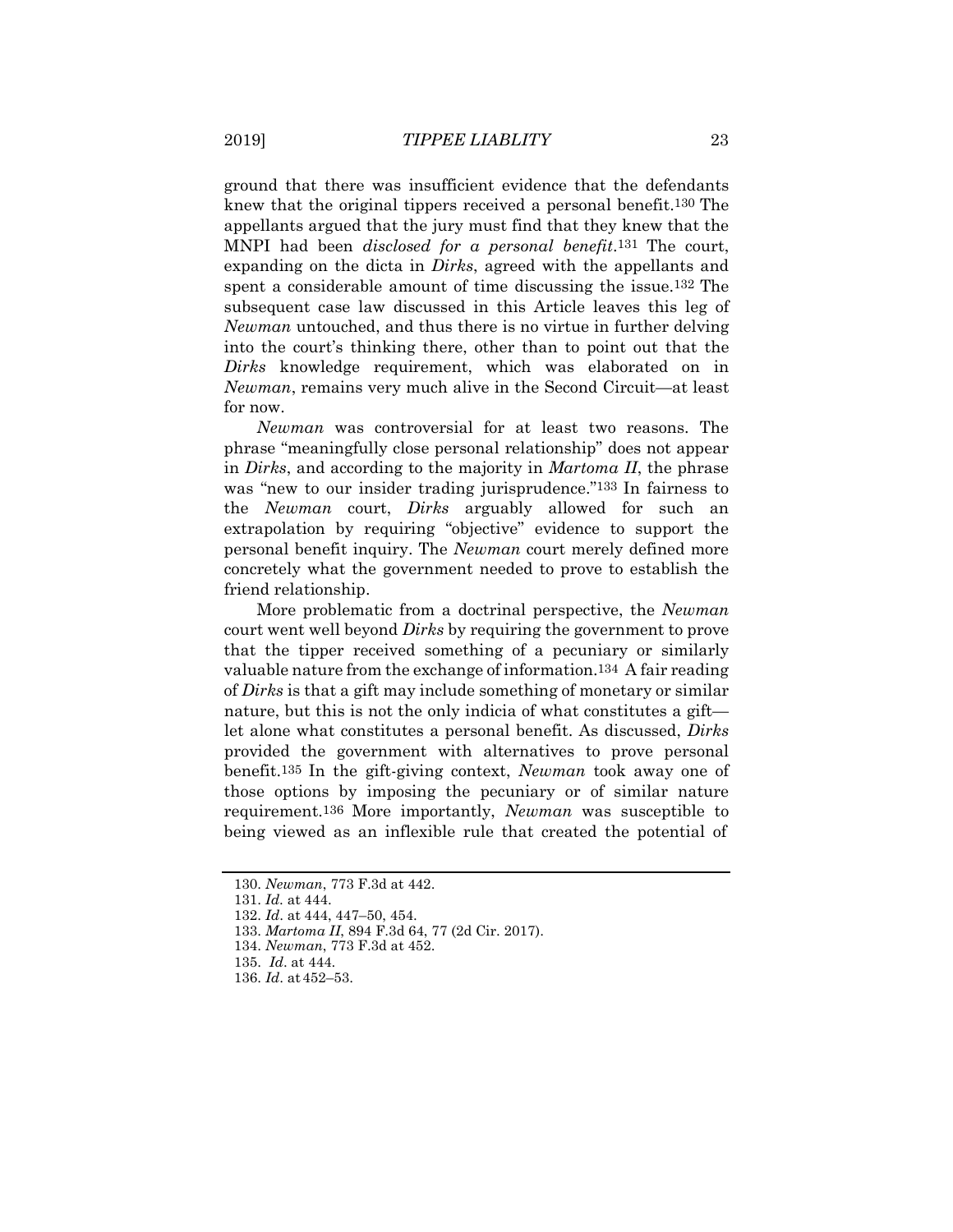letting "garden variety" tippee insider trading slip through the enforcement net.137 This would be on the majority's mind very much in the *Martoma* cases.

Why the court felt compelled to go beyond the language of *Dirks*  on the personal benefit rule is a fair question. Intellectual underpinnings aside, the decision was jarring especially because of the Second Circuit's long history of accepting the government's view of insider trading. *Dorozhko* certainly underscores this point.138 In that case, the high standard of proof necessary to sustain a criminal conviction—not to mention the severe consequences of a conviction—were clearly on the court's mind. In this regard, two commentators noted, "it is more likely the *Newman* court was influenced by its view that the government's efforts to prosecute remote tippees was a 'doctrinal novelty,'" and as a result construed the friends-relative inference narrowly.139 In a similar vein, as one admirer of *Newman* has put it, the court sought to establish "brighter lines to cabin prosecutorial and SEC discretion in bringing future criminal and civil insider trading actions."140 The same can probably be said for the strengthening of *Dirks*' knowledge requirement. Simply put, the court concluded that the government went too far with its view of tippee liability.

The *Newman* court's opinion reveals its sensibility to the impact of tippee liability on the securities industry. The opinion's gloss over the personal benefit rule acknowledges, at least implicitly, that the mere filing of an insider trading case puts defendants at great financial risk, irrespective of the outcome once the law is applied. Moreover, the specter of enforcement actions can have a chilling effect on the flow of important information concerning issuers that is critical to the securities market and the lifeblood of the securities industry.141

In sum, *Newman* created a narrow two-part requirement for establishing personal benefit in the context of gift-giving between friends, which made the government's evidentiary burden much greater, even in cases that did not involve remote tippees.142 The

<sup>137.</sup> *See Martoma II*, 894 F.3d at 77; Patel & Galloway, *supra* note 42, at 5.

<sup>138.</sup> SEC v. Dorozhko, 574 F.3d 42, 50 (2d Cir. 2009).

<sup>139.</sup> Patel & Galloway, *supra* note 42, at 5.

<sup>140.</sup> Eisenberg, *supra* note 93.

<sup>141.</sup> *See Newman*, 773 F.3d at 449.

<sup>142.</sup> Patel & Galloway, *supra* note 42, at 4.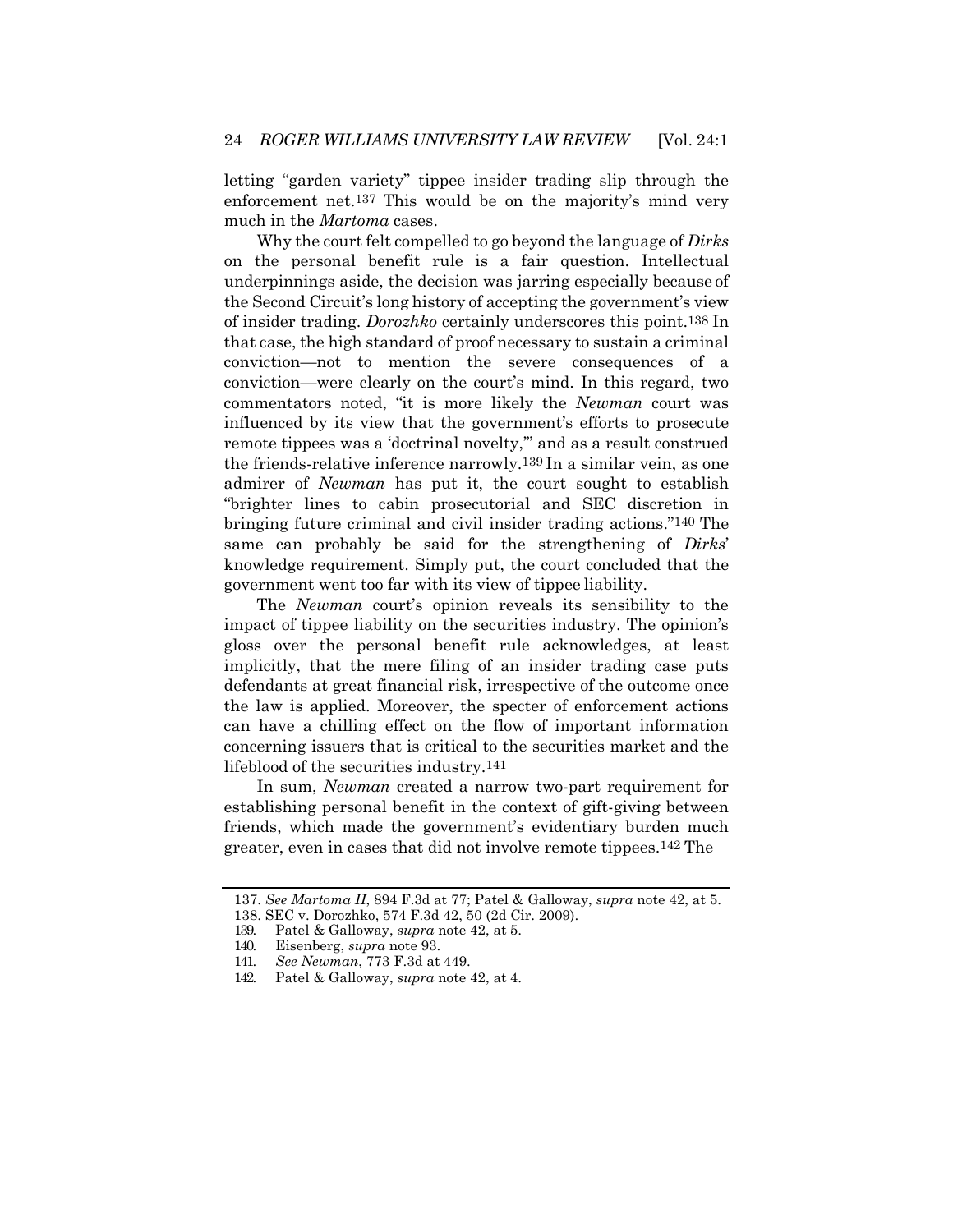*Martoma* cases would prove to be just such a case. Going back to the critical stakeholder analysis, the securities industry received a narrow legal rule in the area of tippee liability.

Not surprisingly, the government did not receive the decision favorably,143 and as the *Martoma* cases revealed, it was unpopular within the Second Circuit.144 The SEC characterized the decision as greatly limiting its ability to prosecute "the most common, culpable, and market-threatening forms of insider trading."145 Perhaps something of an exaggeration, but the United States Attorney for the Southern District of New York dropped seven insider trading charges because of *Newman* and threatened to move prosecutions outside the Second Circuit.146

The government's petition for its rehearing and, eventually, its writ of certiorari, were denied.<sup>147</sup> The writ was most likely denied because there was no clear circuit split on the requirements for establishing a personal benefit. This would soon change, however.

#### *C.* Salman*:* Newman*'s Pecuniary or Similar Value Requirement Eliminated*

In *United States v. Salman*, the Ninth Circuit was faced with an appeal of a tippee insider trading conviction based on *Newman*'s "meaningfully close personal relationship" gloss on the personal benefit rule.148

Salman traded while he was in possession of MNPI that he

<sup>143.</sup> *See, e.g*., Silvia Stockman, *United States v. Newman: The Second Circuit Establishes New Limits on Insider Trading Prosecutions*, 34 REV. BANKING & FIN. L. 427, 432–33 (2015); *but see* Eisenberg, *supra* note 93. Doctrinal analysis aside, the difference in views concerning *Newman*  ultimately comes down to whether one thinks the inquiry into tippee liability should be broad or narrow. See Stockman, *supra*, at 433, for a discussion of how *Newman* was applied in and outside the Second Circuit. I can say, from personal experience, it was not followed by the United States District Court for the District of Rhode Island. *See also* SEC v. Andrade, 157 F. Supp. 3d 124, 127–28 (D. R.I. 2016).

<sup>144.</sup> *See generally Martoma II*, 894 F.3d 64 (2d Cir. 2017).

<sup>145.</sup> Eisenberg, *supra* note 93.

<sup>146.</sup> *See* Patel & Galloway, *supra* note 42, at 9 n.xxxv.

<sup>147.</sup> United States v. Newman, 773 F.3d. 438 (2d Cir. 2014), *reh'g en banc denied*, 2015 WL 1954058 (2d Cir. Apr. 3, 2015), *and cert. denied*, 136 S. Ct. 242 (2015).

<sup>148.</sup> United States v. Salman, 792 F.3d 1087, 1093 (9th Cir. 2015).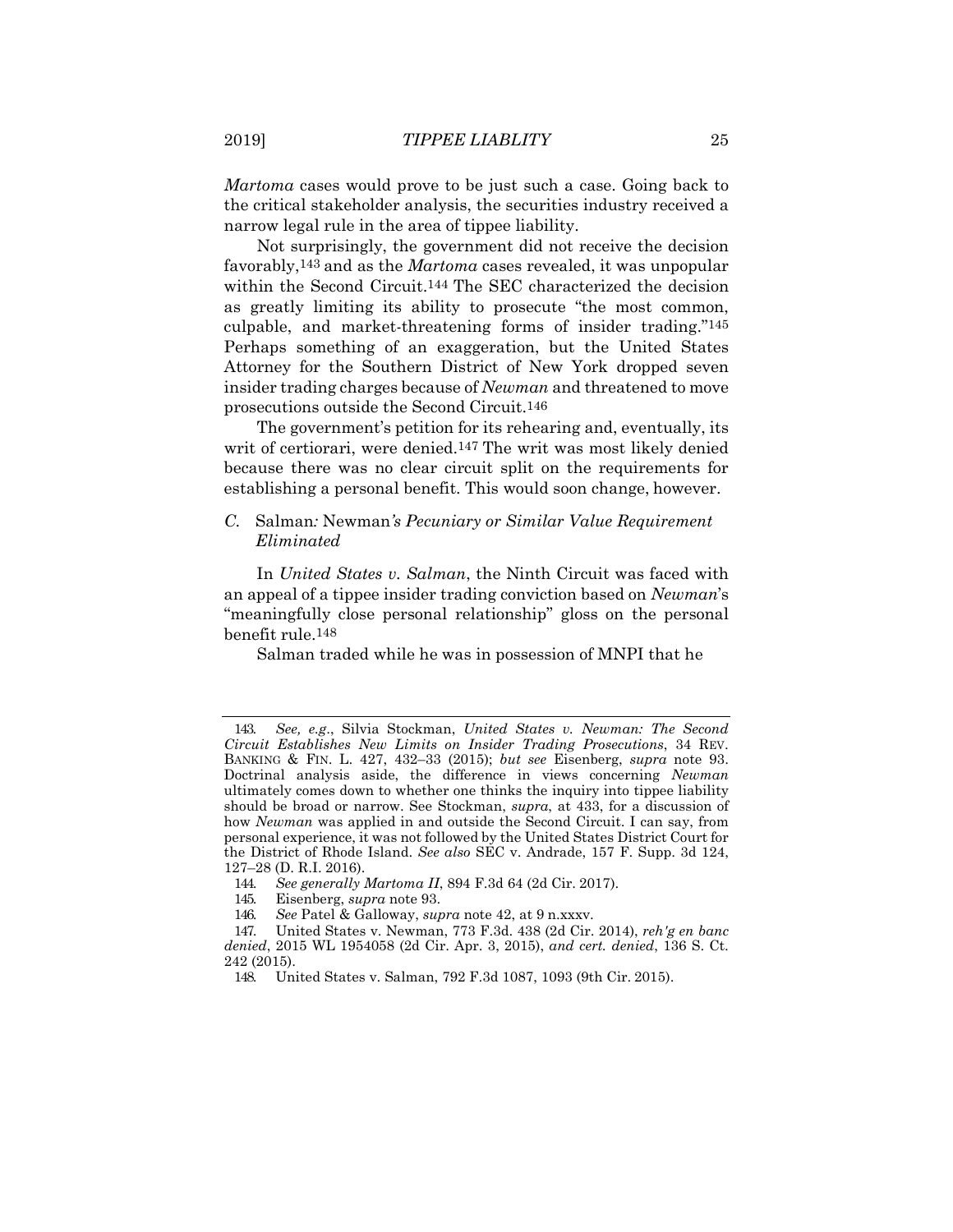obtained from an investment banker.149 The tipper investment banker shared the information with his brother-in-law who not only traded on it, but also shared it with his friend, Salman, who also happened to be the tipper's brother-in-law.150 Unlike in *Newman*, the evidence produced at trial revealed that the tipper and tippee had a "very close" friend-relative relationship.151 As such, Salman had a weak defense under *Dirks*. The MNPI was a gift to a trading relative who clearly knew that the tipper received a personal benefit from the exchange of MNPI.152 For this reason (and others), Salman was convicted.153

*Newman* was decided while Salman's appeal from his conviction was pending before the Ninth Circuit, and he relied on that case to provide a basis for reversal. He essentially argued that the tipper did not receive a pecuniary gain or something of similar value from the exchange of the MNPI; hence there was no personal benefit.154 In other words, merely giving of gift of MNPI to a trading relative or friend was not enough to support an inference of personal benefit.

Interestingly, Judge Jed Saul Rakoff, a Senior United States District Court Judge for the Southern District of New York, was sitting by designation on the Ninth Circuit. He was assigned the opinion in *Salman*. Judge Rakoff, writing for a unanimous court, concluded that *Dirks* allowed the jury to infer that the tipper breached a duty because he made "a gift of [MNPI] to a trading relative."155 To the extent that *Newman* went further and required additional gain to the tipper in cases involving gifts of MNPI to family and friends, the Ninth Circuit "decline[d] to follow it."156 Central to the court's holding was its concern that a loophole would be created if tips were lawful simply because the tipper did notask for "tangible compensation in return."157

The Supreme Court was now faced with a clear conflict between two important Circuits, which paved the way for *Salman*

<sup>149.</sup> *Id.* at 1089.

<sup>150.</sup> *Id.* at 1089, 1094.

<sup>151.</sup> *Id*. at 1090.

<sup>152.</sup> *Id.* at 1092.

<sup>153.</sup> *Id.* at 1094.

<sup>154.</sup> *Id*. at 1093.

<sup>155.</sup> *Id*. at 1092.

<sup>156.</sup> *Id*. at 1093.

<sup>157.</sup> *Id*. at 1094.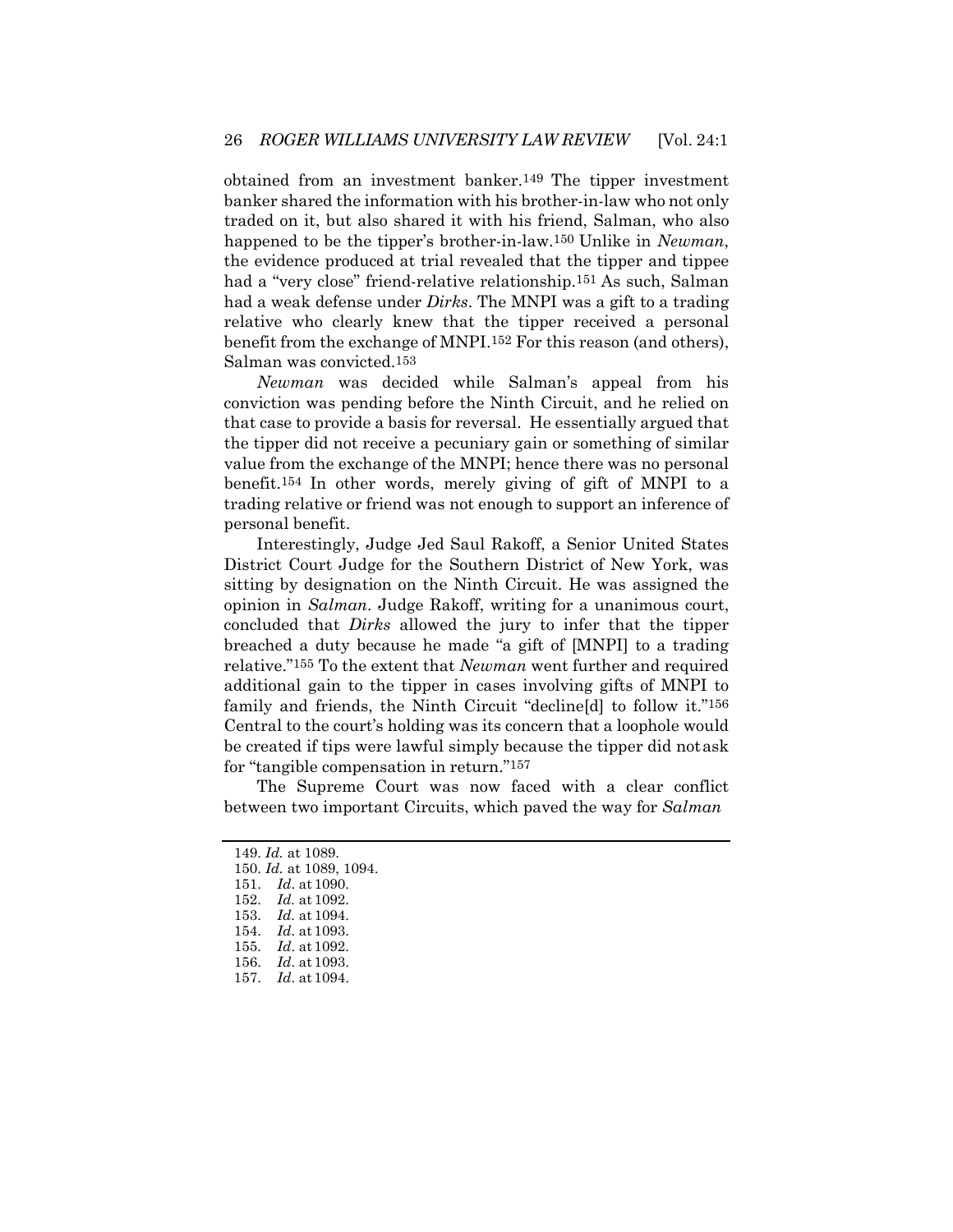to make it to the Court. As previously mentioned, the Supreme Court had not taken up an insider trading case in almost twenty years.158 In a narrow decision, the Court, relying heavilyon *Dirks*,

unanimously affirmed the Ninth Circuit's decision.159 Tellingly, the Court concluded that the case was "easily" decided by *Dirks*.160

The Court reasoned that giving a gift of trading information is the same as the tipper trading and then gifting the proceeds.161 However, the Court rejected the SEC's expansive view that a gift of MNPI to anyone, not just a trading relative or friend, is enough to prove securities fraud.162 This is important because it reveals the Court's reluctance to take an expansive view of insider trading simply because it is unfair, which the Court made explicit.163 Similarly, the Court did not seem impressed with the government's argument that "Salman's concerns about unlimited and indeterminate liability for remote tippees [was] significantly alleviated by other statutory elements that prosecutors must satisfy to convict a tippee for insider trading."164 The majority in *Martoma II*, however, would be more receptive to the government's argument.165

The *Salman* opinion reflects a recognition that limits need to be placed on insider trading law as it applies to tippees lest it sweep too broadly by not providing reasonably clear guidelines. To this point, the Court stated that *Dirks* provided a "simple and clear 'guiding principle'" for determining tippee liability in the context of gift-giving to close friends and relatives that was neither uncertain nor indeterminate.166 As such, the Court was wholly consistent with the underlying limiting principle in *Dirks*. In this regard, the *Salman* Court concluded that under the facts of the case at bar, that

<sup>158.</sup> Ben Protess & Matthew Goldstein, *What is a 'Personal Benefit" from Insider Trading? Justices Hear Arguments*, N.Y. TIMES (Oct. 5, 2016), [https://www.nytimes.com/2016/10/06/business/dealbook/supreme-court](https://www.nytimes.com/2016/10/06/business/dealbook/supreme-court-insider-trading.html)[insider-trading.html](https://www.nytimes.com/2016/10/06/business/dealbook/supreme-court-insider-trading.html) [https://perma.cc/R2TE-EG8R].

<sup>159.</sup> Salman v. United States, 137 S. Ct. 420, 427 (2016).

*<sup>160.</sup> Id.*

<sup>161.</sup> *Id*. at 427–28.

<sup>162.</sup> *Id*. at 427.

<sup>163.</sup> *Id*.

<sup>164.</sup> *Id*.

<sup>165.</sup> *See infra* section III.A and III.B.

<sup>166.</sup> *Salman*, 137 S. Ct. at 428.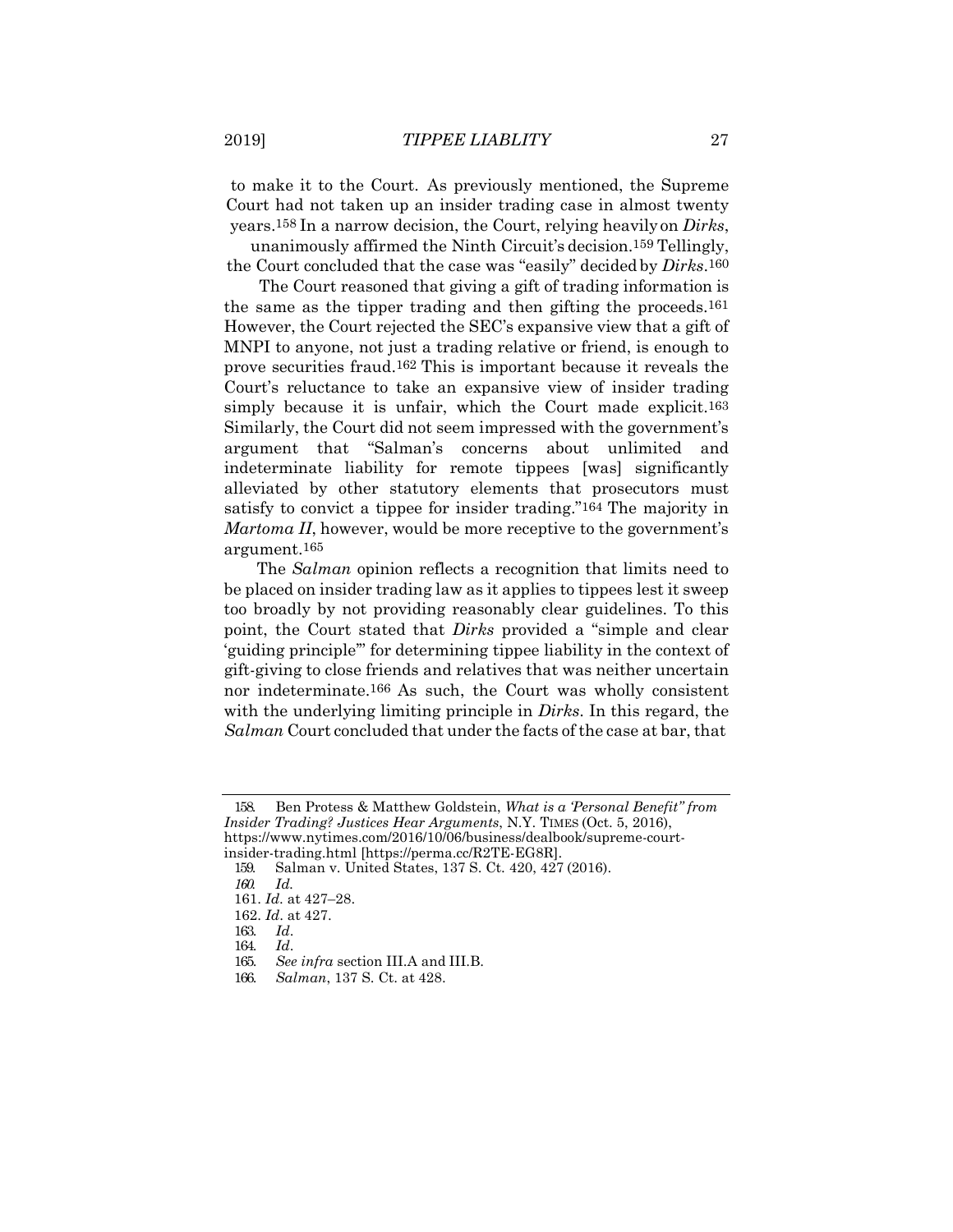principle was not weakened.167 Stated another way, the securities industry had clear guidelines for at least this aspect of insider trading. The Court rejected only one of the requirements for establishing personal benefit under *Newman*: the "pecuniary or of similarly valuable nature" requirement.<sup>168</sup>

Although the Court rejected part of *Newman*, it left intact the need for a "meaningfully close personal relationship" to form the basis for an objective inquiry as to what constitutes personal benefit.169 The Court did not address the issue because it was not argued and, in any event, under any definition of the term, the tipper-tippee relationship before the Court was a close one, and it was discussed at some length.170 Also, the Court did not disturb *Newman*'s gloss on the knowledge requirement, as it was not before the Court.

- *D.* United States v. Martoma*: The Second Circuit's Attempts to Clarify the Personal Benefit Rule*
- *1.* Martoma I171

The *Salman* Court did not intend to answer every question on tippee liability, but it did provide clarity concerning one aspect of the personal benefit rule. Truth be known, the pecuniary or similar value requirement of *Newman* was not supported by the language of *Dirks*, and its demise was not surprising. In *Martoma I*, the Second Circuit concluded that further clarification of the personal benefit rule was necessary.172 In the process, the court drastically altered what was left of *Newman* relative to the personal benefit rule.

To remain chronologically organized, *Newman* came down after Martoma's conviction and *Salman* was decided shortly after the *Martoma I* court heard oral argument on Martoma's appeal.173 While none of this was intentional, it certainly complicated matters.

In *Martoma I*, Martoma was a senior trader and portfolio

172. *Id.*

<sup>167.</sup> *Id.* 168. *Id.*

<sup>169.</sup> *Id.* at 425, 427.

<sup>170.</sup> *Id.* at 424.

<sup>171.</sup> *Martoma I*, 869 F.3d 58, 58 (2d Cir. 2017), *amended by* 894 F.3d 64 (2d Cir. 2017).

<sup>173.</sup> *Id.* at 58, 61; *Salman*, 137 S. Ct. at 420.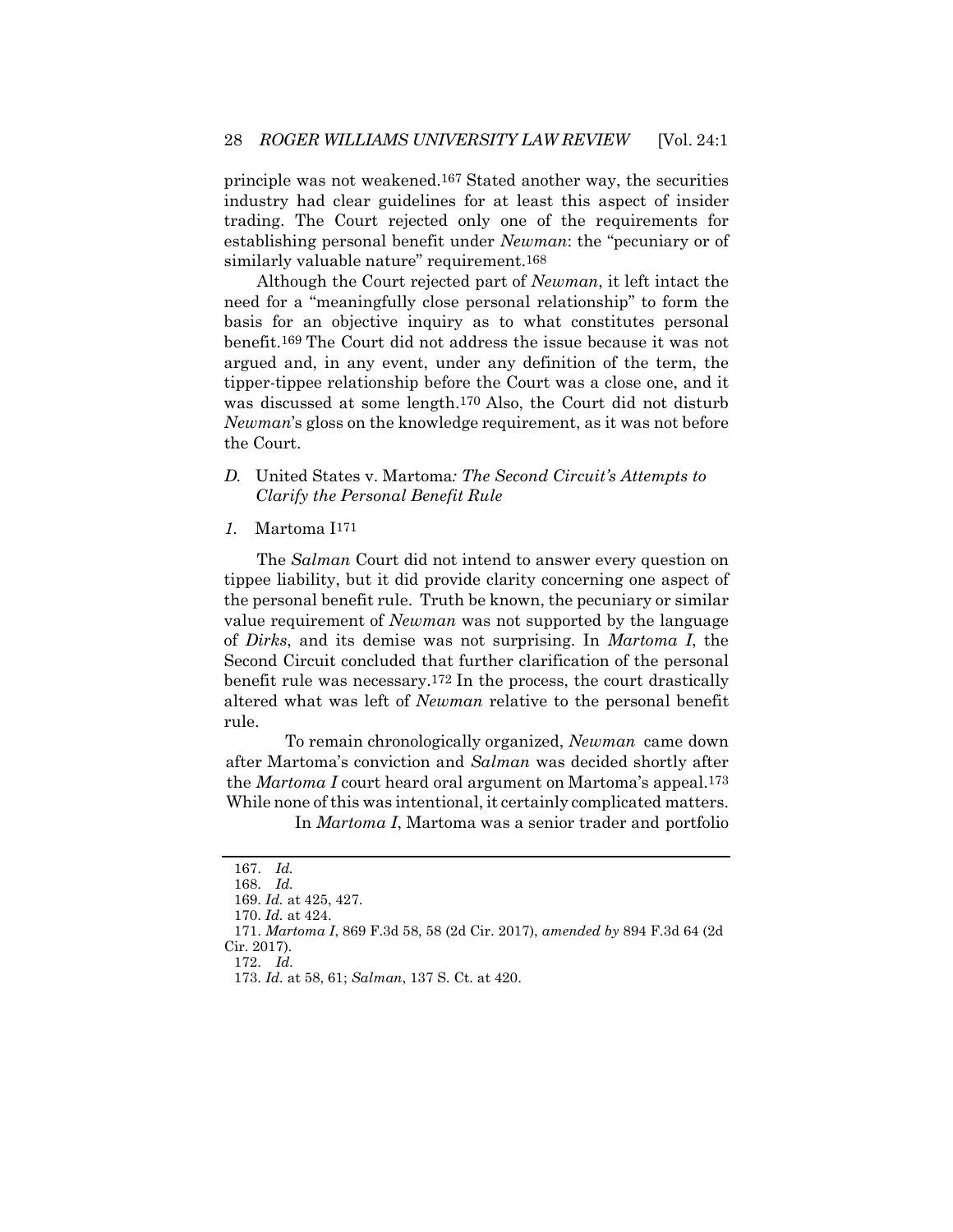manager for a major hedge fund, S.A.C. Capital Advisors (SAC), which—along with its owner and manager, the infamous and highly successful, Steven Cohen—had been under investigation for insider trading.174 In 2016, the government "blinked" at filing a criminal proceeding against Cohen for insider trading, but settled for a major civil fine and certain industry restrictions.175 This background provides insight into the importance of the case for the court and for the government's unflagging determination to convict Martoma and other remote tippees who were members of the securities industry. While the case meant little to the public at large, it was a big deal for Wall Street.176

Martoma's conviction stemmed from an insider trading scheme involving securities of two pharmaceutical companies.177 In short, he cultivated a relationship with two prominent doctors who were involved with a clinical trial for an Alzheimer drug that was developed jointly by two companies.178 The doctors passed on publicly unavailable information to Martoma about the unfavorable results of the drug's testing.179 One of the doctors passed on the critical information at two separate meetings.180 Armed with this

177. *Martoma I*, 869 F.3d at 61. This was not Matthew Martoma's first foray into illicit activity. In 1999, he was expelled from Harvard Law School for creating false transcripts while applying for clerkships with federal judges. *See* Matthew Goldstein & Alexandra Stevenson, *Ex-SAC Trader Was Expelled from Harvard Law School*, N.Y. TIMES (Jan. 9, 2014, 1:06 PM), https://dealbook.nytimes.com/2014/01/09/ex-sac-trader-was-expelled-fromharvard-law-school/ [https://perma.cc/TR4A-FFVU]. Years later, Martoma was also stripped of his MBA from Stanford University after the school discovered that he was admitted under false pretenses. *See* Steven Perlberg, *Former SAC Trader Mathew Martoma Just Lost His Stanford MBA*, BUS. INSIDER (Mar. 5, 2014, 2:11 PM), [https://www.businessinsider.com/mathew](http://www.businessinsider.com/mathew-)martoma-loses-stanford-mba-2014-3 [https://perma.cc/4BZN-CJC3].

<sup>174.</sup> *Martoma I*, 869 F.3d at 61.

<sup>175.</sup> Reuters, *Billionaire Steve Cohen's Hedge Fund to Pay \$135M to Settle This Class Action Suit*, FORTUNE (Dec. 1, 2016), [http://fortune.com/2016/12/01/billionaire-steve-cohen-hedge-fund-135-million](http://fortune.com/2016/12/01/billionaire-steve-cohen-hedge-fund-135-million-)settlement-class-action-lawsuit/ [https://perma.cc/L7XA-KDVK].

<sup>176.</sup> *See* Walter Pavlo, *Prosecuting Insider Trading Cases Just Got Easier: The* Martoma *Decision*, FORBES (Sept. 6, 2017, 7:04 AM), [https://www.forbes.com/sites/walterpavlo/2017/09/06/prosecuting-insider](http://www.forbes.com/sites/walterpavlo/2017/09/06/prosecuting-insider-)trading-cases-just-got-easier-the-martoma-decision/#4822780b1bf0 [https://perma.cc/HE39-V4FW].

<sup>178.</sup> *Martoma I*, 869 F.3d at 61.

<sup>179.</sup> *Id.* at 62.

*<sup>180.</sup> Id.*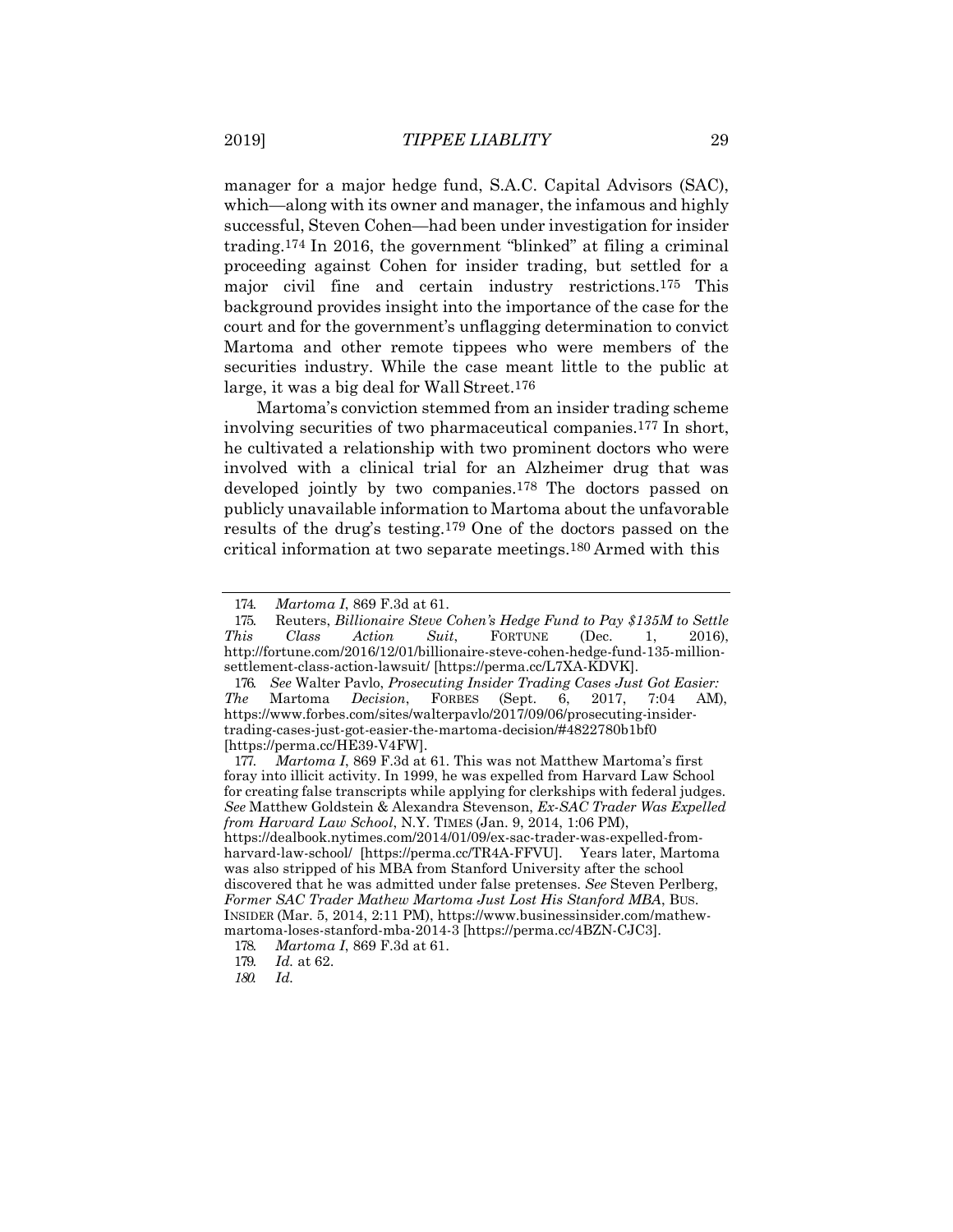information, the hedge fund reduced its positions in the two companies, and entered into short sales and other measures that would be highly profitable when the companies' share prices fell. Not surprisingly, the companies' share prices fell when the results of the drug trial were announced.181 SAC obtained approximately \$283 million in avoided losses and profits.182 Martoma received a \$9 million bonus in large part for his efforts.183 Because *Newman*  had yet to be decided, the jury instructions took an expansive view of what the government needed to prove to establish personal benefit, and they did not mention the "meaningfully close personal relationship" requirement.184

Martoma challenged the sufficiency of the jury instructions and the evidence. In short, he argued that his conviction should be reversed under *Newman* because *Salman* did not overrule *Newman*'s requirement that a tipper have a "meaningfully close personal relationship" with a tippee to support the inference that the tipper received a personal benefit from his gift of inside information.185 In support of his contention, Martoma argued that he had a casual relationship with the doctor who provided him with the information.186 He also argued that the doctor was not paid for the meetings that produced the critical information.187 Martoma did not advance the tangible value requirement of *Newman* because *Salman* stripped it away.188 Martoma also did not press the knowledge requirement of *Newman*, which would have been a weak argument anyway given that he was not a remote tippee.189

It is important to stop to reflect on what the court faced from an ad hominem perspective. While tippee insider trading may be difficult to define, Martoma's conduct certainly looked like insider trading by any common sense understanding of the term, and his conduct was certainly manifestly unfair to other investors who did not have the information.<sup>190</sup> Moreover, it is clear that the court was

- 187. *Id.*
- 188. *Id.* at 65, 68 n.6.
- 189. *See id.* at 78 n.11.
- 190. *See id.* at 62–63.

*<sup>181.</sup> Id.*

<sup>182.</sup> *Id.* at 62–63.

<sup>183.</sup> *Id.* at 63.

<sup>184.</sup> *Id.* at 64–65.

<sup>185.</sup> *Id*. at 65.

<sup>186.</sup> *Id.* at 64–65.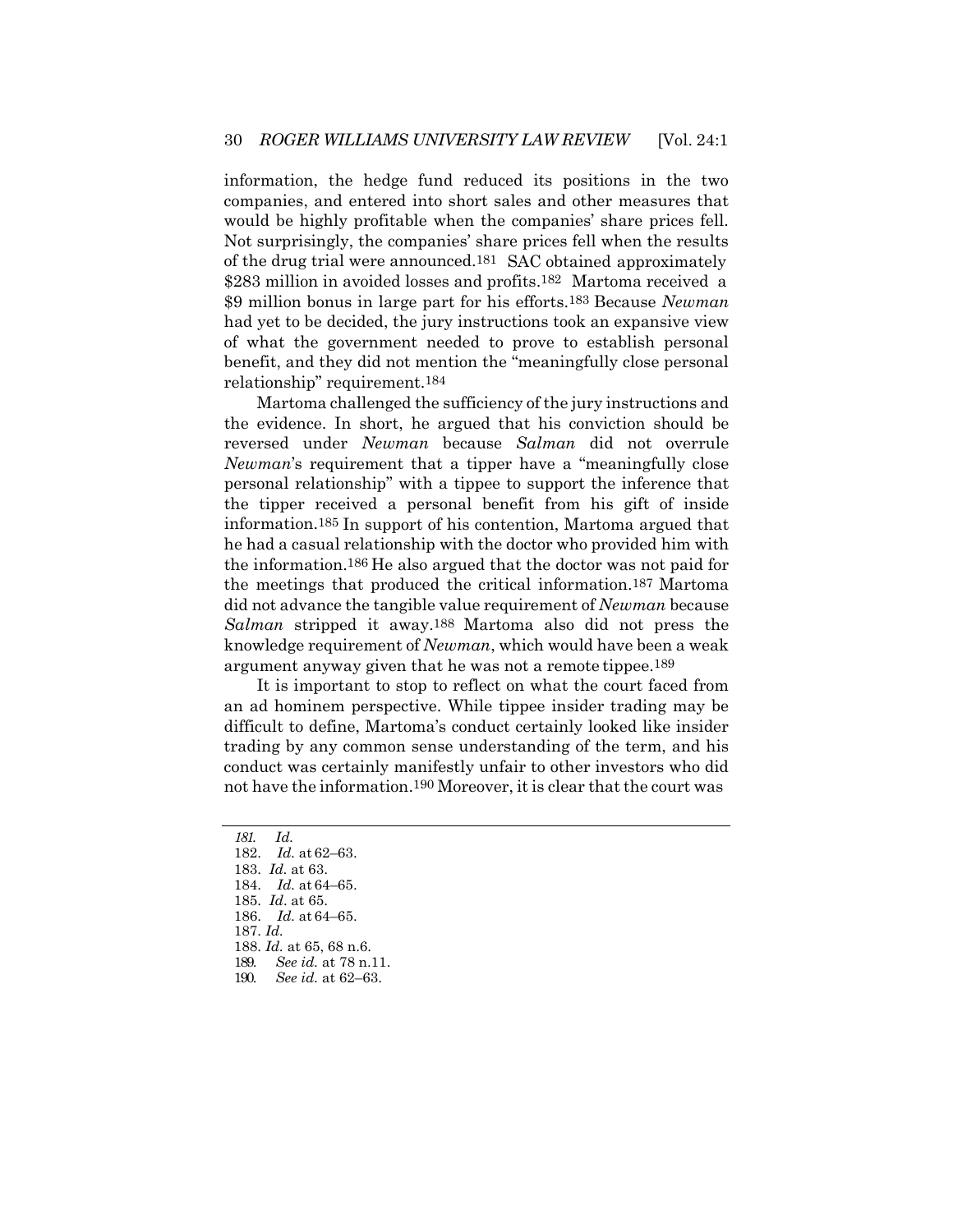aware of Cohen's role.191 However, *Newman*'s "meaningfully close personal relationship" requirement stood in the way of Martoma's conviction absent evidence of a quid pro quo arrangement.192 Equally important, what was left of *Newman* imperiled the conviction of "future Martomas."193 All of this could not have been lost on the court at some level, and it was certainly not lost on the government.

Thus, the court was faced with a damning set of facts and had no statutory guidance as to what constituted tippee insider trading—other than the requirement that the trading on the MNPI must involve fraud.194 *Dirks* was controlling Supreme Court case law that the court could hardly overrule.195 Still, *Dirks* left sufficient room for the court to determine "the appropriate way to determine when there is a personal benefit in the absence of a financial benefit."196

*Newman* presented a more difficult problem because it was recent Second Circuit precedent, and it appeared to leave less room for interpretation than *Dirks*. Between both the original and amended decisions, the court crafted a rule that basically nullified *Newman*'s relationship requirement. In short, the majority in *Martoma I* took a broad approach to the personal benefit rule, whereas the dissent adhered to the narrow approach in *Newman*.197

None of the judges who were on the panels in the *Martoma*  cases participated in *Newman*, which probably has more to do with timing than anything else. Two members of the panel, however, clearly were not enamored with *Newman*.198 The court affirmed

198. *See* Harry Sandick & Kathryn Austin, *Newman's 'Meaningfully Close Personal Relationship' Requirement No Longer Good Law*, BLOOMBERG L. WHITE COLLAR CRIME REP. (Sept. 29, [https://www.pbwt.com/content/uploads/2017/10/BNA\\_Newman%E2%80%99s-](https://www.pbwt.com/content/uploads/2017/10/BNA_Newman%E2%80%99s-%E2%80%98Meaningfully-Close-Personal-Relationship-Requirement-No-Longer-Good-Law_September-29-2017.pdf)

*<sup>191.</sup> See id.*

<sup>192.</sup> *See id.* at 68.

<sup>193.</sup> *See* Pavlo, *supra* note 176.

<sup>194.</sup> *See* Brad S. Karp, et. al., *Divided Second Circuit Panel Overrules Prior*  Newman *Insider Trading Decision*, HARV.L. SCH.F. ON CORP. GOVERNANCE AND FIN. REG. (Sept. 7, 2017), https://corpgov.law.harvard.edu/2017/09/07/dividedsecond-circuit-panel-overrules-prior-newman-insider-trading-decision/ [https://perma.cc/CAE2-VUHM].

*<sup>195.</sup> See id.*

*<sup>196.</sup> See id.*

<sup>197.</sup> *See Martoma I*, 869 F.3d at 73.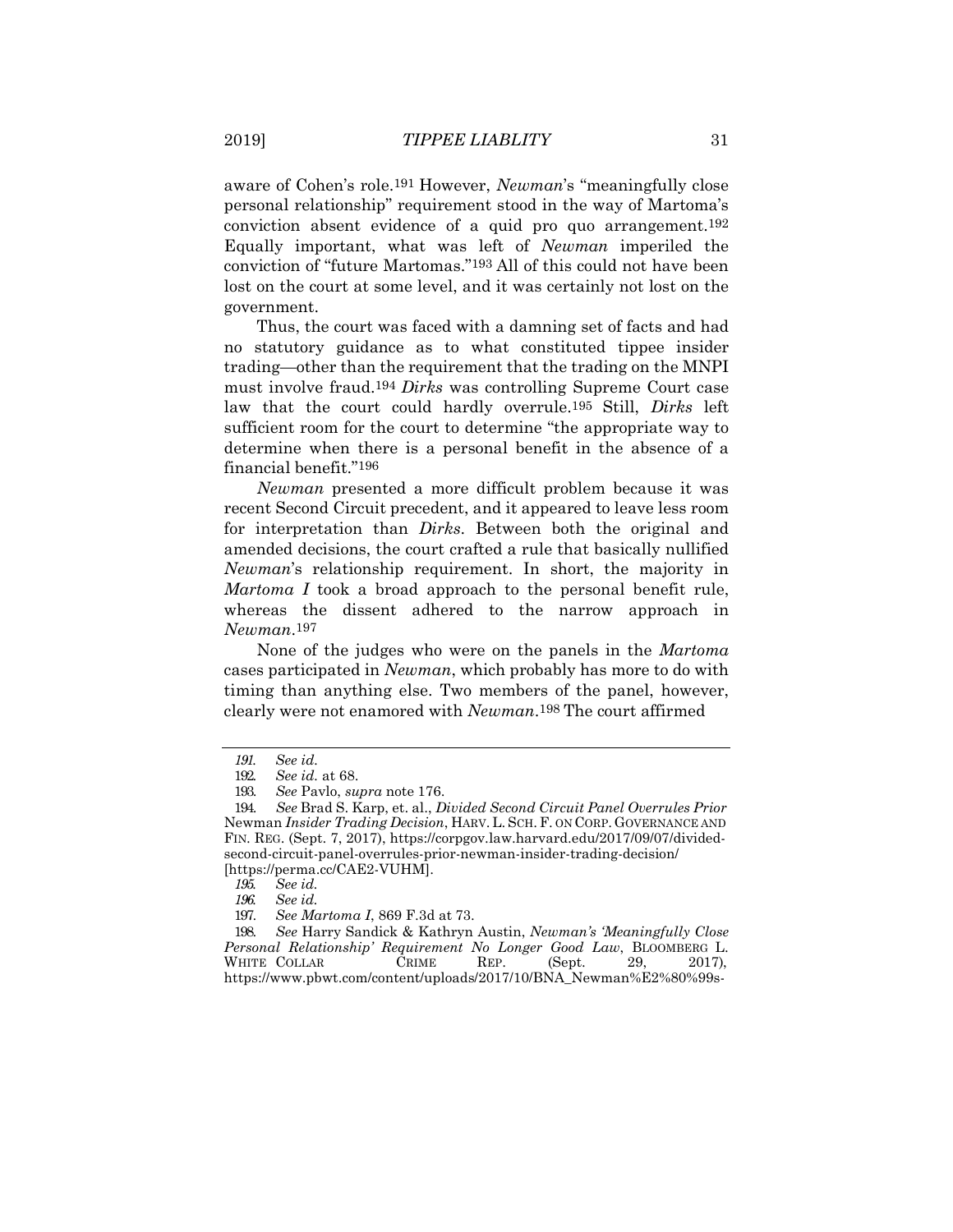the convictions over Judge Rosemary S. Pooler's spirited forty-fourpage dissent.199 In the process, the court did two things. First, it concluded that based on the "ongoing relationship" between Martoma and the tipper who provided the critical information, the jury could infer the essential elements of tippee insider trading, including a sufficient personal benefit for the tipper, under a "pecuniary quid pro quo theory" of *Dirks*.200

Second, and more controversially, the majority acknowledged that *Salman* did not explicitly reject the "meaningfully close personal relationship requirement," and concluded that *Salman*  provided a basis for abrogating *Newman*'s relationship test.201 Specifically, the majority concluded that "the straightforward logic of the gift-giving analysis in *Dirks*, strongly reaffirmed in *Salman*, is that a corporate insider personally benefits whenever he 'disclos[es] inside information as a gift . . . with the expectation that [the recipient] would trade' on the basis of such information "202

In the majority's mind, that was the case "because such a disclosure is the functional equivalent of [the tipper] trading on the information himself and giving a cash gift to the recipient."203 Put differently, the court stated that giving MNPI to a tippee, with the expectation that he or she will trade on it, is presumed to be a gift for purposes of the personal benefit rule.204 Critical to the majority's holding was that it applied only to an insider who shares MNPI with someone who "*he expects will trade on the information*."205 In other words, the majority was not crafting a rule that deemed gift-giving in every context to be a personal benefit.

Before going further, it is important to reflect briefly on the implication of the holding. The *Martoma I* court replaced *Newman*'s narrow rule with a broader rule that swept within its ambit not only Martoma's conduct, but also that of Chiasson and Newman, as well as lesser forms of trading on MNPI, the latter of

[<sup>%</sup>E2%80%98Meaningfully-Close-Personal-Relationship-Requirement-No-](https://www.pbwt.com/content/uploads/2017/10/BNA_Newman%E2%80%99s-%E2%80%98Meaningfully-Close-Personal-Relationship-Requirement-No-Longer-Good-Law_September-29-2017.pdf)[Longer-Good-Law\\_September-29-2017.pdf \[](https://www.pbwt.com/content/uploads/2017/10/BNA_Newman%E2%80%99s-%E2%80%98Meaningfully-Close-Personal-Relationship-Requirement-No-Longer-Good-Law_September-29-2017.pdf)https://perma.cc/AXT8-5APC]. *199. See id.*

<sup>200.</sup> *Martoma I*, 869 F.3d at 67.

<sup>201.</sup> *Id.* at 69.

<sup>202.</sup> *Id.* (alterations in original).

*<sup>203.</sup> See id.*

<sup>204.</sup> *Id.* at 71.

<sup>205.</sup> *Id*.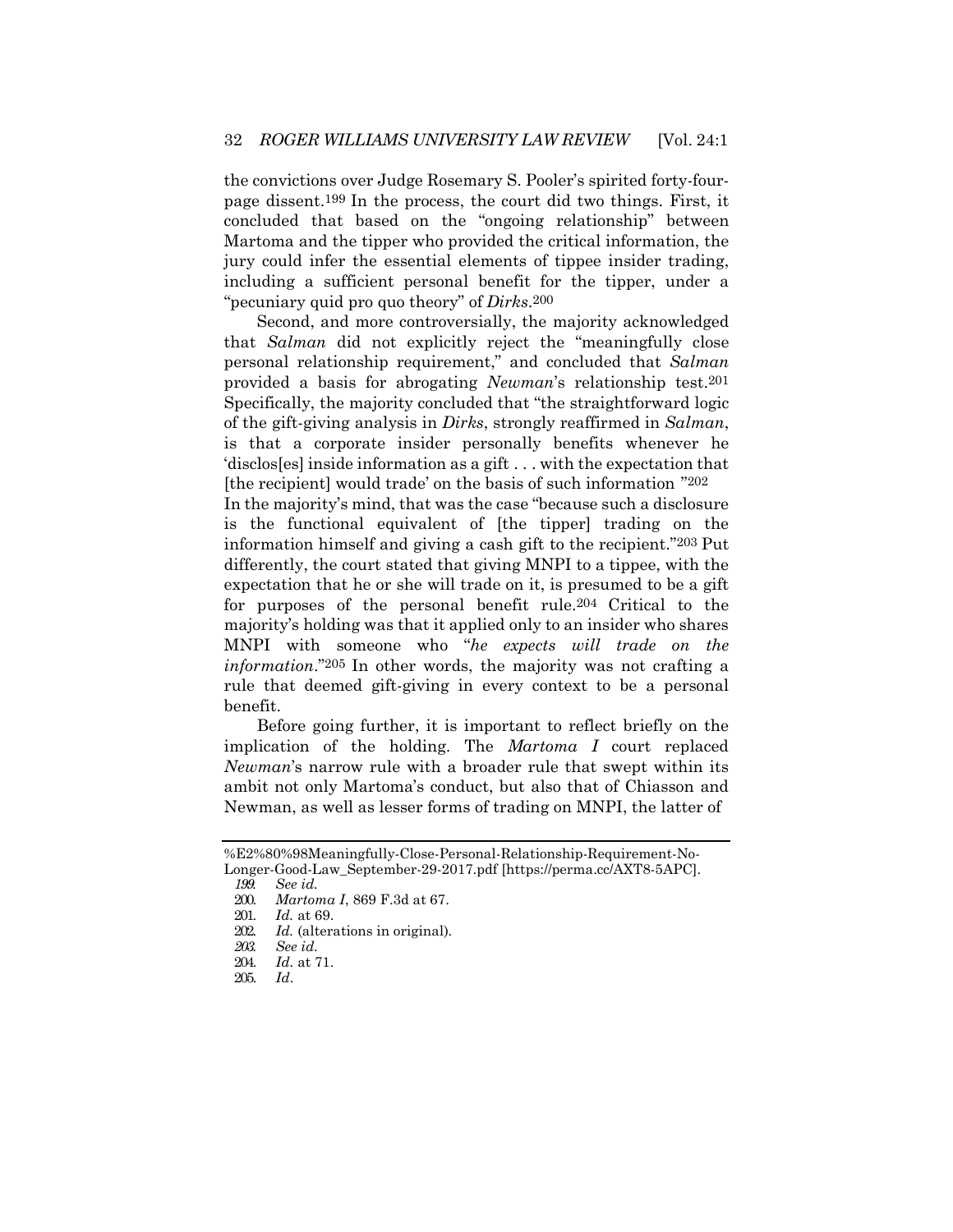which arguably would not be captured under *Dirks*. As such, in a very subtle way, the majority may have been signaling that *Dirks*  was no longer relevant.206 The impetus for this may very well be that the current practices of the securities industry had "out grown" what the Supreme Court faced in *Dirks*.207 In other words, technological advances made the exchange of MNPI between insiders and market analysts more sophisticated.208

The court's holding in *Martoma I* shifted the focus forpersonal benefit from the relationship between the tipper and tippee to the tipper's intent.209 The majority "closed the deal" by concluding that *Newman*'s "meaningfully close personal relationship" requirement was no longer good law.210 And, according to the majority, this was all accomplished in accordance with *Dirks*. In the process, the court stripped away an important layer of the government's evidentiary burden, and instead replaced it with a broad and subjective inquiry that greatly reduced the government's evidentiary burden.

In the eyes of Judge Pooler, the "majority's opinion exactly mirrors the government's view pressed in *Salman*: that 'a gift of confidential information to anyone, not just a "trading relative or friend," is enough to prove securities fraud.'"211 She went on to state, "[i]n holding that someone who gives a gift *always* receives a personal benefit from doing so, the majority strips the longstanding personal benefit rule of its limiting power."212

Judge Pooler disagreed with the majority for other important reasons, but it is fair to trace her ultimate position to her view of *Dirks*' limiting principle, which was not shared by the majority.213 One commentator accurately summarized the thrust of Judge Pooler's argument by noting that in the context of the majority's holding, "the risk of sweeping in 'innocent' conduct is far greater, and the corresponding need for clear boundaries more acute "214 Judge Pooler was willing to make a trade-off that the majoritywas

<sup>206.</sup> Morvillo Interview, *supra* note 129.

<sup>207.</sup> *Id*.

<sup>208.</sup> *Id*.

<sup>209.</sup> *See Martoma I*, 869 F.3d at 69; Sandick & Austin, *supra* note 198.

<sup>210.</sup> *Martoma I*, 869 F.3d at 69.

<sup>211.</sup> *Id.* at 86–87 (Pooler, J., dissenting) (quoting Salman v. United States,

<sup>137</sup> S. Ct. 420, 426 (2016)).

<sup>212.</sup> *Id*. at 75.

<sup>213.</sup> *Id.* at 86–87.

<sup>214.</sup> Karp et al., *supra* note 194.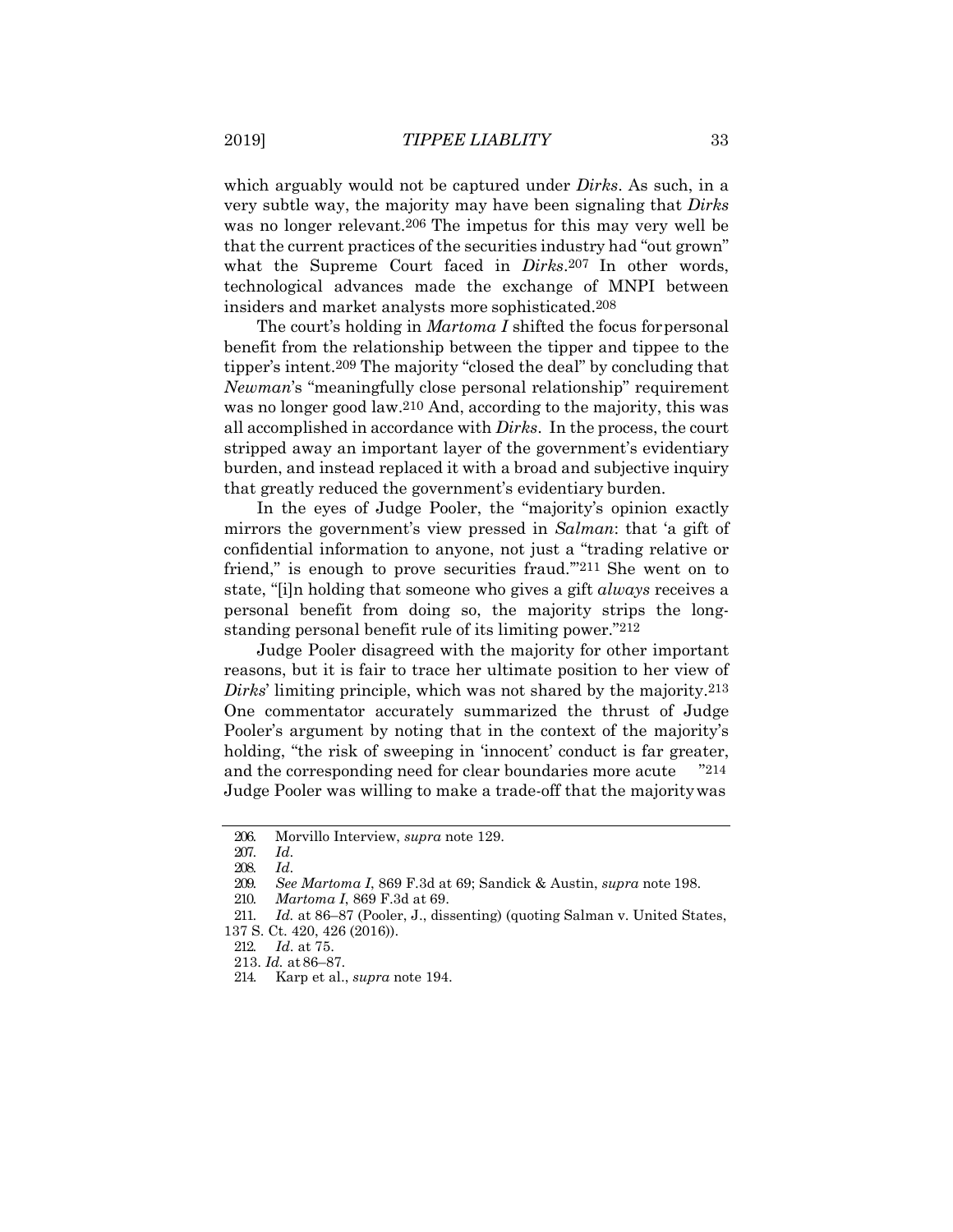unwilling to make. In this regard, she implicitly referred to the very market professionals that the *Dirks* Court sought to protect from overreach with the personal benefit rule.

Frankly, getting one's arm around *Dirks* and *Salman* is infinitely easier than trying to parse through the logic of *Martoma I.* The above discussion does not do justice to either opinion. In any event, *Martoma I* was remarkable for at least four reasons.

First, the government achieved a result that it was previously denied of in *Newman* and *Salman*.215 This illustrates the government's relentlessness in pursuing insider trading in any form with an expansive view of the law, even after getting "smacked down" by prior decisions.216

Second, the majority overruled *Newman* without the benefit of an en banc hearing, contrary to Second Circuit precedent.217 The majority acknowledged this but justified its action by stating that a three-judge panel can overrule circuit precedent "'where an intervening Supreme Court decision casts doubt on the prior ruling.'"218 In other words, the court was merely following the lead of the Court in *Salman*, although, as Judge Pooler rightly pointed out in her dissent—and as the majority implicitly acknowledged on rehearing—it was too great a stretch to conclude that *Salman* "cast doubt" by any reasonable measure on *Newman*'s relationship requirement.219

Third, it is not entirely unclear why the majority felt compelled to go as far as it did, unless it was nothing more than a desire to take the opportunity to gut a decision that the majority—and possibly other judges on the Circuit—concluded went too far.220 Arguably, Martoma's conviction could have been upheld on a quid pro quo basis in view of the fact that one of the tippers received at least a \$70,000 consulting fee, which formed the basis for the amended decision, and thus avoided the issue of the "meaningfully close personal relationship" requirement.221 Additionally, *Salman*  implicitly left the "meaningfully close personal relationship"

<sup>215.</sup> *See Martoma I*, 869 F.3d at 70.

*<sup>216.</sup> See generally id.*

<sup>217.</sup> *Martoma I*, 869 F.3d at 68 (citing Shipping Corp. of India v. Jaldhi Overseas Pte Ltd*.*, 585 F.3d 58, 67 (2d Cir. 2009)).

<sup>218.</sup> *Martoma I*, 869 F.3d at 68.

<sup>219.</sup> *Id.* at 80 (Pooler, J., dissenting).<br>220 See Patel & Galloway, supra not See Patel & Galloway, *supra* note 42, at 5.

<sup>221.</sup> *Martoma II*, 894 F.3d 64, 68 (2d Cir.2017).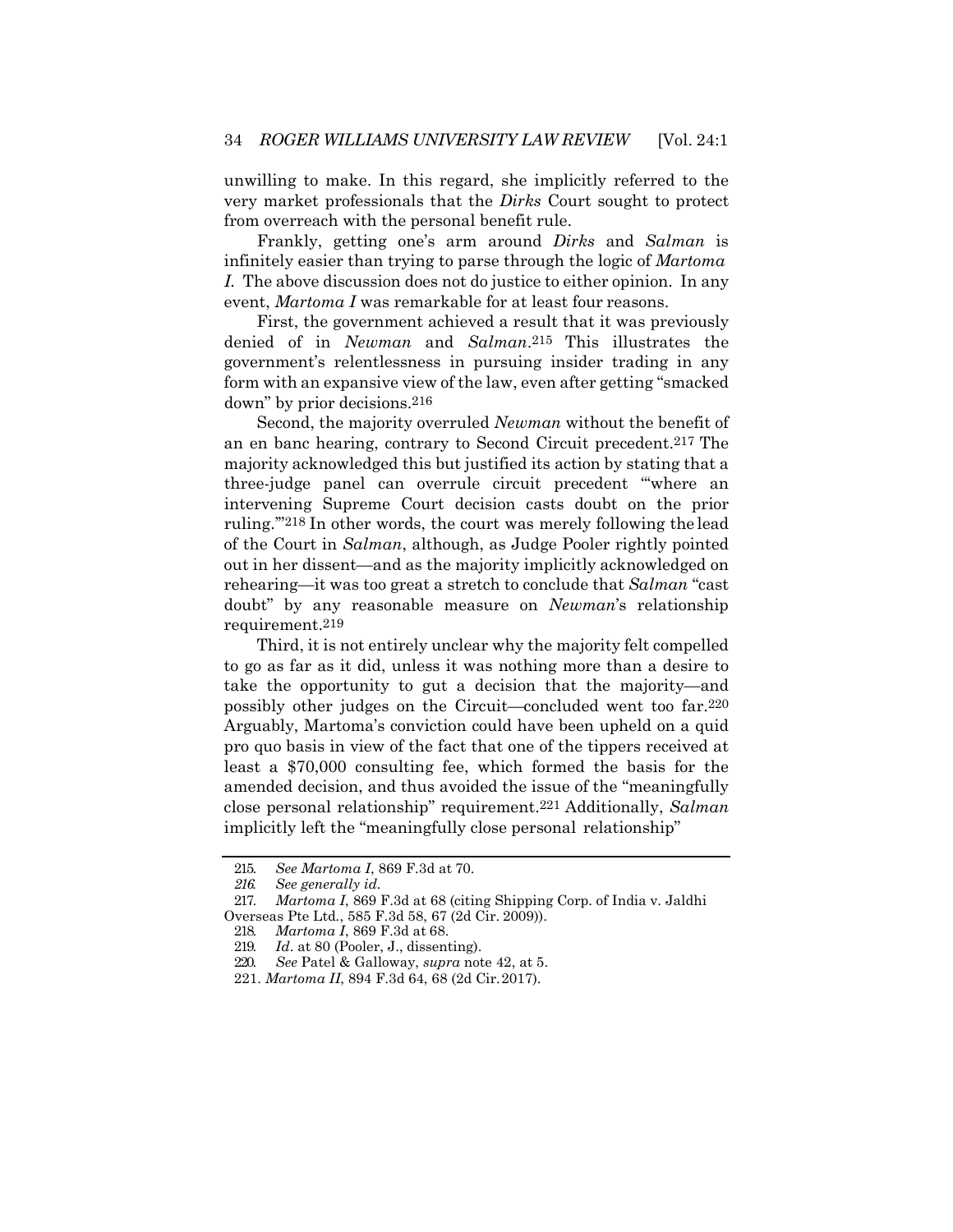requirement intact.222 The Supreme Court did not consider the issue it would have been a significant stretch for the majority to argue that *Salman* provided any support for its analysis.

Finally, the *Martoma I* court dramatically undercut the limiting principle of *Dirks* with the subjective intent to benefit standard, which was more clearly stated in the amended decision.223 In so doing, the majority ostensibly adhered to *Dirks*. In reality, however, the majority arguably casted doubt on the viability of *Dirks*.

In sum, *Martoma I* replaced *Newman*'s enhanced relationship requirement with what appeared to be the subjective intent to benefit standard.224 In doing so, the court effectively removed an important evidentiary layer of the government's case. In the process, the scales were decidedly tipped in the favor of the government, much to the consternation of the securities industry. However, the Second Circuit was not done attempting to clarify the personal benefit rule.

*2.* Martoma II225

After the court issued its decision, Martoma successfully petitioned the court for a rehearing.226 The gravamen of his argument on rehearing was that the jury's instructions ran afoul of *Newman* by allowing the jury to find that a tipper receives a personal benefit from gifting inside information even where the tipper and tippee do not have a "meaningfully close personal relationship."227

Here is where things get more curious. The court sustained the conviction but on different grounds from the original case. Basically, the court acknowledged that the jury instructions were inconsistent with *Newman*, not because they omitted the term "meaningfully close personal relationship," but because they allowed the jury to convict solely on the evidence of a friendship without requiring a quid pro quo relationship or an intent by the

<sup>222.</sup> *See* Salman v. United States, 137 S. Ct. 420, 426–27 (2016).

<sup>223.</sup> *See Martoma II*, 894 F.3d at 85; *see also Martoma I*, 869 F.3d at 72–73.

<sup>224.</sup> *See Martoma I*, 869 F.3d at 72–73.

<sup>225.</sup> *Martoma II*, 894 F.3d at 64.

*<sup>226.</sup> See id.*

<sup>227.</sup> *Id.* at 68.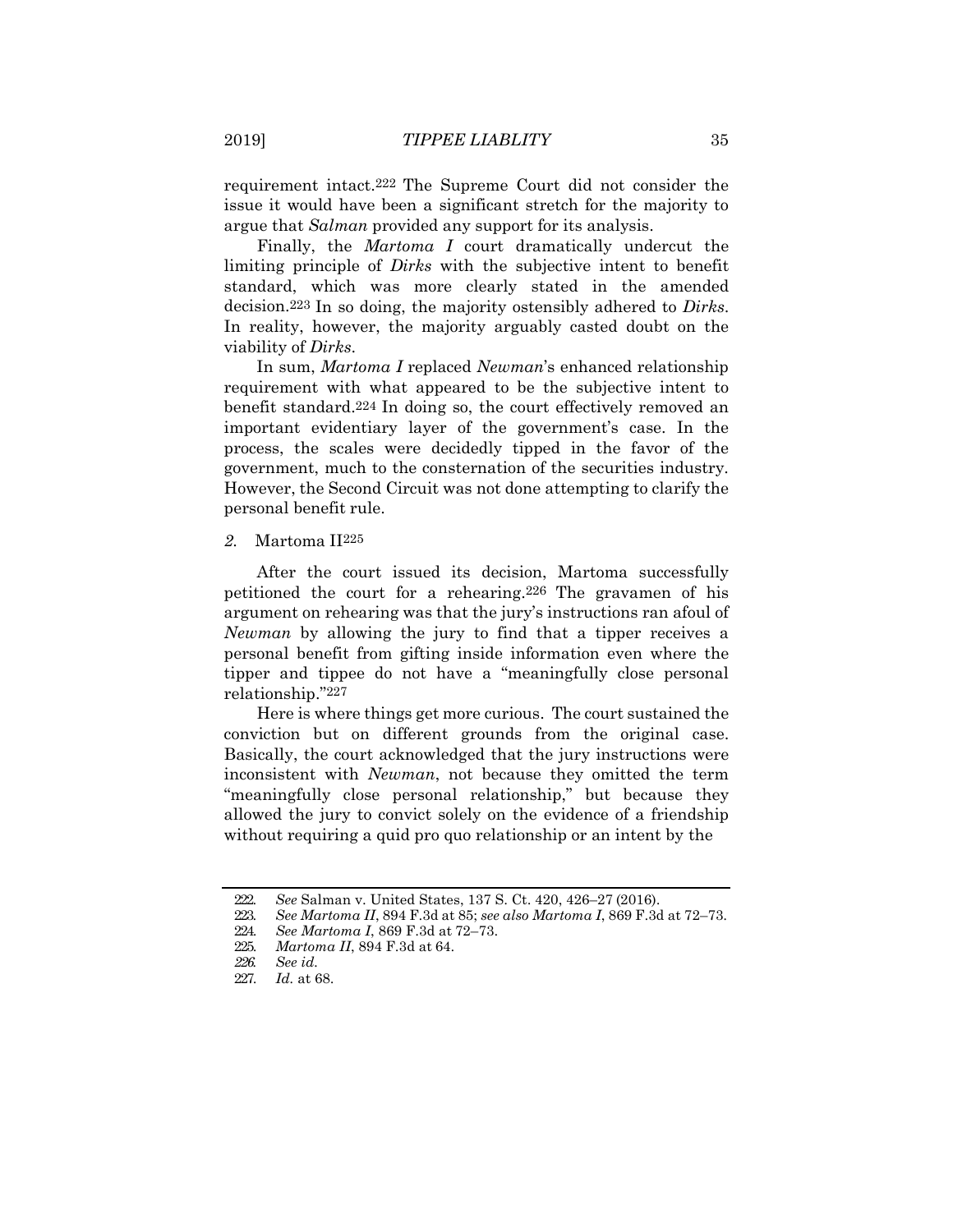tipper to benefit the tippee.228 At the same time, the majority made it clear that there was no need to instruct the jury on the "gift theory" because the jury could also find a personal benefit based on the intent to benefit standard.229

Interestingly, the majority opinion is devoid of any reference to the securities industry, as was the case in *Dirks* and even *Newman*. Moreover, the majority did not trouble itself with analyzing how the intent to benefit standard was consistent with *Dirks*' limiting principle other than to point out, as it did in the original opinion, that a prerequisite for personal benefit is that the tipper has an expectation that the tippee will trade on the MNPI.

The court went on to hold that the error did not affect Martoma's substantial rights because the government presented compelling evidence that at least one tipper shared a relationship, thus suggesting a quid pro quo with Martoma.230 That relationship was the \$70,000 consulting fee that was paid to one of the doctors, which was in evidence at the trial and arguably could have ended the inquiry in the original case.231

The majority focused extensively on the intent to benefit language contained in its original decision as a means to satisfy the "meaningfully close relationship" requirement in the gift-giving context. The majority concluded that its view was consistent with *Dirks*, and essentially that "additional evidence of the tippee-tipper relationship" is not required in every case for a personal benefit to exist.232

In effect, the *Martoma II* court reversed its prior ruling that abrogated *Newman*'s "meaningfully close personal relationship" requirement, and added an alternate basis for establishing personal benefit based on the intent of the gift-giver, which it found to be consistent with the *Newman* requirement and, by implication, with *Dirks*.233 In an about face, the majority acknowledged that it did not need to decide whether *Newman*'s requirement was inconsistent with *Salman*.234

<sup>228.</sup> *Id.* at 77–78. 229. *Id.* at 78. 230. *Id.* 231. *Id.* at 68, 78. 232. *Id.* at 75. 233. *See id.* at 77–78.

<sup>234.</sup> *Id*. at 71.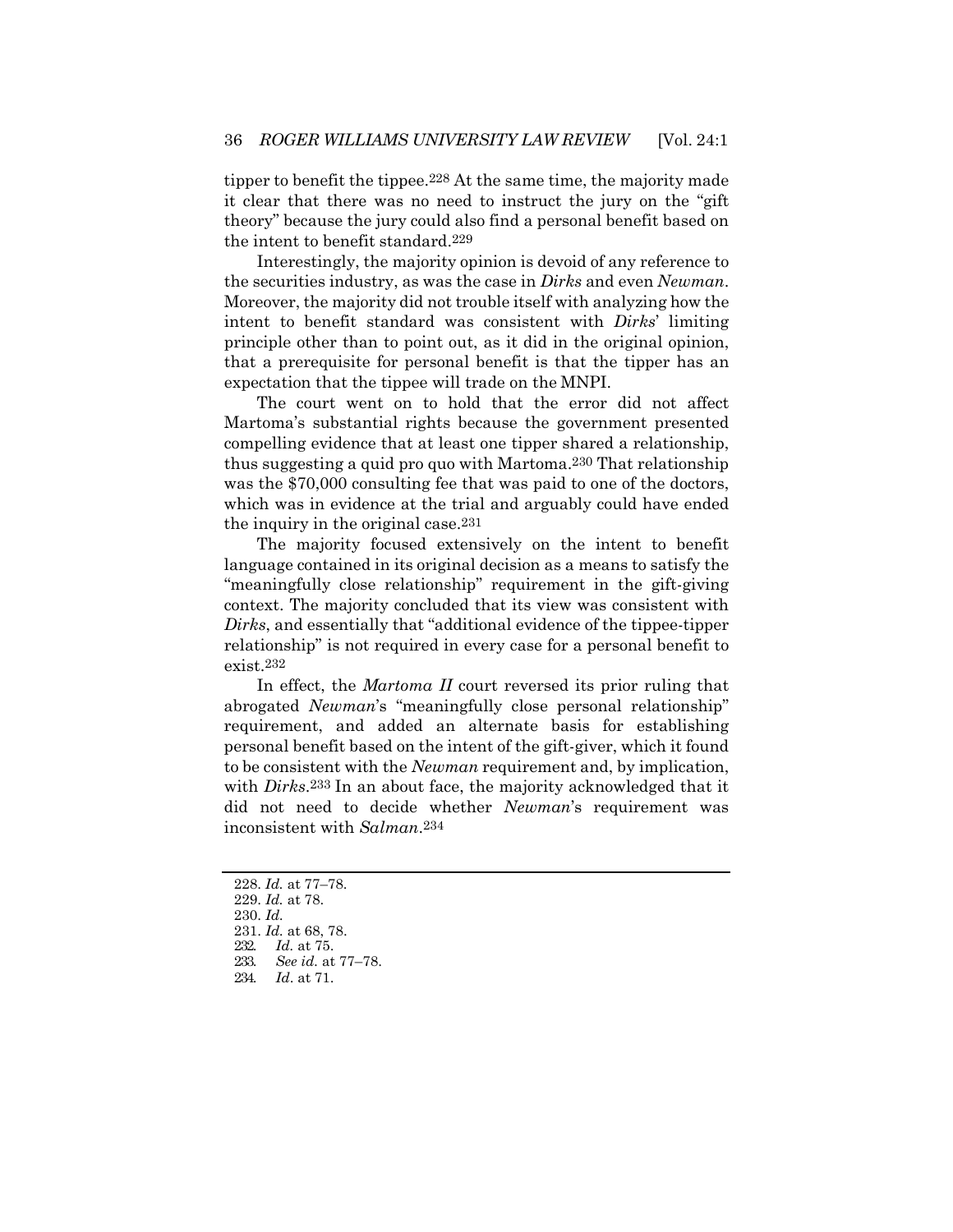In sum, as one commentator succinctly put it, "the majority read *Newman* to require evidence of a personal benefit to the tipper, which can be established through *either* evidence of a meaningfully close or *quid pro quo* relationship between the tipper and tippee *or*  evidence that the tipper intended to benefit the tippee by sharing [MNPI]."235 It is hard to imagine any set of facts that couldtrigger the application of the "meaningfully close personal relationship" requirement and yet not be addressed by the lesser intent to benefit standard. Thus, it is fair to conclude that the majority embraced *Newman*'s "meaningfully close personal relationship" requirement while effectively rendering it meaningless as a practical matter.<sup>236</sup> Indeed, *Newman* was replaced with a test that effectively only required the government to adduce evidence that MNPI was intentionally disclosed by a tipper with the expectation that the tippee would trade on it.237

One can only speculate about the majority's state of mind from a tactical perspective. Perhaps the majority was "providing a basis" for denying an *en banc* petition by reaffirming *Newman*'s relationship requirement and also concluding that even under *Newman*, "the personal benefit test is met when a tipper gifts inside information with the intention to benefit the tippee."238 Another entirely plausible but less Machiavellian suggestion is that the majority did not have a hidden agenda and simply recognized that they made a mistake in the original decision and wanted to get the law "right" the second time around, irrespective of the potential for an en banc hearing. Simply put, the Second Circuit may have been tired of struggling over the personal benefit rule. In any event, the en banc petition was denied.

The court's holding in *Martoma II* concerning the newly introduced intent to benefit standard ultimately came down to its

<sup>235.</sup> Martine Beamon et al., *Development in Insider Trading Liability*, HARV. L. SCH. F. ON CORP. GOVERNANCE AND FIN. REG. (July 25, 2018), https://corpgov.law.harvard.edu/2018/07/25/development-in-insider-tradingliability/ [https://perma.cc/M43N-VUNE] (emphasis in original).

*<sup>236.</sup> See id.*

<sup>237.</sup> Salman v. United States, 137 S. Ct. 420, 427 (2016).

<sup>238.</sup> David Miller & Grant MacQueen, *Martoma – The Latest Critical Insider Trading Decision*, LAW360 (June 27, 2018, 1:03 PM), [https://www.law360.com/articles/1057759/martoma-the-latest-critical-insider](http://www.law360.com/articles/1057759/martoma-the-latest-critical-insider-)trading-decision [https://perma.cc/Q4M3-853M].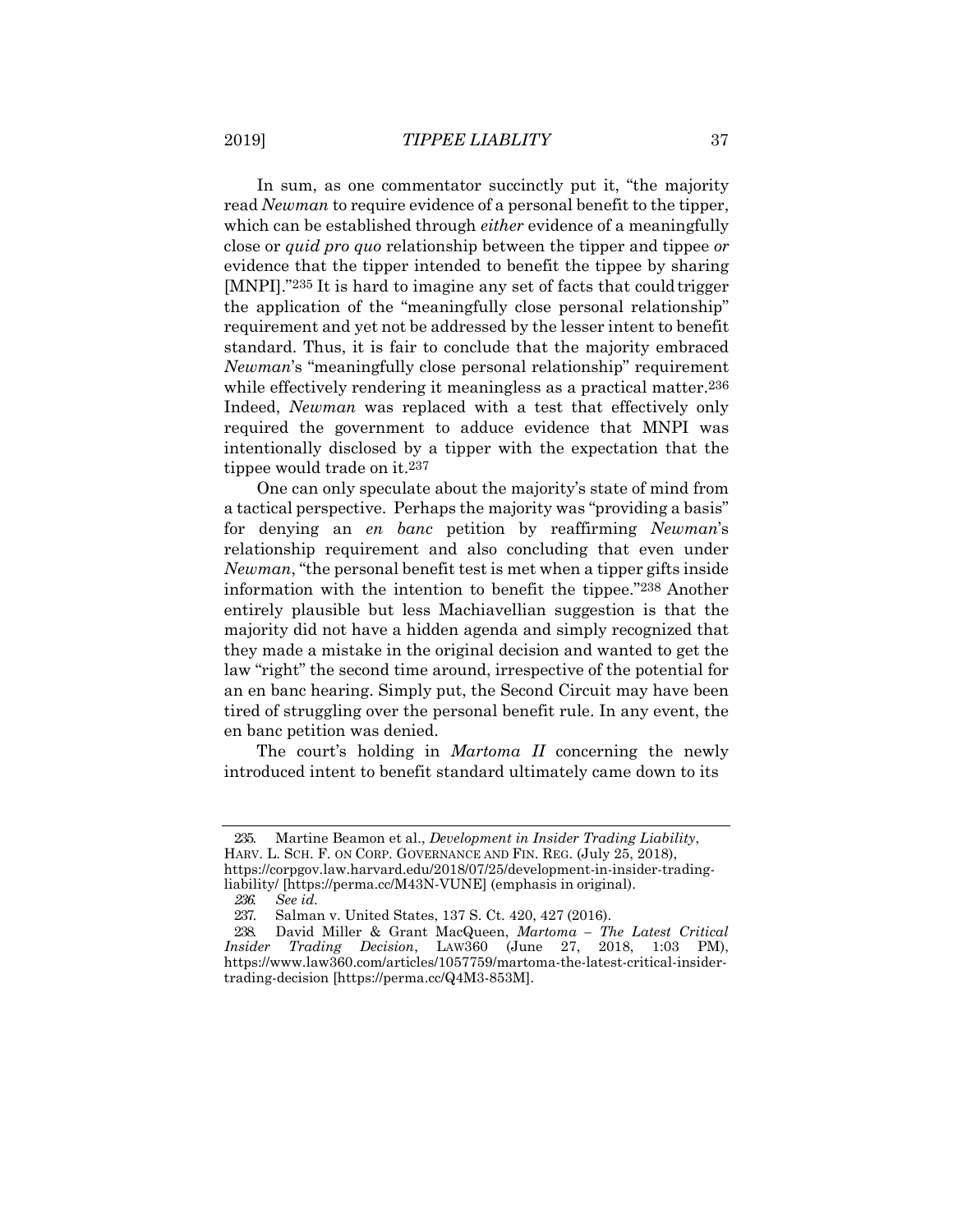textual reading of a single sentence in *Dirks*.239 There is little value in relaying the analysis here because it is difficult to parse and the majority acknowledged that it was ambiguous.240 Suffice it to say, the majority interpreted the sentence as stating that the intent to benefit is a stand-alone personal benefit under *Dirks*.241 According to the dissent, the correct interpretation of the sentence is that the intention to benefit requires proof of "a relationship between the insider and the recipient that suggests . . . an intention to benefit the particular [tippee]."242

It is not unusual for judges to interpret language differently. For purposes of this Article, the important point is that the majority's interpretation lends itself to an inherently subjective analysis by the fact finder, whereas the dissent's interpretation requires an objective analysis and, by definition, is narrower because evidence of the requisite close relationship needs to be established.

The implications of this divergence in views is important for defendants caught up in the web of insider trading laws. Under the majority view, the government can establish personal benefit with evidence of the tipper's intent, and it is not required to provide evidence of the tipper-tippee relationship in every case.243 As such, the majority removed—if not greatly stripped away—the substantiality provided by *Newman*'s "meaningfully close personal relationship" test.244

The dissent's view pivots off the limiting principle of *Dirks.*  Judge Pooler stated that "[r]estricting proof of a personal benefit to objective evidence avoids turning the rule into a mere formality."245 Like the majority in *Dirks*, it appears that Judge Pooler was concerned that insider trading laws could sweep too broadly and ensnare "legitimate" market participants in its web.246 She was especially concerned that prosecutors could commence enforcement proceedings based on scant objective evidence.247 Judge Pooler was

<sup>239.</sup> *Martoma II*, 894 F.3d at 74.

*<sup>240.</sup> Id.*

<sup>241.</sup> *Id*.

<sup>242.</sup> *Id*. at 84 (Pooler, J., dissenting) (alteration in original).

<sup>243.</sup> *Id*. at 74 (majority opinion).

*<sup>244.</sup> Id.*

<sup>245.</sup> *Id.* at 81 (Pooler, J., dissenting).

<sup>246.</sup> *See id.* at 81–82.

<sup>247.</sup> *See id.* at 82.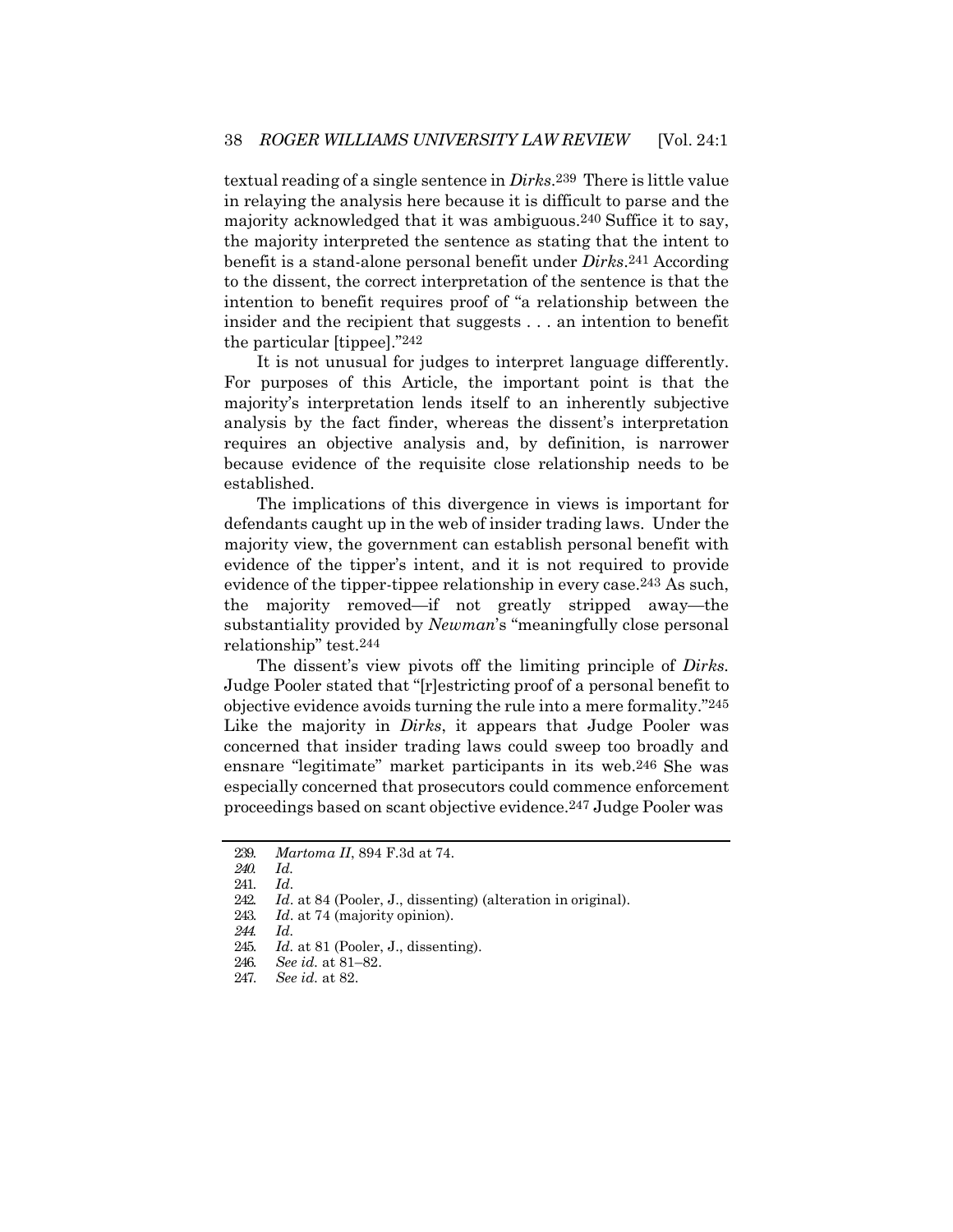fighting to preserve the heart of *Newman*, that is, the need to establish clearer boundaries around government discretion and prosecution.248

While one can debate who got it right from a doctrinal perspective, it is clear is that *Martoma II* essentially replaced *Newman*'s objective relationship standard with the subjective intent to benefit standard.249 In the process, the Martoma's of the world were given one less avenue to escape insider trading liability. However, market analysts and other securities industry professionals now faced greater prosecutorial risk if they tradedon MNPI that was originally disclosed with the expectation that the recipient would trade on the information.

#### *IV.* PRACTICAL APPLICATION OF *MARTOMA* AND *NEWMAN*

For illustration purposes, the difference between the inquiry under the *Martoma* cases and *Newman* is illustrated by the following (slightly edited) hypothetical and discussion provided by Gregory Morvillo, a well-known securities defense lawyer who represented Newman along with other lawyers.250

Suppose a junior corporate official, who is relatively new to her job, reveals more about her company than she should, knowing that the investment professional is going to trade because that is what investment professionals often do. Morvillo posits that under the *Martoma* cases, her conduct could be considered insider trading; but under *Newman*, it would not. He goes on to flesh out his conclusions as follows:

The *Martoma* cases ask the following: (1) was the disclosure intentional? (Answer: yes); (2) did the insider have an expectation the recipient was going to trade? (Answer: yes); (3) could this be considered a gift? (Answer: yes, because what is a gift but the intentional giving of information without an expectation of something in return.) Thus, under the *Martoma* cases, both parties could be convicted of insider trading.

*Newman* asks the following: (1) was the disclosure intentional?

*<sup>248.</sup> See id.*

<sup>249.</sup> *See generally id.* at 76–78 (majority opinion).

<sup>250.</sup> Gregory Morvillo, Martoma*: The Second Circuit's Unnecessary Mess*,

NYU: COMPLIANCE & ENFORCEMENT (Sept. 7, 2017), https://wp.nyu.edu/compliance\_enforcement/2017/09/07/martoma-the-secondcircuits-unnecessary-mess/ [https://perma.cc/2RBN-KLLZ].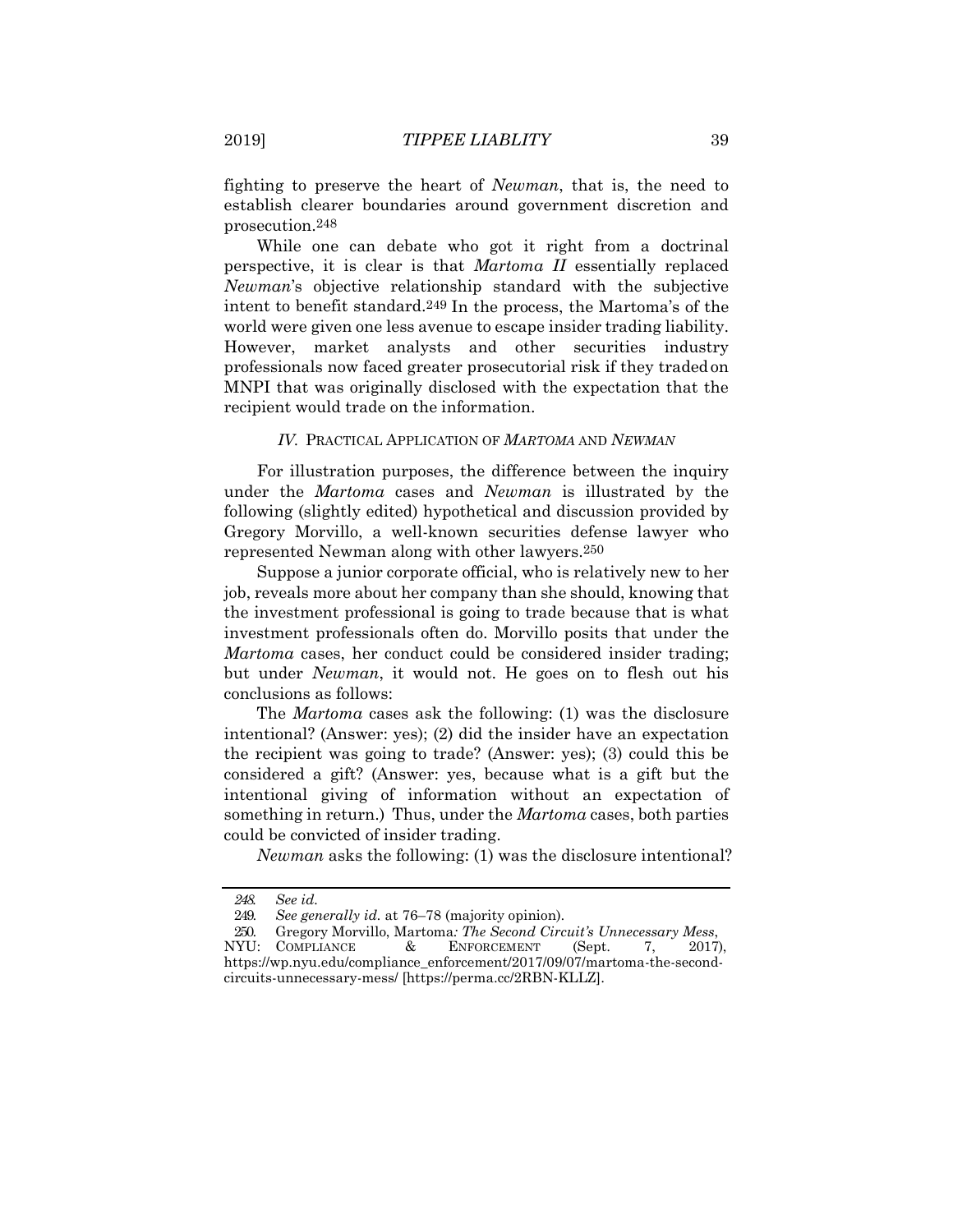(Answer: yes); (2) did the insider have an expectation the recipient was going to trade? (Answer: yes); (3) could this be considered a gift to a trading relative or friend? (Answer: no, the relationship did not rise to the level of a "meaningfully close personal relationship," because the relationship was not of the nature or kind where one party would commit fraud and give the other a gift of potentially millions of dollars. In the real world, that only happens when the tipper and tippee have a very close relationship.)251

In any event, Morvillo acknowledges that there may be circumstances where the investor relations person and analyst may be convicted of insider trading.252 However, his concern, like that of Judge Pooler, is that *Martoma II* sweeps too broadly.253 Each would advocate "close" cases slipping the net of tippee liability, whereas the majority in *Martoma II* casted a wider net.

This takes us full circle. The majority was unwilling to let people like Martoma slip through the narrow net cast by the court in *Newman*. Judge Pooler—while she personally may have found Martoma's actions abhorrent and certainly unfair—was not willing to subscribe to a rule that could ensnare securities professionals that were providing legitimate market services.254

#### V. SUMMING UP TWO WORLD VIEWS—OR AT LEAST TWO DIFFERENT APPROACHES

Hypotheticals and textual readings of sentences aside, it is clear is that the panels in *Newman* and the *Martoma* cases took different approaches to determining where to draw the boundaries of tippee liability in the gift-giving context—one broad, the other narrow. What is also clear is that neither the narrow rule of *Newman* nor the broad rule of *Martoma* is satisfactory to both the government and participants in the securities industry.255 Indeed, depending on one's perspective, innocent people may be captured by a broad rule and wrongdoers may escape under a narrower rule.

*<sup>251.</sup> Id.*

*<sup>252.</sup> Id.*

<sup>253.</sup> *Id*.

<sup>254.</sup> *See Martoma II*, 894 F.3d at 81–82 (Pooler, J., dissenting).

<sup>255.</sup> *See* Matt Levine, *Everything is Insider Trading Again*, BLOOMBERG OPINION (Aug. 24, 2017, 12:14 PM), [https://www.bloomberg.com/opinion/articles/2017-08-24/martoma-ruling](http://www.bloomberg.com/opinion/articles/2017-08-24/martoma-ruling-)shows-that-everything-is-insider-trading-again [https://perma.cc/V4H2- YC8Z].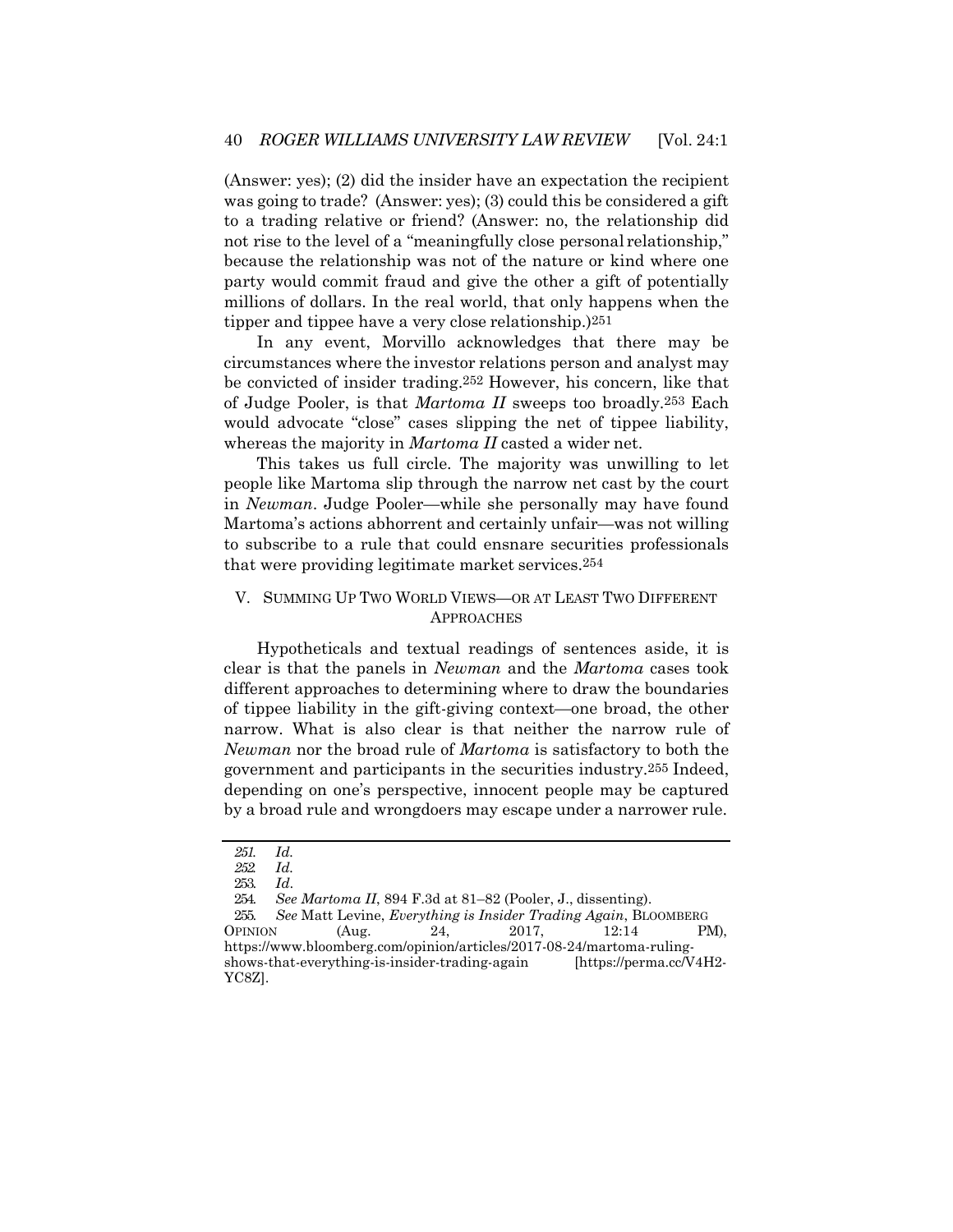There does not appear to be any middle ground.

Everyone knows that insider trading is fundamentally unfair, but defining what constitutes insider trading in the world of information sharing between providers and recipients in the securities industry is difficult. Section 10(b)/rule 10b-5 prohibit fraud, not unfairnes*s per se*. The generality of section 10(b)/rule 10b-5 coupled with the lack of clear guidance from Congress (assuming that is even possible), means that the courts will have to draw the line. Courts should strive to connect their holdings to doctrine, and remain cognizant of the fact that serious consequences will result from where the lines are drawn. The Second Circuit made three attempts in three years at crafting a rule, and it struggled in the process.256 While some of the Circuit's angst may be attributable to miscalculations on doctrine that needed correcting, it is arguable that the subject of insider trading simply does not lend itself to a neat analysis, as it is amorphous and confusing. Additionally, although the *Martoma II* majority may have regarded *Dirks* as outdated, it was "stuck" with that decision and had to navigate its way through it as best it could.

The question of who got it right is unanswerable because the underlying law of insider trading in the context of tippee liability does not lend itself to a neat analytical framework. It is fair to argue that the majority and the dissent in *Martoma II* were both right and wrong. There is no "one size fits all" answer, which lawyers and academics have pursued since time immemorial. Stated another way, the only right answer is the answer provided by the court that issues the final decision. And for now, that is the *Martoma* cases.

Boiling down the different views of the majorities and the dissents in the *Martoma* cases on the standard of evidence necessary to infer a personal benefit to whether tippee liability should be narrow or broad may be too simplistic for many. It would be gross speculation to conclude, for example, that Judge Pooler takes a narrow view of insider trading in general. But it is clear that, based on her dissent in *Martoma II*, she at least believes it has

<sup>256.</sup> *See Martoma II*, 894 F.3d at 77–78; United States v. Salman, 792 F.3d 1087, 1092–93 (9th Cir. 2015); United States v. Newman, 773 F.3d 438, 450 (2d Cir. 2014), *abrogated by* Salman v. United States, 137 S. Ct. 420(2016).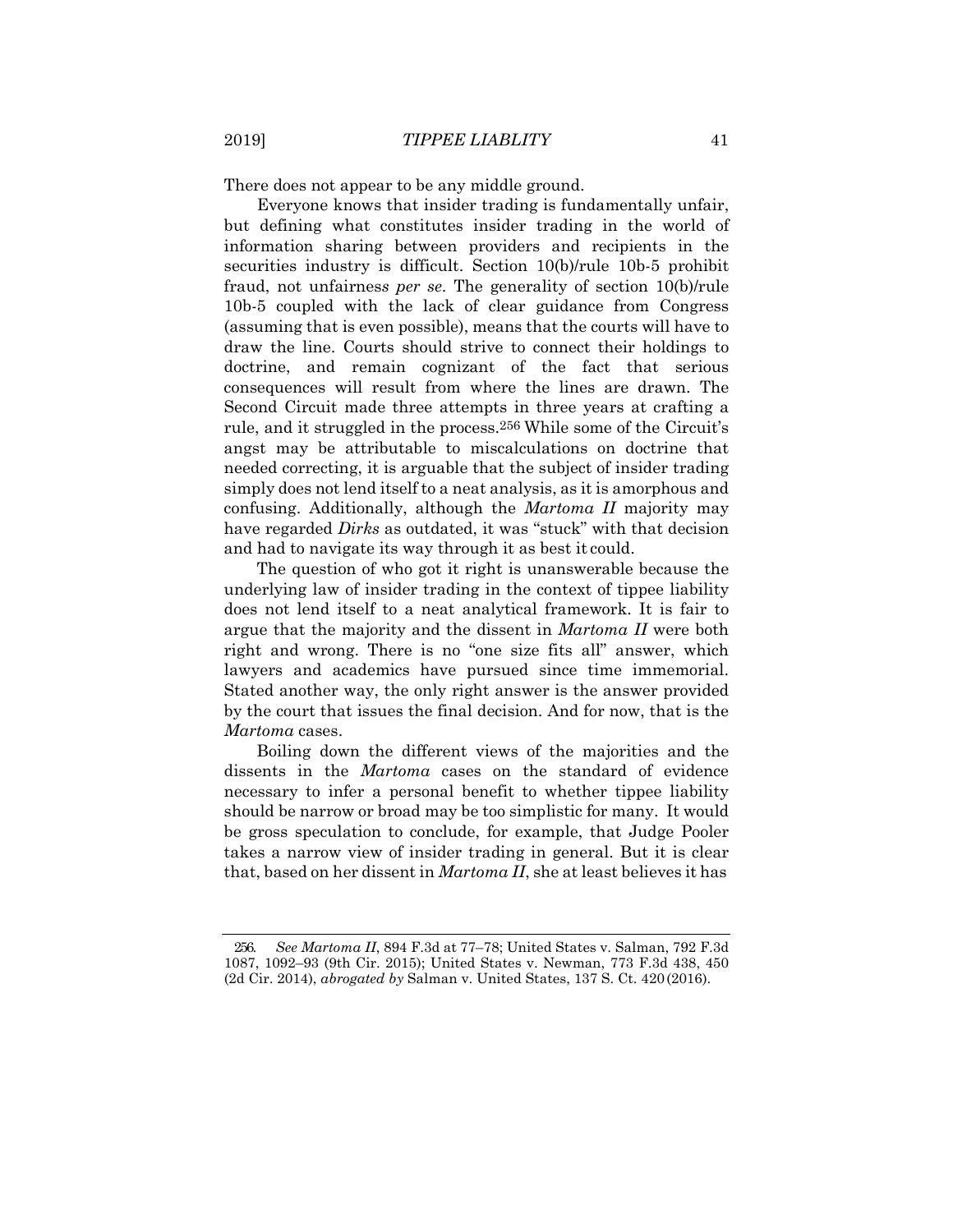its limitations.257 The same can probably be said for the *Newman*  court. On the other hand, the approach of the majority opinions in the *Martoma* cases appear to have taken an approach more consistent with the Second Circuit's historically expansive view of the reach of insider trading law. In this sense, it is fair to argue that the majority regarded *Newman* as an outlier in Second Circuit insider trading jurisprudence, and what remained after *Salman*  needed to be set aside.

Whether the majority and dissent started with different "world views" that dictated the outcomes is unclear. What is clear is that, at a foundational level, the majority and dissenting opinions in the *Martoma* cases reflect divergent views—which have drastically different consequences—as to the reach of insider trading law in the context of tippee liability.

#### VI. THE IMPLICATIONS OF THE *MARTOMA* CASES AND OTHER CONSIDERATIONS

Unless the Supreme Court takes the case up, which appears especially unlikely because there is no discernable split in the circuits, *Martoma II* stands as the law today in the Second Circuit. Interestingly, in criminal cases, the government can avoid the personal benefit rule entirely, though it has not used that power often. Regardless, after the *Martoma* cases, the government's evidentiary burden in gifting cases has been greatly eased and its prosecutorial discretion widened, which has important consequences for the securities industry.258 Also, the SEC has the authority to bring civil insider trading cases in its administrative law courts, which it has increasingly done since the Dodd-Frank Wall Street Reform and Consumer Protection Act expanded the

<sup>257.</sup> *See Martoma II*, 894 F.3d at 81–84 (Pooler, J., dissenting).

<sup>258.</sup> *See* David Chaiken & Paul Monnin, *Why Insider Benefit is Irrelevant to Criminal Insider Trading*, LAW360 (May 19, 2017, 1:52 PM),

[https://www.law360.com/articles/923249/why-insider-benefit-is-irrelevant-to](http://www.law360.com/articles/923249/why-insider-benefit-is-irrelevant-to-)criminal-insider-trading [https://perma.cc/9JMU-UT8M]. The authors make the point, which they argue is "largely ignored by most practitioners, academics and the legal press," that the DOJ may ignore the benefit requirement by prosecuting under alternative statutes, such as the criminal securities fraud statute, 18 U.S.C. § 1348, rather than "per tradition," under section 10(b)/rule 10b-5. *Id.* I have taken the liberty of interpreting the "per tradition" phrase to mean the government does often resort to these statutes for insider trading *per se*.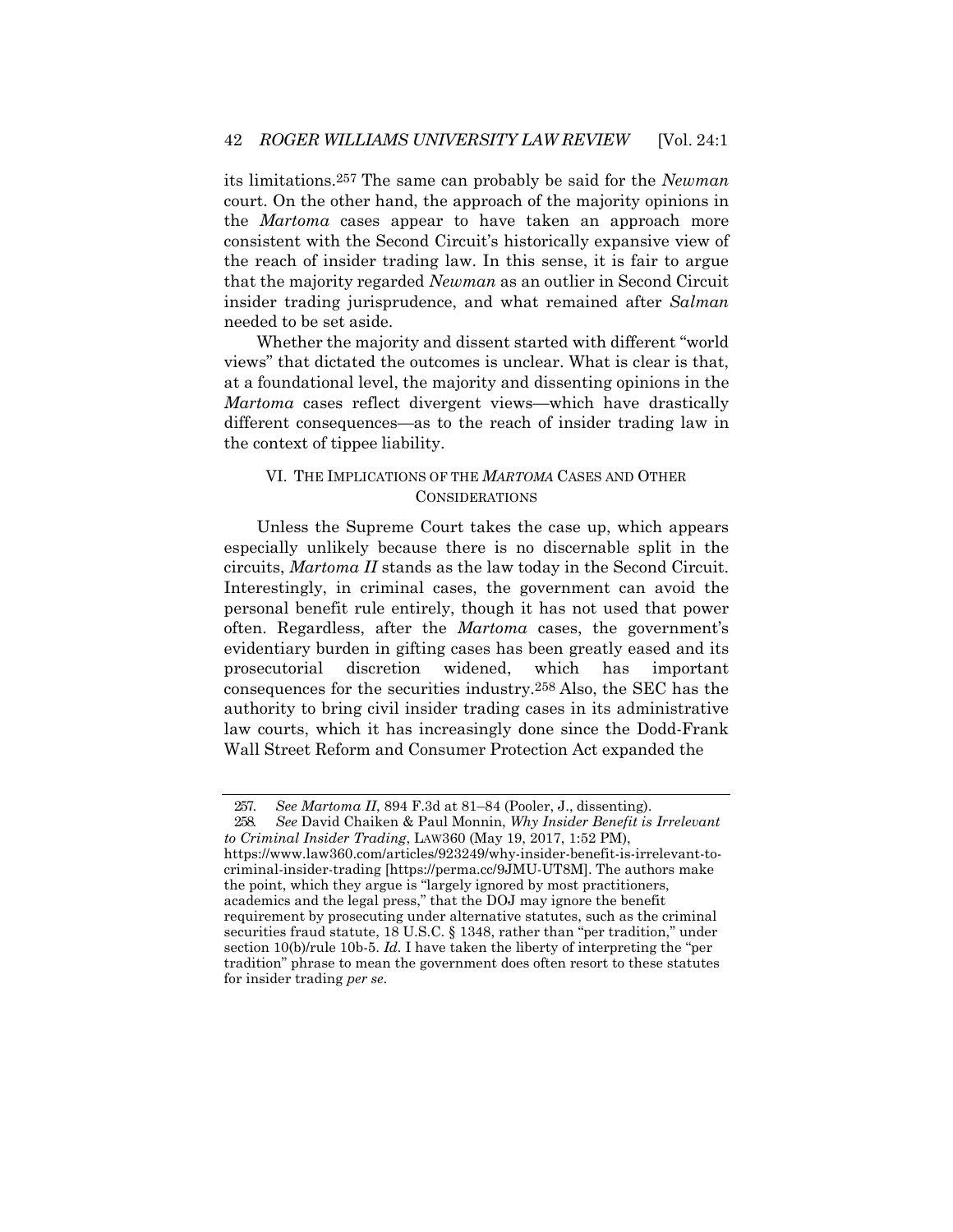universe of defendants that may be sued in administrative proceedings, and the available remedies.259

What we do know is that after the *Martoma* cases, the government's evidentiary burden in gifting cases has been greatly eased and its prosecutorial discretion widened, which has important consequences for the securities industry. *Salman* ended the tangible value requirement of *Newman*.260 It is debatable whether the "meaningfully close personal relationship" requirement has disappeared entirely by virtue of the *Martoma*  cases, although Judge Pooler and Martoma's lawyers appear to believe it has.261 In any event, the requirement has been significantly mitigated and, as the majority pointed out, the bar to prove personal benefit is now relatively low. It will be interesting to see what courts outside the Second Circuit do with the*Martoma*  cases, if anything.

Remote tippees can take some solace from the fact that *Salman*  and the *Martoma* cases left largely untouched the second requirement of *Newman*, which requires the government to introduce concrete evidence that the tippee knew (or did not avoid knowing) of the personal benefit.262 At first blush, this appears to be a fairly heavy burden. This may explain why the United States Attorney did not indict some of the "remote" tippees in the *Collins*  case.263 *Newman*-like remote tippees can take solace from this, provided that the Second Circuit does not water down the knowledge requirement in light of the fact that the "meaningfully close personal relationship" requirement has been essentially jettisoned. But that remains to be seen. Indeed, based on the government's track record in insider trading cases, it will likely attempt to chip away at *Newman*'s knowledge requirement in future cases.

While *Newman*, *Salman*, and the *Martoma* cases involved criminal prosecutions, the doctrine that has emerged from these cases applies equally to civil proceedings, especially with the

<sup>259.</sup> Gideon Mark, *SEC and CFTC Administrative Proceedings*, 19 PA. J. CONST. L. 45, 46 (2016).

<sup>260.</sup> Salman v. United States, 137 S. Ct. 420, 438 (2016).

<sup>261.</sup> *See Martoma II*, 894 F.3d at 76.

<sup>262.</sup> *See* United States v. Newman, 773 F.3d 438, 452–53 (2d Cir.

<sup>2014),</sup> *abrogated by* Salman v. United States, 137 S. Ct. 420 (2016).

<sup>263.</sup> *See* Feuer & Golmacher, *supra* note 32.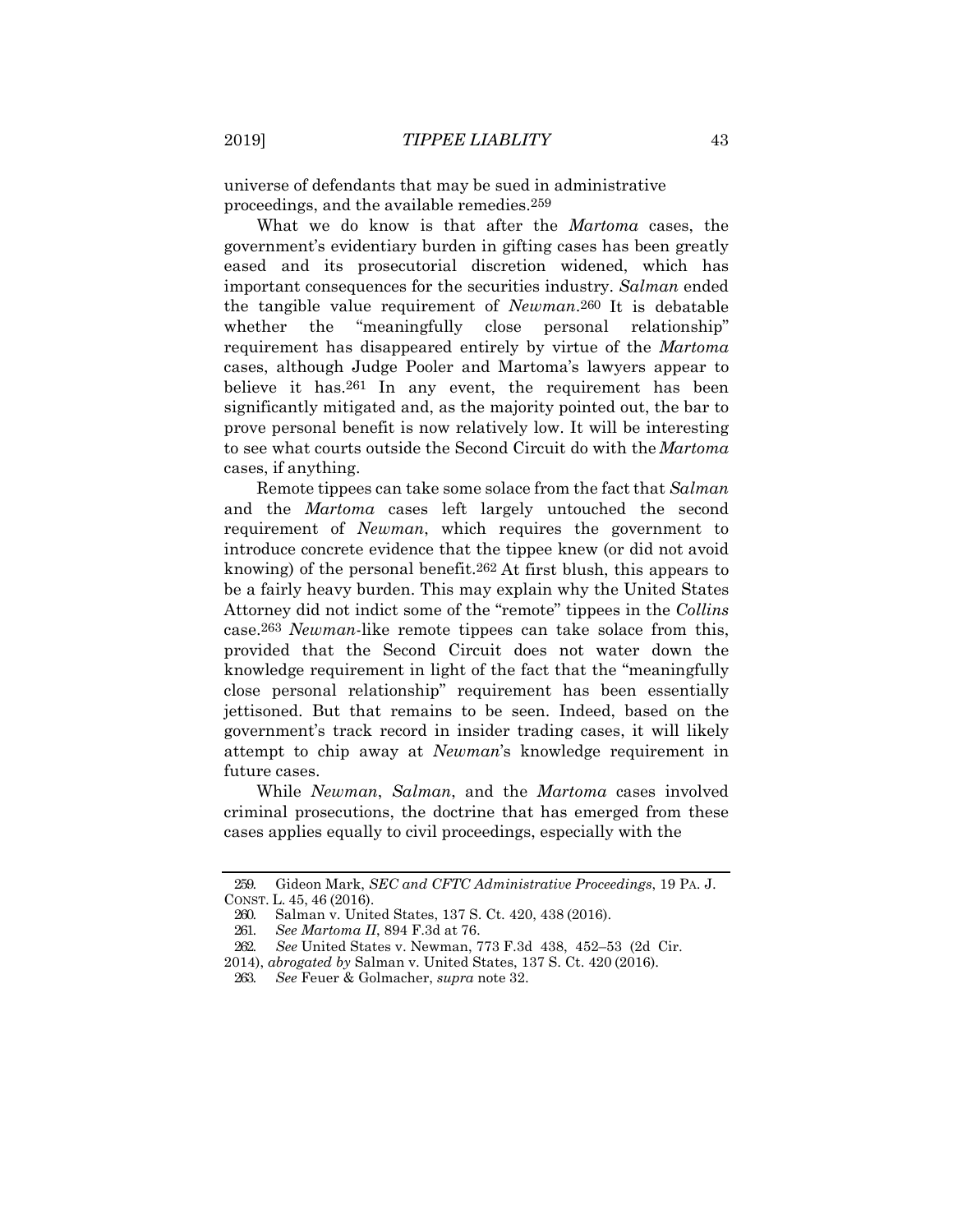different burden of proof, which presents an interesting question that will be left to others to explore further.264 All indications are, however, that the doctrine applies to civil cases.265 While the Agency might dispute it, it has a decided "home court advantage" in terms of the legal basis for tippee liability, which only increased by virtue of the *Martoma* cases.

Finally, there is an obvious lesson to be learned here for participants in the securities industry. The *Martoma* cases greatly increased the risks for participants who trade on MNPI. Firmsand individuals who chose to place their faith in the government and the courts to protect them from insider trading prosecutions may find themselves sadly disappointed. Compliance programs thatare aimed at detecting and preventing securities law violations will certainly need to be adjusted for insiders and recipients of MNPI in order to account for the broad tippee liability standard established in the *Martoma* cases.266

The guidance to insiders is fairly straightforward: do not communicate MPNI to anyone outside the company, especially if the insider is deriving some personal benefit from the communication, such as providing a Christmas gift to the doorman or the plumber in lieu of payment for services rendered. The potential liability and costs of such action are too high. In reality, it is more complicated than this for many market professionals who thrive on information, especially for traders who will want toknow "exactly" what is legal after the *Martoma* cases and what is not.

In the author's experience, when it comes to preventing violations of federal securities law, well-crafted and enforced compliance programs are hardly fool proof, but if they are meaningful, they can help to mitigate penalties directed at firms. In any event, the financial pressures inherent in the securities industry remain unaffected by the *Martoma* cases. The means to achieve financial reward have been affected, and at least made riskier. It will be interesting to see whether the *Martoma* cases have a material impact on information sharing and trading practices in the Second Circuit and elsewhere. In any event, insider trading law for tippers and tippees is now a more dangerous trap

<sup>264.</sup> *Dirks* involved a civil prosecution. *See* Dirks v. SEC, 463 U.S. 646, 650 (1983).

<sup>265.</sup> *See* Eisenberg, *supra* note 93.

<sup>266.</sup> *See Martoma II*, 894 F.3d at 74.